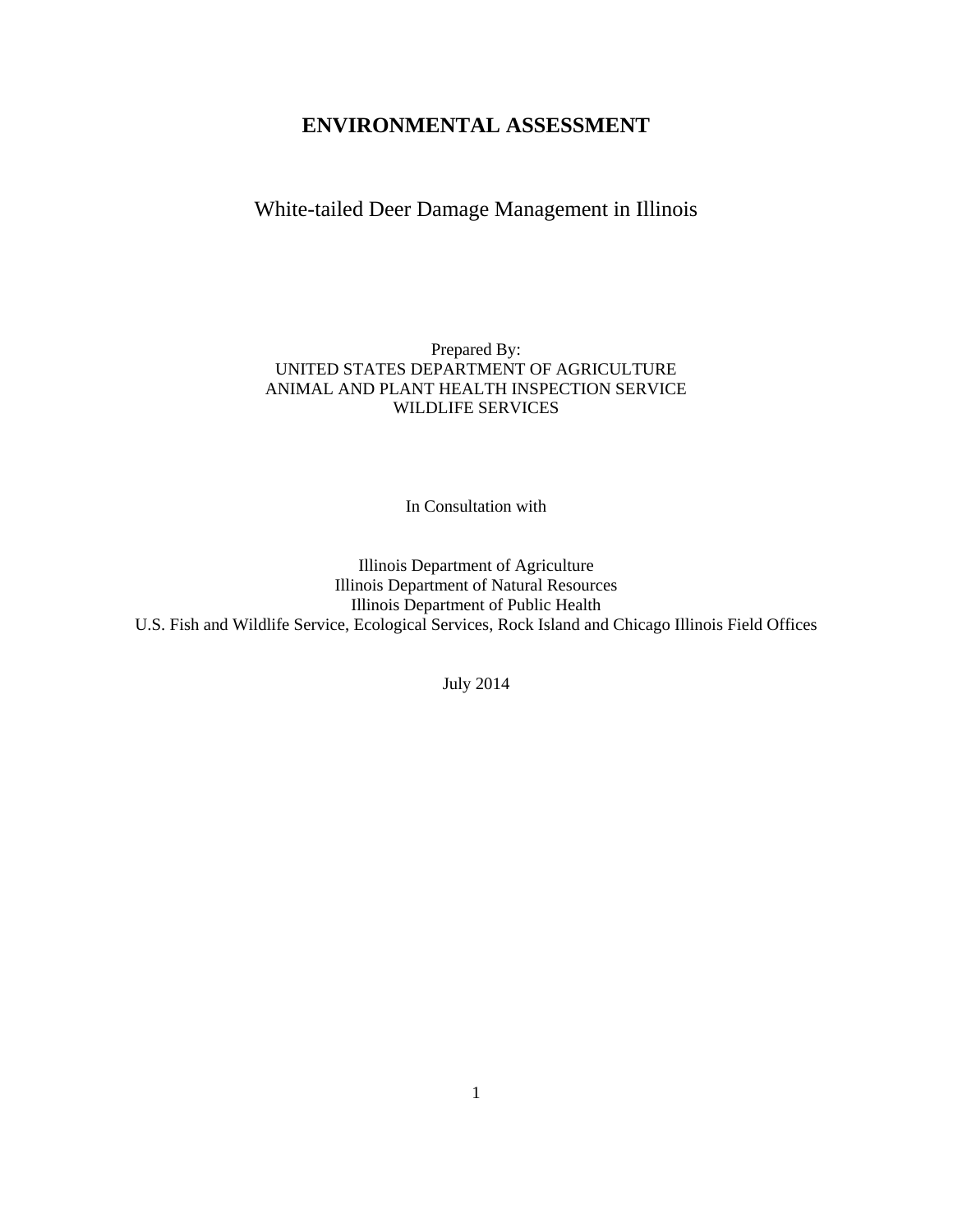# **TABLE OF CONTENTS**

| 1.2.1 |                                                                                                                                                                                                                                                                                                                                                                         |
|-------|-------------------------------------------------------------------------------------------------------------------------------------------------------------------------------------------------------------------------------------------------------------------------------------------------------------------------------------------------------------------------|
| 1.2.2 |                                                                                                                                                                                                                                                                                                                                                                         |
| 1.2.3 |                                                                                                                                                                                                                                                                                                                                                                         |
| 1.2.4 |                                                                                                                                                                                                                                                                                                                                                                         |
| 1.2.5 |                                                                                                                                                                                                                                                                                                                                                                         |
|       |                                                                                                                                                                                                                                                                                                                                                                         |
|       |                                                                                                                                                                                                                                                                                                                                                                         |
| 1.4.1 |                                                                                                                                                                                                                                                                                                                                                                         |
| 1.4.2 |                                                                                                                                                                                                                                                                                                                                                                         |
| 1.4.3 |                                                                                                                                                                                                                                                                                                                                                                         |
| 1.4.4 |                                                                                                                                                                                                                                                                                                                                                                         |
|       |                                                                                                                                                                                                                                                                                                                                                                         |
|       |                                                                                                                                                                                                                                                                                                                                                                         |
| 1.6.1 |                                                                                                                                                                                                                                                                                                                                                                         |
|       |                                                                                                                                                                                                                                                                                                                                                                         |
|       |                                                                                                                                                                                                                                                                                                                                                                         |
|       |                                                                                                                                                                                                                                                                                                                                                                         |
|       |                                                                                                                                                                                                                                                                                                                                                                         |
| 2.3.1 |                                                                                                                                                                                                                                                                                                                                                                         |
| 2.3.2 |                                                                                                                                                                                                                                                                                                                                                                         |
| 2.3.3 |                                                                                                                                                                                                                                                                                                                                                                         |
|       |                                                                                                                                                                                                                                                                                                                                                                         |
| 2.4.1 |                                                                                                                                                                                                                                                                                                                                                                         |
| 2.4.1 |                                                                                                                                                                                                                                                                                                                                                                         |
| 2.4.2 |                                                                                                                                                                                                                                                                                                                                                                         |
| 2.4.3 |                                                                                                                                                                                                                                                                                                                                                                         |
| 2.4.4 |                                                                                                                                                                                                                                                                                                                                                                         |
| 2.4.5 |                                                                                                                                                                                                                                                                                                                                                                         |
|       | <b>CHAPTER 1.</b><br>Threats to Wildlife and Livestock Health and Safety from Disease Transmission 11<br>RELATIONSHIP OF THIS EA TO OTHER ENVIRONMENTAL DOCUMENTS  14<br><b>CHAPTER 2.</b><br>Effects on Non-target and other Wildlife Species, including Native Flora and Threatened<br>Appropriateness of Preparing an EA (Instead of an EIS) For Such a Large Area23 |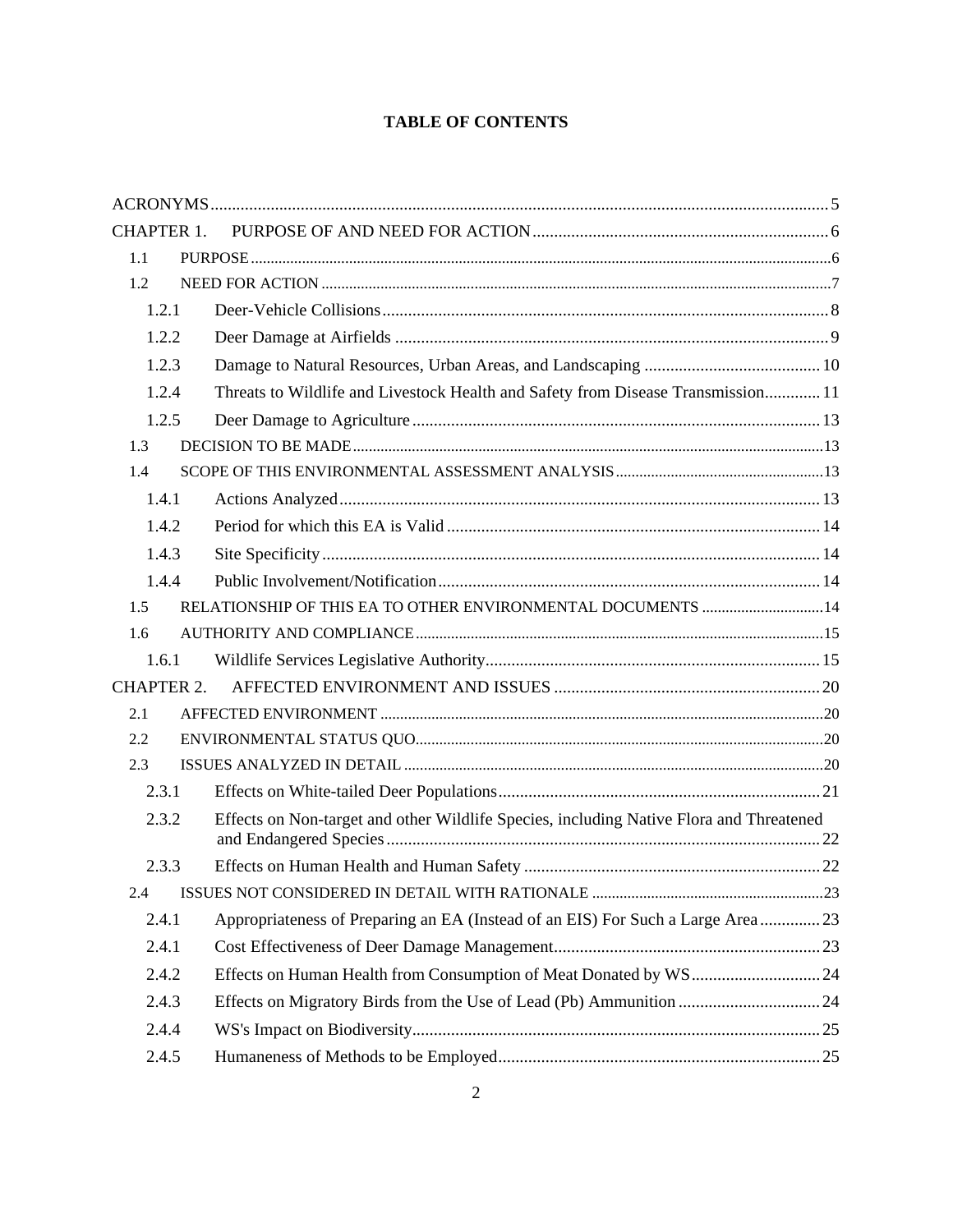| 2.4.6             |                                                                                         |  |
|-------------------|-----------------------------------------------------------------------------------------|--|
| 2.4.7             |                                                                                         |  |
| <b>CHAPTER 3.</b> |                                                                                         |  |
| 3.1               |                                                                                         |  |
| 3.2               |                                                                                         |  |
| 3.2.1             | Alternative 1. Integrated Deer Damage Management Program (Proposed Action/No            |  |
|                   |                                                                                         |  |
| 3.2.2             |                                                                                         |  |
| 3.2.3             |                                                                                         |  |
| 3.3               | DEER DAMAGE MANAGEMENT STRATEGIES AND METHODOLOGIES AVAILABLE TO WS                     |  |
|                   |                                                                                         |  |
|                   |                                                                                         |  |
| 3.3.1             |                                                                                         |  |
| 3.3.2             |                                                                                         |  |
| 3.3.3             |                                                                                         |  |
| 3.3.4             |                                                                                         |  |
| 3.3.5             |                                                                                         |  |
| 3.3.6             |                                                                                         |  |
| 3.3.7             |                                                                                         |  |
| 3.4               | ALTERNATIVES CONSIDERED BUT NOT ANALYZED IN DETAIL WITH RATIONALE 31                    |  |
| 3.4.1             |                                                                                         |  |
| 3.4.2             |                                                                                         |  |
| 3.5               | STANDARD OPERATING PROCEDURES FOR WILDLIFE DAMAGE MANAGEMENT                            |  |
| 3.5.1             |                                                                                         |  |
| 3.5.2             |                                                                                         |  |
| <b>CHAPTER 4.</b> |                                                                                         |  |
| 4.1               | Alternative 1. Integrated Deer Damage Management Program (Proposed Action/No Action)33  |  |
| 4.1.1             |                                                                                         |  |
| 4.1.2             | Effects on Non-target and Other Wildlife Species, Including Native Flora and Threatened |  |
|                   |                                                                                         |  |
| 4.1.3             |                                                                                         |  |
| 4.2               |                                                                                         |  |
| 4.2.1             |                                                                                         |  |
| 4.2.2             | Effects on Plants and Other Wildlife Species, Including T&E Species38                   |  |
| 4.2.3             |                                                                                         |  |
| 4.3               |                                                                                         |  |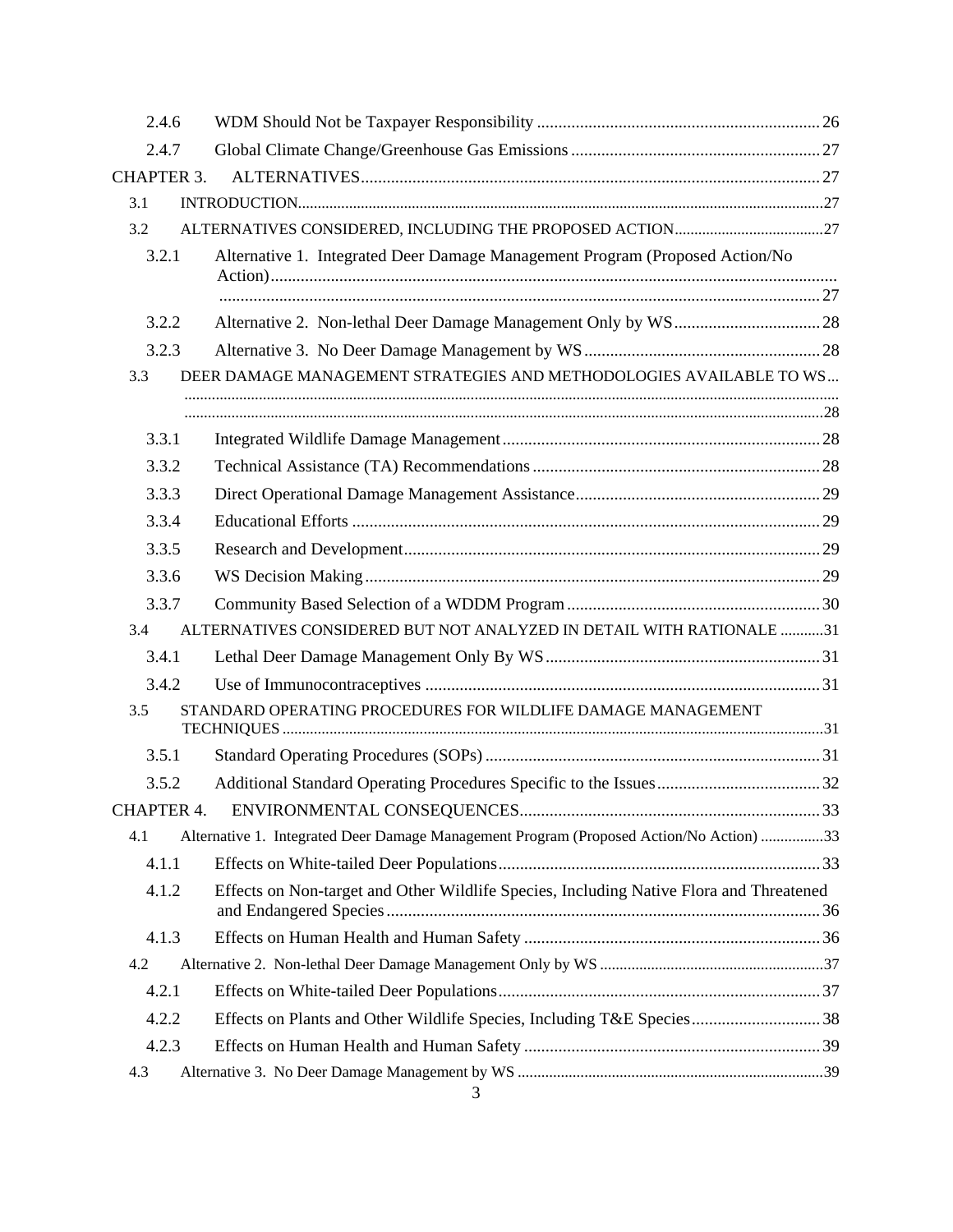| 4.3.1 |                                                                                                                                             |  |
|-------|---------------------------------------------------------------------------------------------------------------------------------------------|--|
| 4.3.2 |                                                                                                                                             |  |
| 4.3.3 |                                                                                                                                             |  |
| 4.4   |                                                                                                                                             |  |
| 4.4.1 |                                                                                                                                             |  |
| 4.4.2 |                                                                                                                                             |  |
|       | CHAPTER 5. LIST OF PREPARERS, REVIEWERS, AND PERSONS CONSULTED 45                                                                           |  |
|       |                                                                                                                                             |  |
|       | APPENDIX B: WHITE-TAILED DEER DAMAGE MANAGEMENT METHODS AVAILABLE FOR<br>USE OR RECOMMENDATION BY THE ILLINOIS WILDLIFE SERVICES PROGRAM 52 |  |
|       | APPENDIX C: LIST OF FEDERALLY AND STATE LISTED THREATENED AND ENDANGERED                                                                    |  |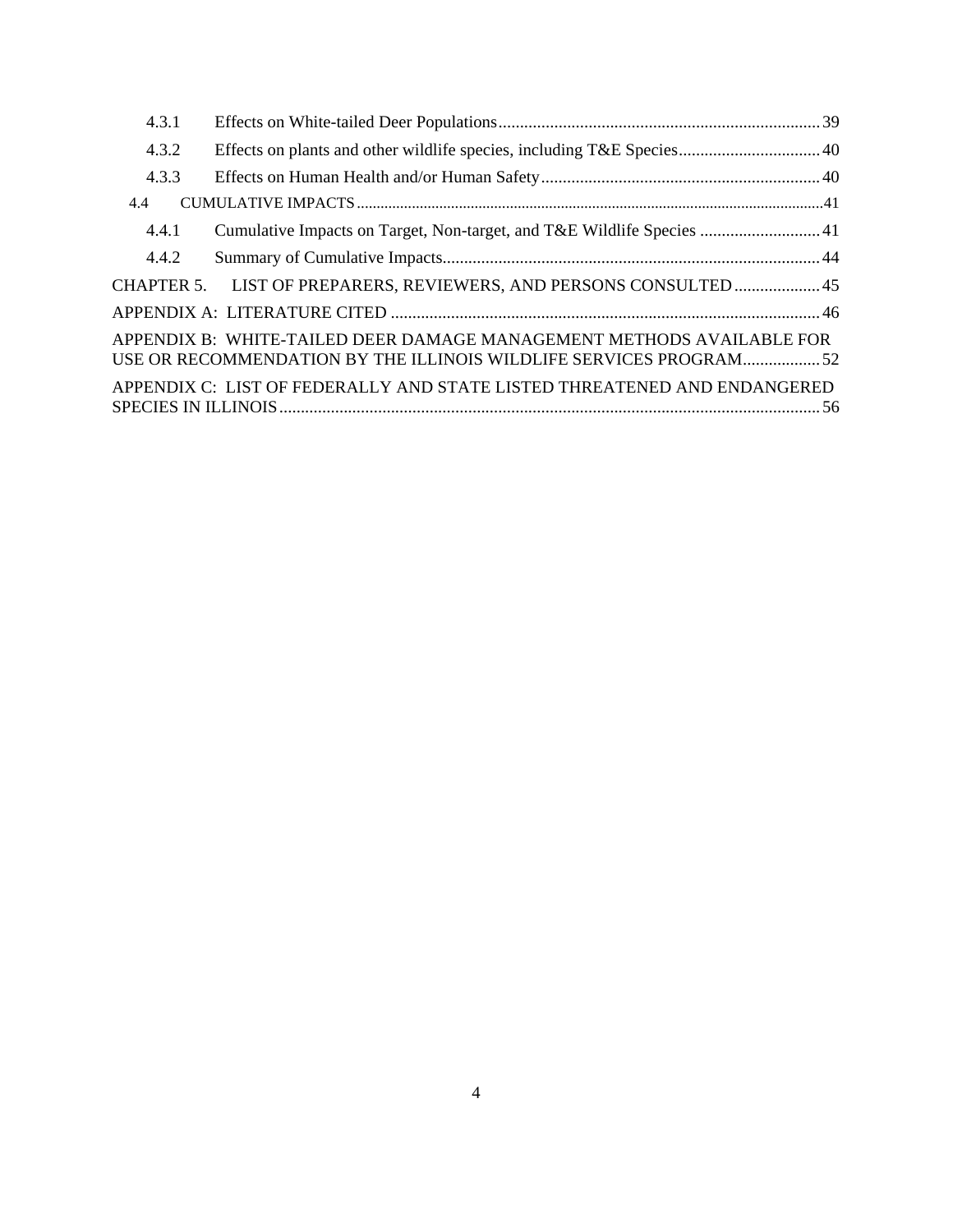# **ACRONYMS**

| <b>AMDUCA</b> | Animal Medical Drug Use Clarification Act    |
|---------------|----------------------------------------------|
| <b>APHIS</b>  | Animal and Plant Health Inspection Service   |
| <b>AVMA</b>   | American Veterinary Medical Association      |
| <b>CEQ</b>    | Council on Environmental Quality             |
| <b>CFR</b>    | Code of Federal Regulations                  |
| <b>CSA</b>    | Cooperative Service Agreement                |
| <b>CWD</b>    | <b>Chronic Wasting Disease</b>               |
| <b>DOA</b>    | Illinois Department of Agriculture           |
| EA            | <b>Environmental Assessment</b>              |
| <b>EIS</b>    | <b>Environmental Impact Statement</b>        |
| <b>ESA</b>    | <b>Endangered Species Act</b>                |
| <b>FAA</b>    | <b>Federal Aviation Administration</b>       |
| <b>FLIR</b>   | Forward Looking Infrared                     |
| <b>FY</b>     | <b>Fiscal Year</b>                           |
| HD            | Hemorrhagic Disease                          |
| <b>ICLS</b>   | <b>Illinois Compiled Statutes</b>            |
| <b>IDNR</b>   | Illinois Department of Natural Resources     |
| <b>IDOT</b>   | Illinois Department of Transportation        |
| <b>IWDM</b>   | <b>Integrated Wildlife Damage Management</b> |
| <b>JTF</b>    | <b>Joint Task Force</b>                      |
| <b>MOU</b>    | Memorandum of Understanding                  |
| <b>NEPA</b>   | National Environmental Policy Act            |
| <b>NWRC</b>   | National Wildlife Research Center            |
| <b>SOP</b>    | <b>Standard Operating Procedures</b>         |
| T&E           | Threatened and Endangered                    |
| TA            | <b>Technical Assistance</b>                  |
| TB            | <b>Tuberculosis</b>                          |
| <b>US</b>     | <b>United States</b>                         |
| <b>USC</b>    | <b>United States Code</b>                    |
| <b>USDA</b>   | U.S. Department of Agriculture               |
| <b>USFWS</b>  | U.S. Fish and Wildlife Service               |
| <b>WAC</b>    | Wildlife Acceptance Capacity                 |
| <b>WDDM</b>   | White-tailed Deer Damage Management          |
| WS            | <b>Wildlife Services</b>                     |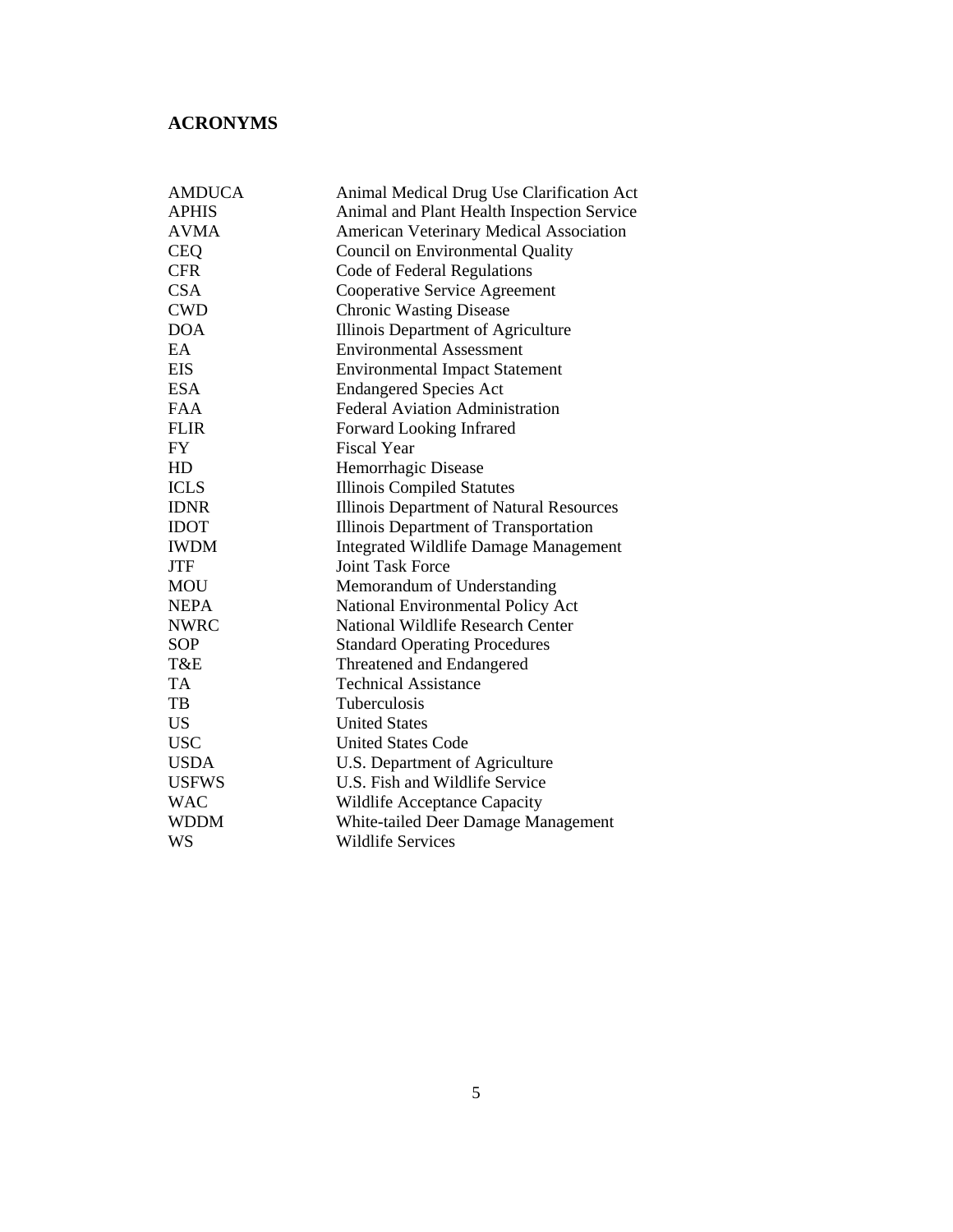# **CHAPTER 1. PURPOSE OF AND NEED FOR ACTION**

# **1.1 PURPOSE**

The United States Department of Agriculture (USDA), Animal and Plant Health Inspection Service (APHIS), Wildlife Services (WS) program continues to receive requests for assistance to resolve human conflicts with white-tailed deer (*Odocoileus virginianus*) in Illinois. This Environmental Assessment (EA) documents the analysis of the potential environmental effects of a proposed Illinois WS integrated white-tailed deer damage management (WDDM) program to alleviate damage to agriculture, property, natural resources, human health, and human safety.

WS is the federal agency directed by law and authorized to protect American resources from damage associated with wildlife. WS activities are conducted to prevent or reduce wildlife damage caused to agricultural, industrial and natural resources, property, and threats to public health and safety on private and public lands in cooperation with federal, state, and local agencies, private organizations, and individuals. Therefore, wildlife damage management is not based on punishing offending animals but on reducing damage and is used as part of the WS Decision Model (Slate et al. 1992). The imminent threat of damage or loss of resources is often sufficient for individual actions to be initiated. The need for action is derived from the specific threats to resources or the public. WS's vision is to improve the coexistence of people and wildlife, and its mission is to provide federal leadership in managing problems caused by wildlife.

Normally, individual wildlife damage management projects conducted by the WS program could be categorically excluded from further analysis under the National Environmental Policy Act (NEPA), in accordance with APHIS implementing regulations for the NEPA (7 CFR 372.5(c), 60 FR 6000-6003). However, the purpose of this EA is to evaluate cumulatively the individual projects conducted by WS to manage damage and threats to agricultural resources, property, industrial natural resources, and threats to humans caused by white-tailed deer. This EA will assist in determining if the proposed cumulative management of deer damage could have a significant impact on the environment for both humans and other organisms, based on previous activities conducted and based on the anticipation of receiving additional requests for assistance. Because the goal of WS is to conduct a coordinated WDDM program in accordance with plans, goals, and objectives developed to reduce damage, and because the program's goals and directives are to provide services when requested, within the constraints of available funding and workforce, it is conceivable that additional damage management efforts could occur. Thus, this EA anticipates those additional efforts and the analyses would be intended to apply to actions that may occur in any locale and at any time within Illinois as part of a coordinated program.

More specifically, WS is preparing this EA to: 1) facilitate planning, 2) promote interagency coordination, 3) streamline program management, 4) clearly communicate to the public the analysis of individual and cumulative impacts of proposed activities; and 5) evaluate and determine if there would be any potentially significant individual or cumulative adverse effects from the implementation of a damage management program.

WS is a cooperatively funded, service-oriented program from which other governmental agencies or private entities may request assistance. Before any wildlife damage management is conducted on public or private land, Cooperative Service Agreements (CSA) or other comparable documents are in place. WS cooperates with state, federal, and local land and wildlife management agencies to reduce wildlife damage effectively and efficiently according to applicable federal, state, and local laws and Memorandums of Understanding (MOUs) between WS and other agencies/entities.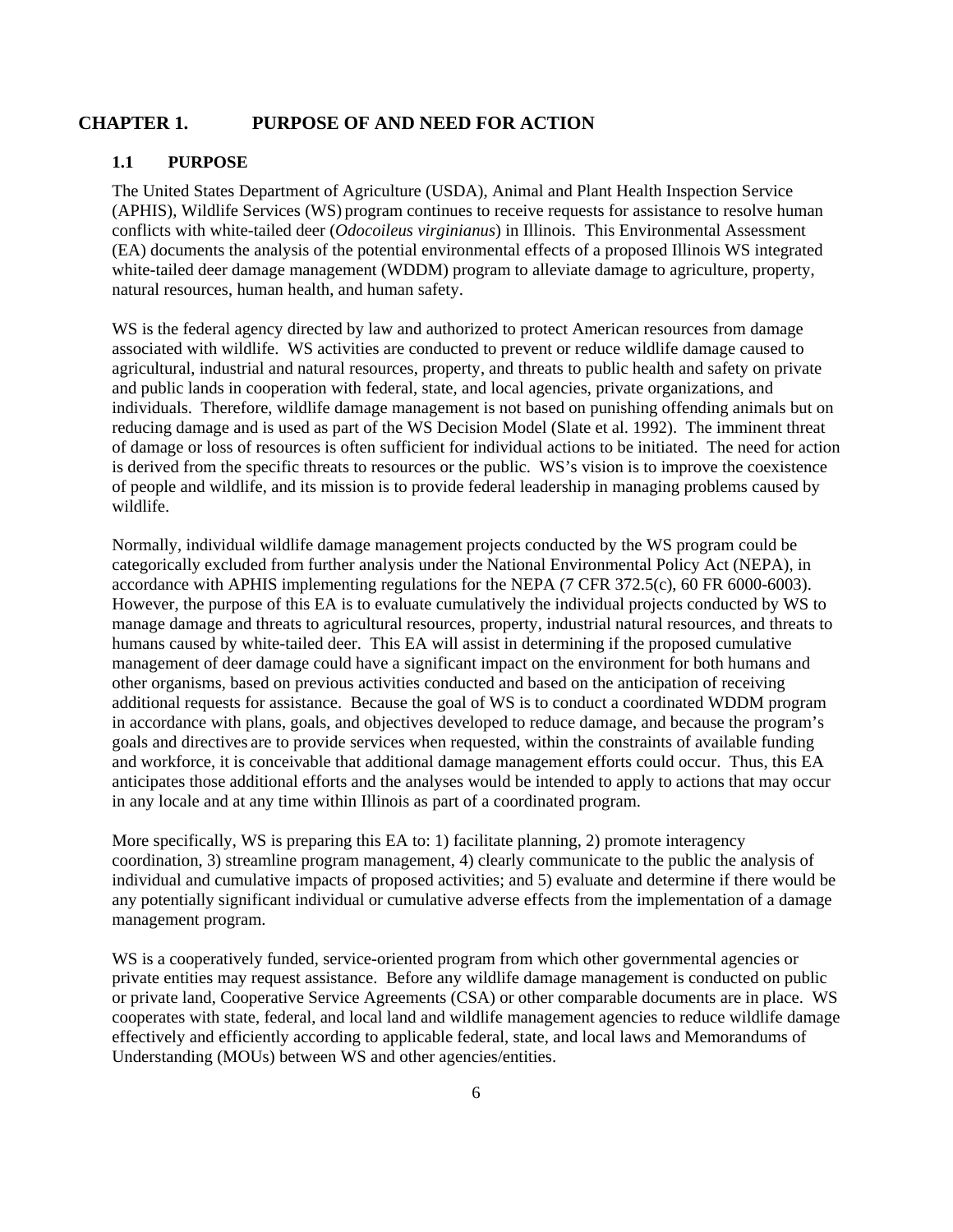Wildlife damage management is the science of reducing damage or other problems caused by wildlife and is recognized as an integral part of wildlife management (The Wildlife Society 2010). WS uses an Integrated Wildlife Damage Management (IWDM) approach, also known as Integrated Pest Management  $(WS\,$  Directive  $2.105<sup>1</sup>$ ), in which a combination of methods may be used or recommended to reduce wildlife damage. These methods may include alteration of cultural practices and habitat and behavioral modification to prevent or reduce damage. The reduction of wildlife damage may require that the local populations of offending animal(s) be reduced through lethal means.

Both sociological and biological carrying capacities must be considered when resolving wildlife damage problems. The wildlife acceptance capacity (WAC), or cultural carrying capacity, is the limit of human tolerance for wildlife or the maximum number of a given species that can coexist compatibly with local human populations. Biological carrying capacity is the land or habitat's ability to support healthy populations of wildlife without degradation to the species' health or their environment during an extended period of time (Decker and Purdy 1988). When this number is exceeded, the health of the population begins to suffer, reproduction declines, parasitism and disease increase, and habitat quality and diversity decrease due to over browsing of plant species preferred as food by deer (Kroll et al. 1986). Those phenomena are especially important because they define the sensitivity of a person or community to a wildlife species. For any given damage situation, there are varying thresholds of tolerance exhibited by those people directly and indirectly affected by the species and any associated damage. This damage threshold determines the WAC. While the biological carrying capacity of habitat may support higher populations of wildlife, in many cases, the wildlife acceptance capacity is lower or has been met. Once the WAC is met or exceeded, people begin to implement population or damage management to alleviate damage or address threats to human health and human safety.

### **1.2 NEED FOR ACTION**

Within Illinois and across the United States (U.S.), wildlife habitat has been substantially changed as human populations expand and land is used for human needs. These human uses and needs often compete with wildlife thereby increasing the potential for conflicting human/wildlife interactions. In addition, segments of the public desire protection for some or all wildlife which may increase populations and create localized conflicts between human and wildlife activities. Wildlife has either positive or negative values, depending on varying human perspectives and circumstances. Wildlife is generally regarded as providing economic, recreational and aesthetic benefits and the mere knowledge that wildlife exists is a positive benefit to many people. However, the activities of some wildlife may result in economic losses to agriculture and damage to property. Sensitivity to varying perspectives and value is required to manage the balance between human and wildlife needs. In addressing conflicts, wildlife managers must consider not only the needs of those directly affected by wildlife damage but a range of environmental, sociocultural and economic considerations as well.

White-tailed deer (hereto referred to simply as "deer") in Illinois are managed by the Illinois Department of Natural Resources (IDNR) under guidance from the Joint Task Force (JTF) on Deer Population Control, which was created in 2007 by House Joint Resolution 65 of the 95<sup>th</sup> Illinois General Assembly. The resolution that created the JTF characterized Illinois' deer herd as:

<sup>&</sup>lt;sup>1</sup> WS Policy Manual - Provides guidance for WS personnel to conduct wildlife damage management activities through Program Directives. WS Directives referenced in this EA can be found in the manual but will not be referenced in the Literature Cited Appendix.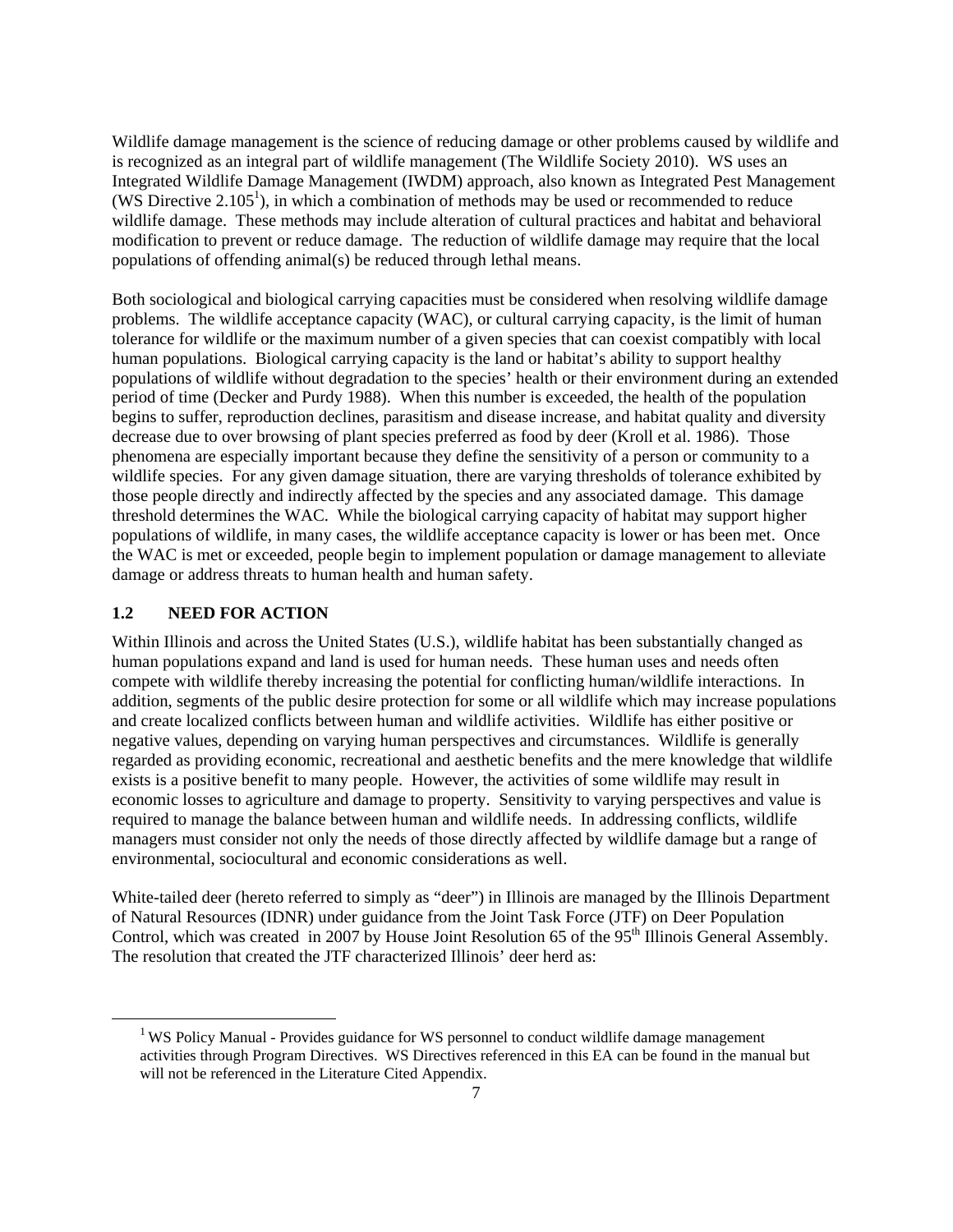*"rampant in some counties….causing accidents on our highways, increasing crop damage… and making it easier for disease and starvation to afflict our deer populations"* (IDNR 2014)*.*

In 2008, the JTF recommended that IDNR use the rate of deer-vehicle collisions as the indicator of success or failure of deer management policy and to assess the trend of the state deer population, and IDNR adopted this approach. County-based deer-vehicle collision statistics allow for targeted deer harvest goals for counties with higher rates, as opposed to setting statewide limitations. As of the beginning of 2014, the statewide deer population is near the goal level, although some counties are still well above the goal (IDNR 2014). However, the deer-vehicle collision objectives are not used for counties that have implemented Chronic Wasting Disease (CWD) management strategies.

Deer occupy a broad range of habitats and reproduce rapidly under the right conditions, resulting in a sharp population increase throughout their range (Rooney and Waller 2003). With the expansion of human populations into rural environments, and the historic decline of natural deer predators (e.g., gray wolf and cougar), the potential for human-deer encounters will inevitably increase. Unfortunately, these encounters are often in the form of deer-vehicle collisions, deer-aircraft encounters, and damage to landscaping, natural resources, horticulture, and agricultural commodities. While hunting is still an effective tool to manage deer populations in rural environments, other options must be considered to manage overabundant deer herds in non-traditional settings (i.e., airports, city parks, suburban areas, etc.). Both lethal and non-lethal options need to be assessed to minimize the potential negative impact that overabundant deer may have on the human environment.

### **1.2.1 Deer-Vehicle Collisions**

Deer-vehicle collisions are a serious concern nationwide because of losses to property and the potential for human injury and death (Conover et al. 1995, Romin and Bissonette 1996, Conover 1997). The economic costs associated with deer-vehicle collisions include vehicle repairs, human injuries and fatalities, and picking up and disposing of deer. Annually, there are estimated to be more than 1,000,000 deer-vehicle collisions nationwide, but the 2011 statistics show a 7% decrease in the total over the previous year and a 9% decrease over the previous three years (Williams et al. 2012). Williams et al. (2012) estimated that there were more than 200 human deaths attributable to deer-vehicle collisions annually. Damage costs associated with deer-vehicle collisions in 2011 were estimated at \$3,171 per incident, which was an increase of 2.2% over the 2010 estimate (State Farm Mutual Automobile Insurance Company 2011). Often, deer-vehicle collisions, in which a deer carcass was not recovered or

little vehicle damage occurred, go unreported. A Cornell University study estimated that the actual number of deer-vehicle collisions could be as high as six times the reported number (Decker et al. 1990). In Illinois, there were 15,499 deer-vehicle collisions reported to law enforcement agencies in 2012; a 36% decrease from the 24,209 deer-vehicle collisions reported in 2008 (Figure 1) (IDOT 2008, 2009, 2010, 2011, 2012). This drastic decrease is due to a change in the reporting



8 **from 2008 through 2012. Figure 1. Illustration of Deer-vehicle Collision and Injury Trend**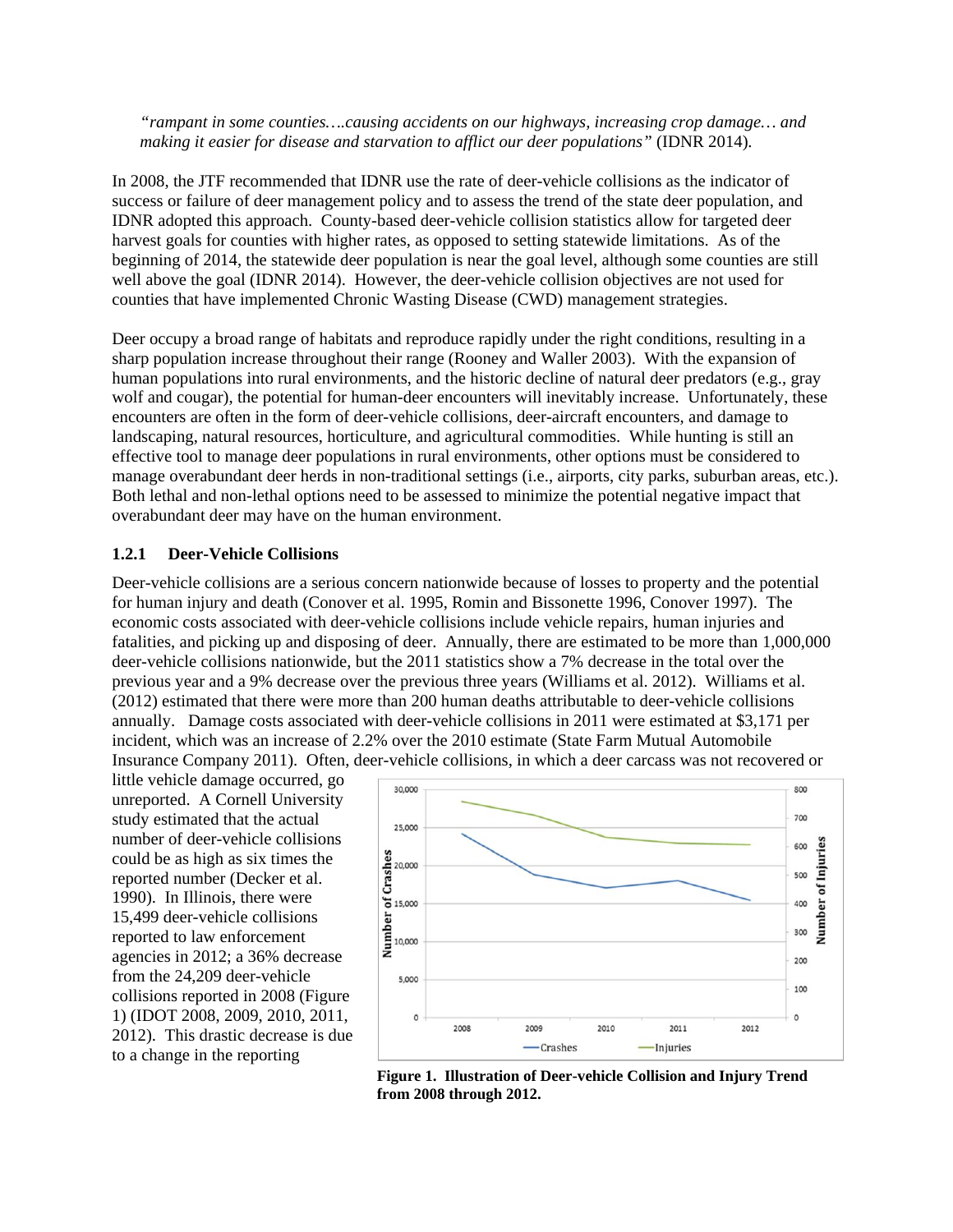requirements for deer-vehicle collisions to the Illinois Department of Transportation (IDOT). The minimum dollar amount of a crash that must be reported was increased from \$500 to \$1,500, resulting in a sharp decline in the apparent number of collisions reported from 2008 to 2009, while the subsequent years' reporting trends appear more stable (IDNR 2014). Between 2008 and 2012, there were 28 fatalities reported from deer-vehicle collisions, with the highest number being ten in 2010 (IDOT 2008, 2009, 2010, 2011, 2012).

#### **1.2.2 Deer Damage at Airfields**

White-tailed deer populations have increased in the U.S. from approximately 350,000 in 1900 to over 28 million in 2010 (VerCauteren et al. 2011), and the expanding population may bring more deer into the vicinity of airfields. Deer were involved in 37% of the reported mammal-aircraft strikes and in 88% of the damaging strikes involving terrestrial mammals from 1990 through 2012 (Dolbeer et al. 2013). Of the 356 reported instances of human injury due to wildlife-aircraft strikes in the Federal Aviation Administration (FAA) database, deer were involved in 19 of the strikes, causing 27 injuries. In Illinois, from 1990 through 2013 a total of 6,289 wildlife strikes to aircraft were reported to the FAA with 28 of these strikes involving deer (FAA 2014).

Deer/aircraft strikes can result in loss of human life, injury to passengers or people on the ground, damage or malfunction of aircraft, aircraft navigational aids, or airport facilities. Mammals colliding with aircraft during the most vulnerable phases of flight, takeoff and landing, can cause the aircraft to crash or sustain physical damage (FAA 1997). Mammals, especially deer, are characteristically unpredictable in their initial response to approaching aircraft. Deer may wander onto runway surfaces and be startled into the path of oncoming aircraft, and at night, freeze when caught in beams of light, resulting in a strike. The majority of deer strikes occur at night and in the fall during the breeding season (Dolbeer et al. 1995).

Deer commonly pose a threat to aviation safety at airfields in Illinois. Illinois has a total of 108 airports (T. Schaddel, IDOT, Pers. Comm. 2014). Airports provide ideal conditions for deer and other wildlife due to the large grassy areas adjacent to brushy, forested habitat. Airport habitats provide deer excellent feeding and bedding sites and are usually protected from hunting and other human disturbance. Collisions between deer and aircraft have caused millions of dollars of damage over the past decade and can threaten public safety (FAA 2001). Serious consequences are also possible if pilots lose control of the aircraft while attempting to avert a collision with deer. In January 2001, an aircraft owned by a professional team organizer struck a deer while landing at the Troy, Alabama airport. The pilot and passengers were injured and the aircraft was destroyed (Blackley 2001). More recently, a U.S. Customs jet was destroyed on landing at a South Carolina airport after striking a deer. All crew members escaped unharmed, but the jet was a total loss (Dolbeer et al. 2013).

Wildlife collisions with aircraft are a serious economic and safety problem (Dolbeer et al. 2013). Dolbeer et al. (2013) estimated that between 1990 and 1998 wildlife strikes cost the U.S. civil aviation industry a minimum of 583,175 hours/year of aircraft down time and \$957 million/year in direct and other monetary losses. In a recent study which ranked the hazard to aviation for wildlife species commonly involved in aircraft strikes, deer were ranked as the most hazardous species group (DeVault et al. 2011). This study found that 87% of reported deer-aircraft collisions resulted in damage. While there does not have to be contact between aircraft and wildlife for a strike report to be filed (near-misses are counted as strikes), 68% of deer-aircraft strike reports noted a negative effect on the flight (aborted take-off, engine shutdown, etc.) (DeVault et al. 2011).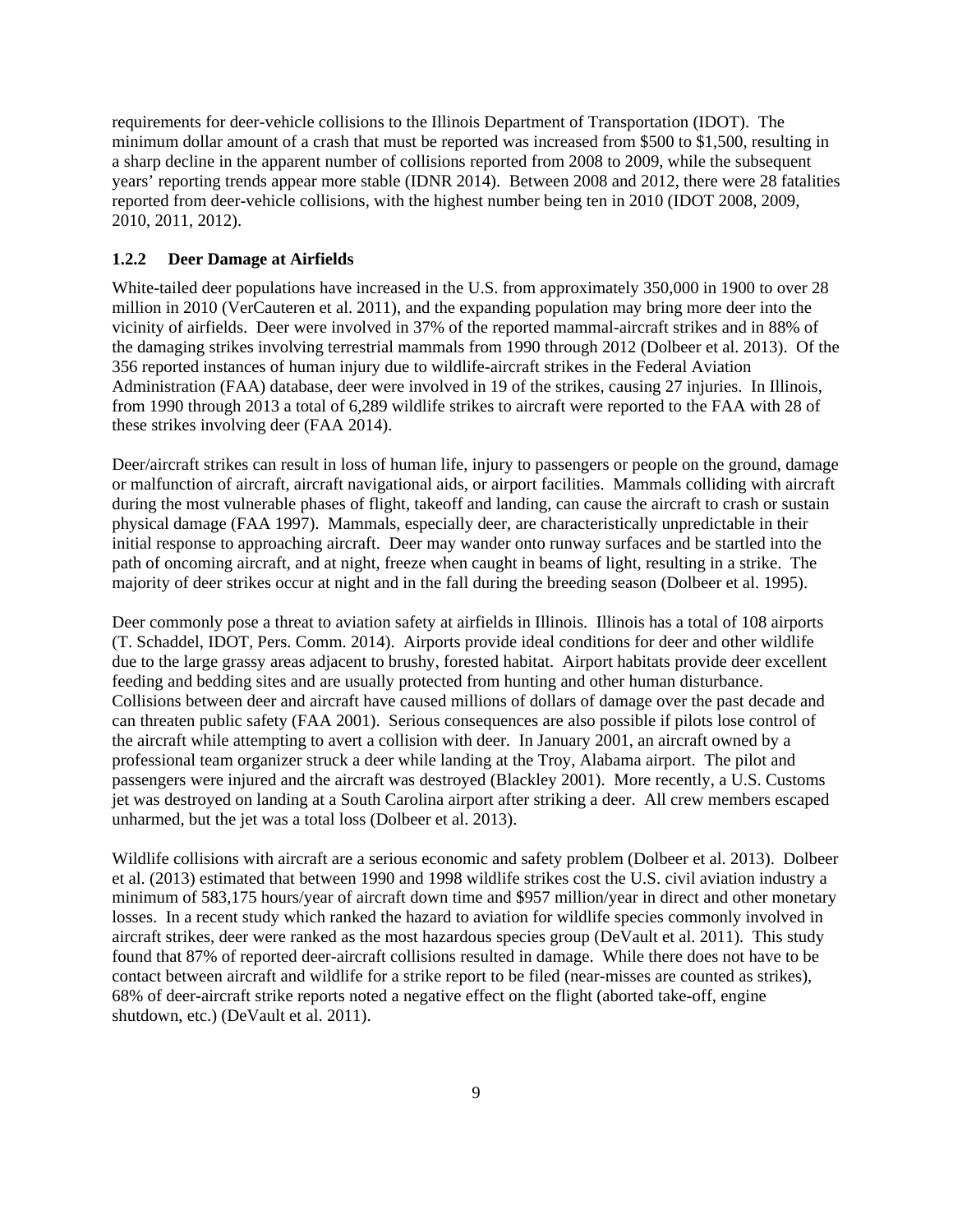Annual reporting of wildlife strikes has increased markedly over the years, and it is now estimated that 39% of all wildlife strikes at certificated airports are reported, leaving 61% of strikes unreported (Dolbeer et al. 2013). Additionally, many reports received by the FAA are filed before aircraft damage had been fully assessed. For these reasons, the information on the number of strikes and their associated costs compiled from the voluntary reporting program is believed to under represent the magnitude of the risk and problem (Cleary et al. 1997).

#### **1.2.3 Damage to Natural Resources, Urban Areas, and Landscaping**

#### Urban Areas and Landscaping

Deer are prolific and adaptable, allowing them to prosper and exploit most suitable habitat near urban areas, including residential areas (Jones and Witham 1995). High deer population densities can result in over-browsing, which may damage or destroy landscaping and ornamental trees, shrubs, and flowers. As rural areas are developed, deer habitat may actually be enhanced because fertilized lawns, gardens, and landscape plants serve as high quality sources of food (Swihart et al. 1995). Although damage to landscaping and ornamental plants has not been quantified in and around urban parks, deer have caused significant and costly property damage to individual homeowners. For fiscal year (FY) 08 through FY13, \$3,000 in damage to landscaping from deer browsing in Illinois was reported to WS. While this number is low, it's likely only a fraction of damage that occurs in the state, as not all damage is reported to WS. In addition to browsing pressure, male white-tailed deer damage ornamental trees and shrubs by antler rubbing which results in broken limbs and bark removal. While large trees may survive antler rubbing damage, smaller saplings often die or become scarred to the point that they are not aesthetically acceptable for landscaping.

#### Natural Resources

Deer have been identified as a keystone species in forest ecosystems; meaning their feeding activities directly or indirectly affect many other species (Rawinski 2008). Deer overabundance can affect native vegetation and natural ecosystems in addition to ornamental landscape plantings. Deer often select the most preferred species, reducing plant diversity, and creating a monoculture (Rawinski 2008). Ecosystem alterations caused by deer can lead to adverse impacts on other wildlife species, which depend on these plants for food and/or shelter. Deer consume seeds that may remain viable in the feces, resulting in the spread/germination of plants. A study in Connecticut showed that seeds from 57 different plant species found in deer feces remained viable. Of those, 32 were exotic species with some being highly invasive species such as autumn olive and wine raspberry (Rawinski 2008).

Over-browsing by deer can have a dramatic impact upon other wildlife communities (e.g., Neotropical migrant songbirds, insects, and small mammals). Numerous studies have shown that over-browsing by deer can decrease tree reproduction, understory vegetation cover, plant density, and plant diversity (Warren 1991, Horsley et al. 2003, DiTommaso et al. 2014, Nuttle et al. 2011). Deer often select for woody species, as well as native and non-native herbs, resulting in a depressed seed bank in secondary successional systems, such as recovering old-field communities (DiTommaso et al. 2014). In Pennsylvania, De Calesta (1994a) reported that deer browsing affected vegetation that songbirds need for foraging surfaces, escape cover, and nesting. Also, species richness and abundance of intermediate canopy nesting songbirds was reduced in areas with higher deer densities (De Calesta 1994b). Intermediate canopy-nesting birds declined 37% in abundance and 27% in species diversity at higher deer densities. Five species of birds were found to disappear at densities of 38.1 deer/mi<sup>2</sup> and another two disappeared at  $63.7$  deer/mi<sup>2</sup>. Waller and Alverson (1997) hypothesize that by competing with squirrels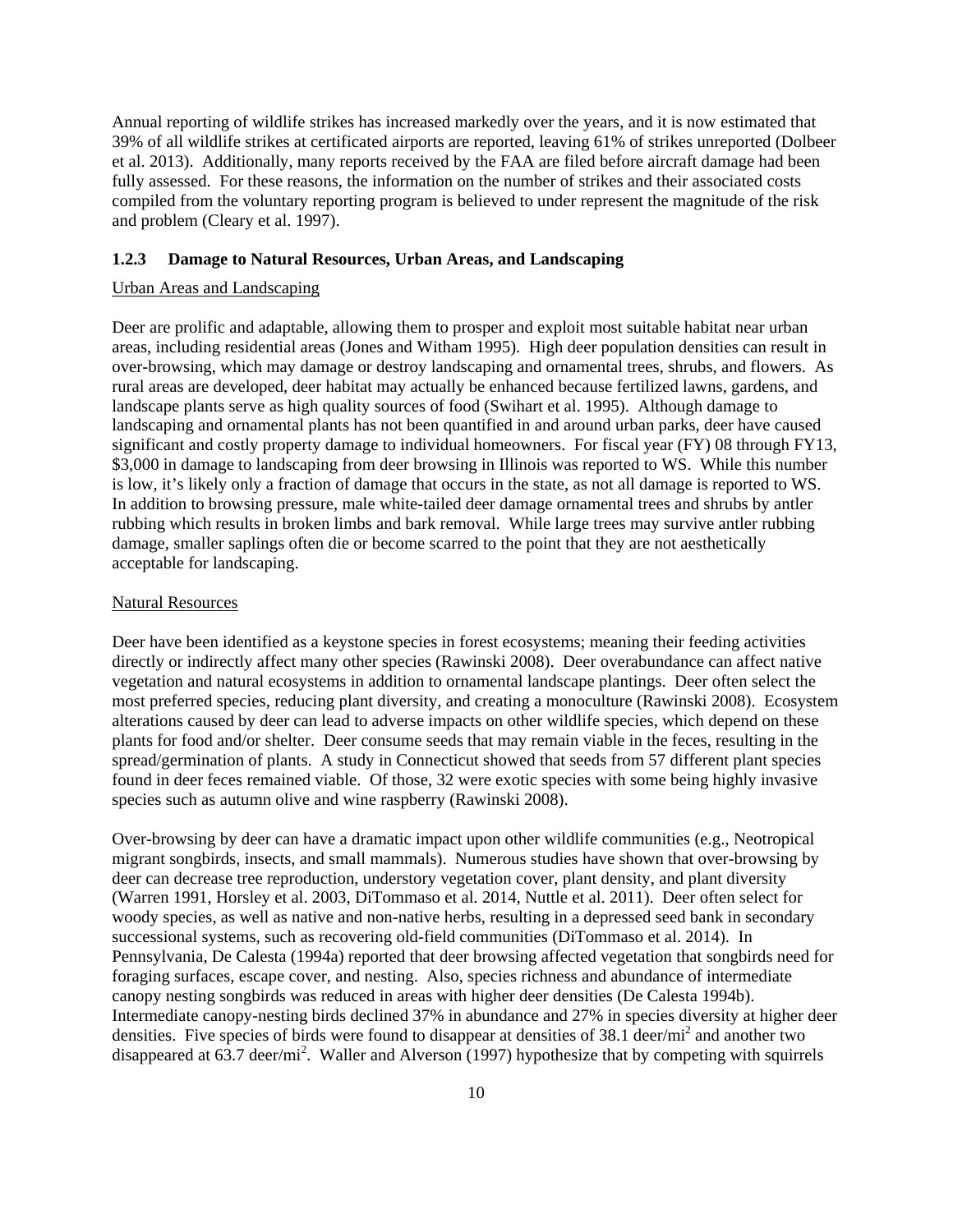and other fruit eating animals for oak mast, deer may further affect many other species of animals and insects.

High deer densities result in over-browsing, which can have substantial impacts on certain herbaceous and woody species and on overall plant community structure (Waller and Alverson 1997). A study published in 2011 on herbivore pressure on ecosystems documented long term changes in the trophic levels in forest canopies over a 30 year period (Nuttle et al. 2011). Over-browsing by ungulates resulted in the reduction of foliage and canopy herbivore (caterpillar) densities, which resulted in the decline of insectivorous birds. The authors concluded that changes documented lasted well beyond the time when over-browsing occurred, affecting the environments for at least 20 years, if not until full stand replacement occurs (>100 years) (Nuttle et al. 2011). One study of an unchecked deer population in Ohio showed that 150 vascular plants were extirpated when deer densities reached greater than 110 deer/mi<sup>2</sup> (Rooney and Waller 2002). Deer populations in the Chicago-area have been managed for many years to protect natural resources including threatened and endangered species found in forest preserves around Chicago (Engeman et al. 2014). In a county forest preserve near Chicago, over-abundant deer caused increasing damage to native flora. After a series of annual deer removals, mean percent ground cover, mean plant height, and number of plant indicator species had a considerable positive response (Etter et al. 2000). This response was the result of cumulative deer harvests and a subsequent decline in deer populations. Over-abundant deer populations were identified as one of the greatest threats to plant communities in the Chicago area (Engeman et al 2014). Deer were identified as a "native invasive species" with the following reasoning:

*"Included among the three circumstances where native species function as invaders, according to Carey et al. (2012), are when "human-mediated environmental change facilitates population growth of native species via elevated survivorship and reproduction" and when "habitat modifications or other changes in the environment may increase the per capita effect of native species on the resident community." Both of these circumstances directly apply to white-tailed deer in urbanized settings. Populations thrive and reproduce in the absence of large predators (including hunting), while natural habitats are restricted by urbanization to reserves and open spaces, placing greater pressure on the plant communities within them, especially rare species. Negative interactions with humans also increase in urbanized settings holding high numbers of deer"* (Engeman et al. 2014).

### **1.2.4 Threats to Wildlife and Livestock Health and Safety from Disease Transmission**

Chronic Wasting Disease. Chronic Wasting Disease (CWD) is a nervous system disease affecting members of the Family Cervidae, including Rocky Mountain elk (*Cervus canadensis*), red deer (*Cervus elaphus*), mule deer (*Odocoileus hemionus)*, black-tailed deer (*Odocoileus hemionus*), white-tailed deer (*Odocoileus virginianus*), sika deer (*Cervus nippon*), and Moose (*Alces alces*) (USDA 2014) . It belongs to the family of diseases known as transmissible spongiform encephalopathies (TSE's) or prion diseases. Though it shares certain features with other TSE's like bovine spongiform encephalopathy ("Mad Cow Disease") or scrapie in sheep, it is a distinct disease apparently affecting only species of the family cervidae. CWD originally occurred in wild deer and elk primarily in northeastern Colorado, and adjacent parts of Wyoming, Nebraska, and South Dakota. However, CWD has been detected in 14 northern Illinois counties (P. Shelton, Pers. Comm. IDNR 2014).

CWD attacks the brains of infected deer, causing the animal to become emaciated, display abnormal behavior, lose bodily functions, and die. Signs identified in captive deer include excessive salivation, loss of appetite, progressive weight loss, excessive thirst and urination, listlessness, teeth grinding, holding the head in a lowered position, and drooping ears. CWD is a slowly progressive disease and clinical signs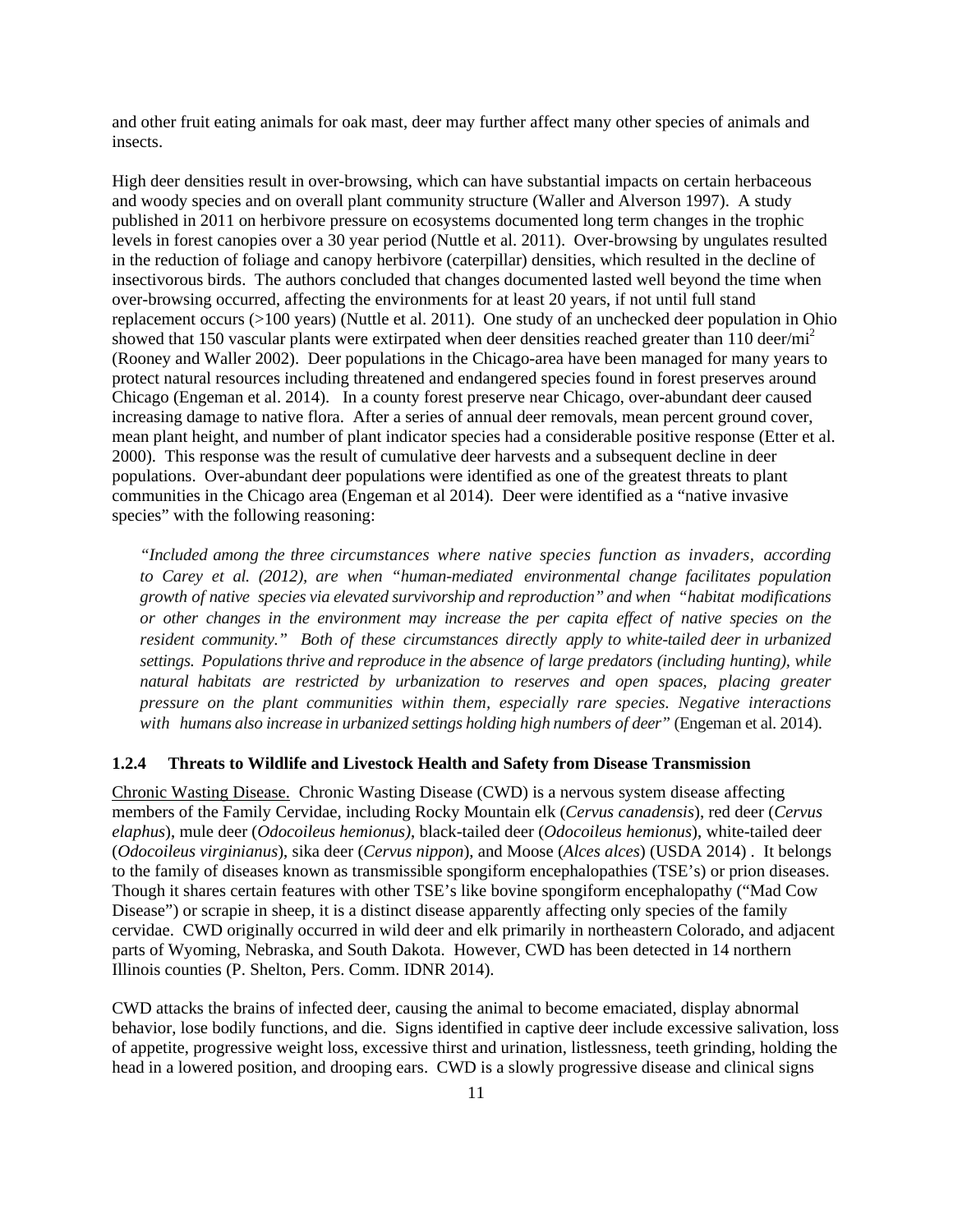may manifest anywhere from months to years after infection. Clinical signs are usually not seen until the animal is 18 months of age or older. Once clinical signs are observed, death normally occurs within weeks or months, and CWD is always fatal (IDNR 2012).

There is no evidence that CWD can be transmitted under natural conditions to humans or cattle (USDA 2001). The mode of transmission between deer is not completely understood. It is thought that the disease can be passed between animals in a herd and also from close contact between mother and offspring (USDA 2001). Infectious prions are not easily killed by environmental factors, heat, or disinfection, so transmission from a contaminated environment may also be possible (WDNR 2002b, Miller et al. 2004). Since monitoring began in 2002, more than 66,045 samples have been tested, with a total of 372 positives. Samples are collected from hunter harvested deer, under special depredation permits for CWD surveillance, and upon receipt of calls for sick deer (Shelton and McDonald 2013).

WS may be asked by IDNR to assist with population control to manage CWD prevalence in wild populations of deer in portions of Illinois. It is also possible that a captive deer herd could become infected, and that WS could be asked to assist regulatory authorities to depopulate the herd. Depopulation efforts are more intense than those used to manage a wild population, in that it requires all individuals in a population be removed.

Bovine Tuberculosis. Tuberculosis (TB) is a contagious disease of both animals and humans and can be caused by three specific types of the Mycobacterium bacteria (USDA 1995). Bovine TB, caused by *Mycobacterium bovis,* primarily affects cattle and other bovine-like animals (e.g., bison, deer, and goats) but can be transmitted to humans and other animals (USDA 1995). Transmission between deer and cattle can occur via either direct or indirect means. Direct transmission could occur through nose-to-nose contact. Due to the social nature of deer, transmission between deer could be amplified. Transmission between deer is known to occur when an infected deer coughs near another (e.g., nose to nose) and droplets of saliva, in aerosol form, containing the bacteria are transmitted to a nearby deer (McGinness 1998). Transmission among other age classes of deer occurs primarily through nose-to-nose contact. Older bucks show higher prevalence rates possibly due to breeding activity. Indirect transmission could occur at contaminated hay bales, feed troughs, and bait/feed piles.

Pathogenesis of *M. bovis* infection in deer begins with either inhalation or ingestion of infectious organisms. Transmission is aided by high deer density and prolonged contact, as occurs at supplemental feeding sites. The bacilli commonly invade the tonsil first, later spreading to other cranial lymph nodes. If the infection is contained, it spreads no further. In some animals the infection spreads to the thorax where it may disseminate throughout the lungs; these animals may then shed the bacteria by aerosol or oral secretions. The most susceptible animals develop disseminated infections throughout their abdominal organs, and can even shed bacilli through their feces or through their milk to their fawns.

The USDA Cooperative State-Federal Tuberculosis Eradication Program, which began in 1917, is responsible for the near-eradication of the disease from the Nation's livestock population. Under the previous USDA rules governing state bovine TB status, at the end of 2013, 48 states were in "Accredited Free" status and two states were in "Modified Accredited" status (USDA Veterinary Services 2013). Under the new USDA rules governing state bovine TB status, Illinois' status maintained its "Accredited Free" status (USDA Veterinary Services 2013). This means the state has no TB prevalence in cattle, bison, and goat herds and no TB in the past three years from the time the last infected herd was depopulated or from the time of surveillance indicating no risk of TB spreading. Since human occupational and recreational activities involving deer have been occurring for so long, it appears that the risk of tuberculosis in humans from this situation is low.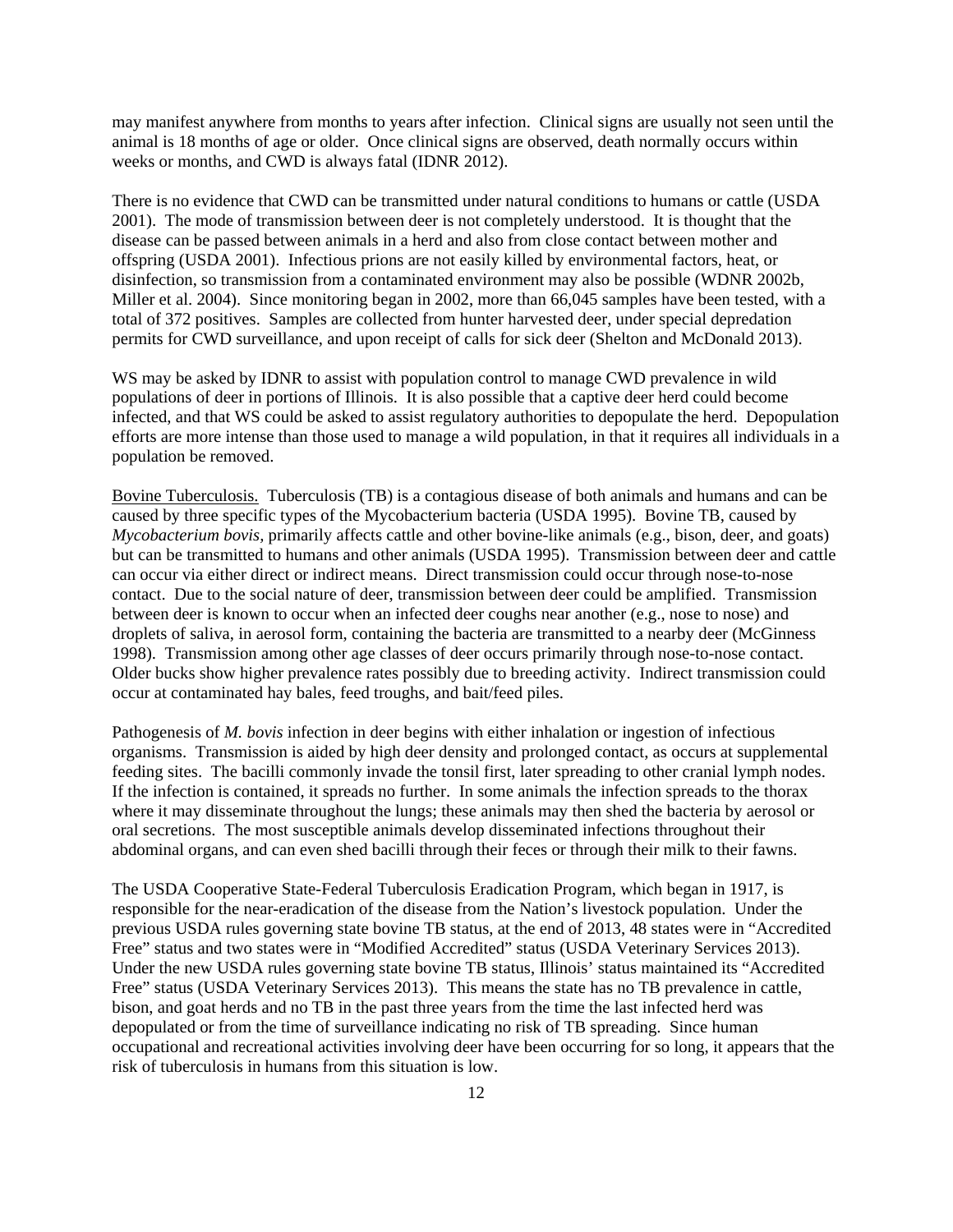Tick Borne Diseases. The Illinois Department of Public Health (IDPH) documents and tracks several tickborne diseases, in addition to Lyme disease, including babesiosis, ehrlichiosis and Rocky Mountain spotted fever. The same tick that carries the Lyme disease bacterium also carries these pathogens. Research has shown a direct correlation between infected ticks, deer numbers, and Lyme disease cases (Deblinger et al. 1993, Magnarelli et al. 1984). Deer are an important reservoir for Lyme disease and are the primary host for adult deer ticks (Conover 1997). Lyme disease incidence has also been linked to landscape features such as urban developed areas versus wooded residential areas (Montgomery County Pennsylvania Health Department 2000). In Illinois, Lyme disease is reportable to the IDPH and should be reported within seven days to a county health office.

### **1.2.5 Deer Damage to Agriculture**

Conover (1997) estimates that deer cause \$100 million in damage to agricultural productivity annually. Deer are most often cited as being the source of the wildlife damage (Conover and Decker 1991); 67% of all farmers reported problems with deer (Conover 1994). A 2011 survey of Illinois residents and farmers showed that 47 percent of farmers experienced moderate to severe damage to crops by deer, while only 8% said they experienced no deer damage (IDNR 2013b). The IDNR does not track the value of damage to agriculture in the state, but does track the number of deer removal permits issued each year to individuals attempting to reduce damage (Figure 2). Spikes in the number of permits issued (2007 and 2012) coincide with drought years, where crop damage is more visible due to lower growth rates (P. Shelton, Pers. Com. 2014).



**Figure 2. Number of deer removal permits issued by IDNR by year (P. Shelton, Pers Comm. 2014).** 

### **1.3 DECISION TO BE MADE**

Based on the scope of this EA, the decisions to be made are:

- Should WS continue the current WDDM program in Illinois to alleviate damage to agriculture, property, natural resources, human health, and human safety or select one of the other proposed alternatives?
- Would the proposed action have significant impacts on the quality of the human environment requiring preparation of an Environmental Impact Statement (EIS)?

# **1.4 SCOPE OF THIS ENVIRONMENTAL ASSESSMENT ANALYSIS**

### **1.4.1 Actions Analyzed**

This EA evaluates WS involvement in WDDM to protect property, agricultural resources, natural resources, human health, and human safety in the State of Illinois.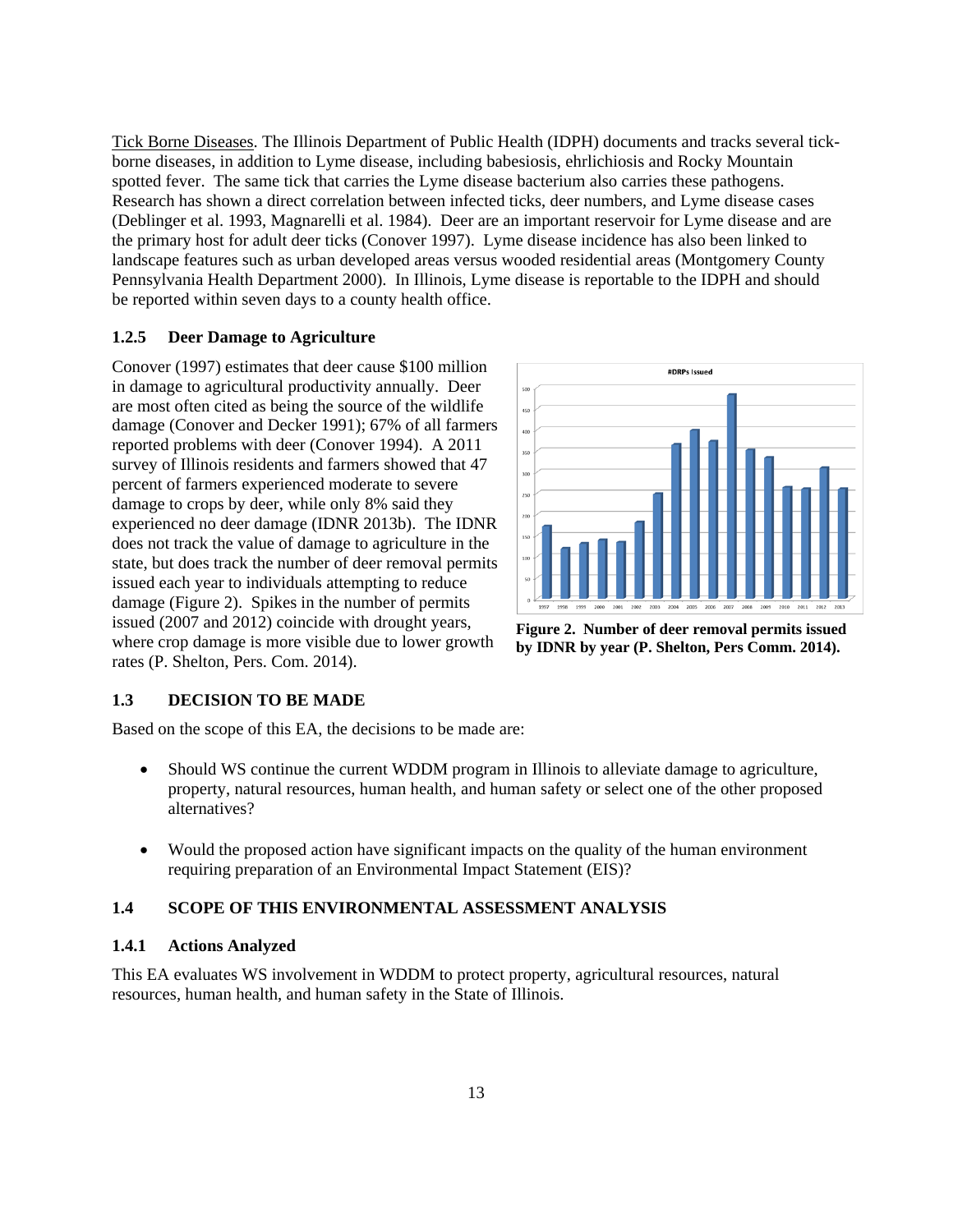### **1.4.2 Period for which this EA is Valid**

If it is determined that an EIS is not needed, this EA would remain valid until the WS program in Illinois and other appropriate agencies determine that new needs for action, changed conditions or new alternatives having different environmental effects must be analyzed. At that time, this analysis and document would be supplemented pursuant to NEPA. Review of the EA would be conducted each year to ensure that the EA adequately addresses current and anticipated program activities.

# **1.4.3 Site Specificity**

This EA analyzes and addresses the potential impacts of WS WDDM activities on all private and public lands in Illinois under MOU, Cooperative Agreement, and in cooperation with the appropriate public land management agencies. It also addresses the impacts of WS WDDM on areas where additional agreements may be signed in the future. Because the proposed action is to reduce damage and because the program's goals and directives are to provide services when requested, within the constraints of available funding and workforce, it is conceivable that additional wildlife damage management efforts could occur anywhere in Illinois. Thus, this EA anticipates this potential expansion and analyzes the impacts of such efforts as part of the program. Planning for the management of deer damage must be viewed as being conceptually similar to other federal or agency actions whose missions are to stop or prevent adverse consequences from anticipated future events for which the actual sites and locations where they would occur are unknown but could be anywhere in a defined geographic area. Examples of such agencies and programs include fire and police departments, emergency clean-up organizations, and insurance companies. This EA emphasizes major issues as they relate to specific areas whenever possible, however, many issues apply wherever deer damage and resulting management occurs, and are treated as such. The standard WS Decision Model (Slate et al. 1992) would be the site-specific procedure for individual actions conducted by WS in Illinois (see Description of Alternatives for a description of the Decision Model and its application).

The analyses in this EA are intended to apply to any action that may occur in any locale and at any time within Illinois. In this way, WS believes it meets the intent of the NEPA with regard to site-specific analysis and that this is the only practical way for WS to comply with the NEPA and still be able to accomplish its mission.

# **1.4.4 Public Involvement/Notification**

This EA has been made available to the public for a comment period for 30 days. A notice of availability has been published in *The State Journal Register* and has also been emailed to stakeholders via the APHIS Stakeholder Registry. The notice of availability has also been posted on the WS web site at http://www.aphis.usda.gov/wildlifedamage/nepa. Public notification procedures have been conducted in compliance with WS' NEPA implementation procedures published in the Federal Register March 21, 2007 (Vol. 72, No. 54: 13237-13238).

# **1.5 RELATIONSHIP OF THIS EA TO OTHER ENVIRONMENTAL DOCUMENTS**

# **USDA 2008 Environmental Assessment: An Integrated Wildlife Damage Management Approach for the Management of White-tailed Deer Damage In the State of Illinois.**

WS has previously developed an EA that analyzed the need for action to manage damage associated with deer (USDA 2008). Changes in the need for action and the affected environment have prompted WS and cooperating agencies to initiate this new analysis to address the need for deer damage management. This EA will address more recently identified changes and will assess the potential environmental impacts of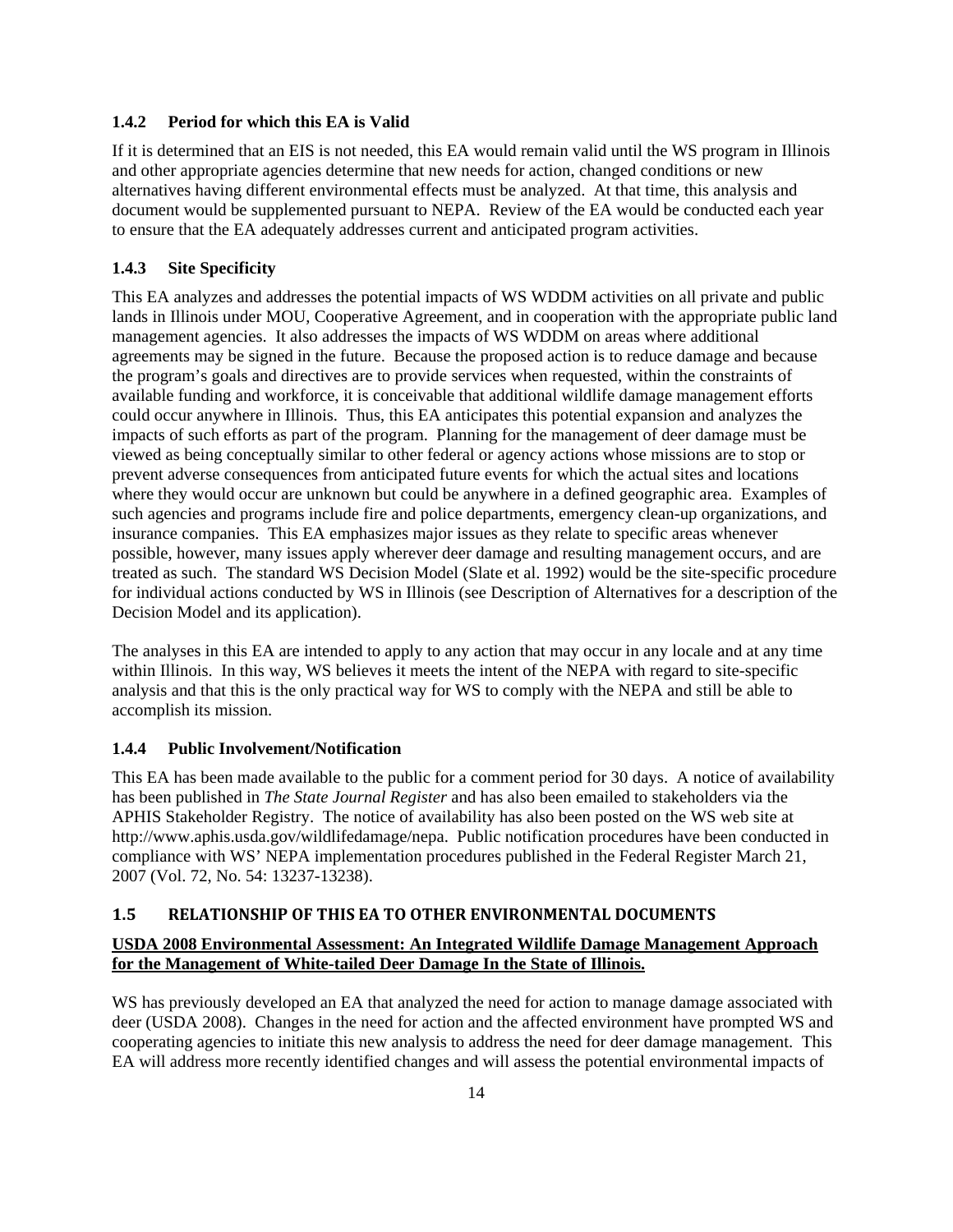program alternatives based on a new need for action. Since activities conducted under the previous EA will be re-evaluated under this EA to address the new need for action and the associated affected environment, the previous EA that addressed deer will be superseded by this analysis and the outcome of the Decision issued based on the analyses in this EA. However, the need for action associated with the previous EA continues to be appropriate until superseded by this EA.

# **1.6 AUTHORITY AND COMPLIANCE**

# **1.6.1 Wildlife Services Legislative Authority**

The primary statutory authorities for the WS program are the Act of March 2, 1931 (46 Stat. 1468; 7 USC 426-426b) as amended, and the Act of December 22, 1987 (101 Stat. 1329-331, 7 USC 426c). The WS program is the lead federal authority in managing damage to agricultural resources, natural resources, property, and threats to human safety associated with wildlife. WS' directives define program objectives and guide WS' activities to manage wildlife damage management.

Additionally, MOU's among WS and other governmental agencies also define WS responsibilities in wildlife damage management. For example, a MOU between the Federal Aviation Administration (FAA) and WS recognizes WS role and expertise in providing wildlife hazard management assistance to the aviation community. It states, that the "FAA or the certificated airport may request technical and operational assistance from WS to reduce wildlife hazards."

# **1.6.1.1 U.S. Department of Interior, Fish and Wildlife Service Legislative Authority**

The US Fish and Wildlife Service (USFWS) is the primary federal agency responsible for conserving, protecting, and enhancing the nation's fish and wildlife resources and their habitats. The USFWS mission is to conserve, protect, and enhance fish and wildlife and their habitats for the continuing benefit of the American people. Responsibilities are shared with other federal, state, tribal, and local entities; however, the USFWS has specific responsibilities for threatened and endangered (T&E) species protection under the ESA, migratory birds, inter-jurisdictional fish, and certain marine mammals, as well as for lands and waters that the USFWS administers for the management and protection of those resources.

### **1.6.1.2 Authority of State Agencies in Wildlife Management in Illinois**

In 1925 the Illinois Legislature created the State Department of Conservation, later renamed the IDNR, to oversee the management of wildlife in the state of Illinois. The IDNR is responsible for the management of wildlife on all lands throughout the State of Illinois. The IDNR authority in wildlife management is given under Illinois Complied Statutes (ILCS) Chapter 520 of the Wildlife Code for managing most wildlife species in the State. Article II, 5/2.1 states in part: the regulation and licensing of the taking of wildlife in Illinois are exclusive powers and functions of the state.

# **1.6.1.3 Compliance with Other Federal and State Statutes**

Several federal laws regulate WS' wildlife damage management actions. WS complies with these laws and regulations, and consults and cooperates with other agencies as appropriate.

**National Environmental Policy Act (NEPA).** All federal actions are subject to NEPA (Public Law 91- 190, 42 U.S.C. 4321 et seq.). WS follows the Council on Environmental Quality (CEQ) regulations implementing NEPA (40 CFR 1500 et seq.), USDA NEPA implementing regulations (7 CFR 1b), and the APHIS Implementing Procedures (7 CFR 372) as a part of the decision-making process. NEPA sets forth the requirement that Federal actions with the potential to significantly affect the human environment be evaluated in terms of their impacts for the purpose of avoiding or, where possible, mitigating and minimizing adverse impacts. Federal activities affecting the physical and biological environment are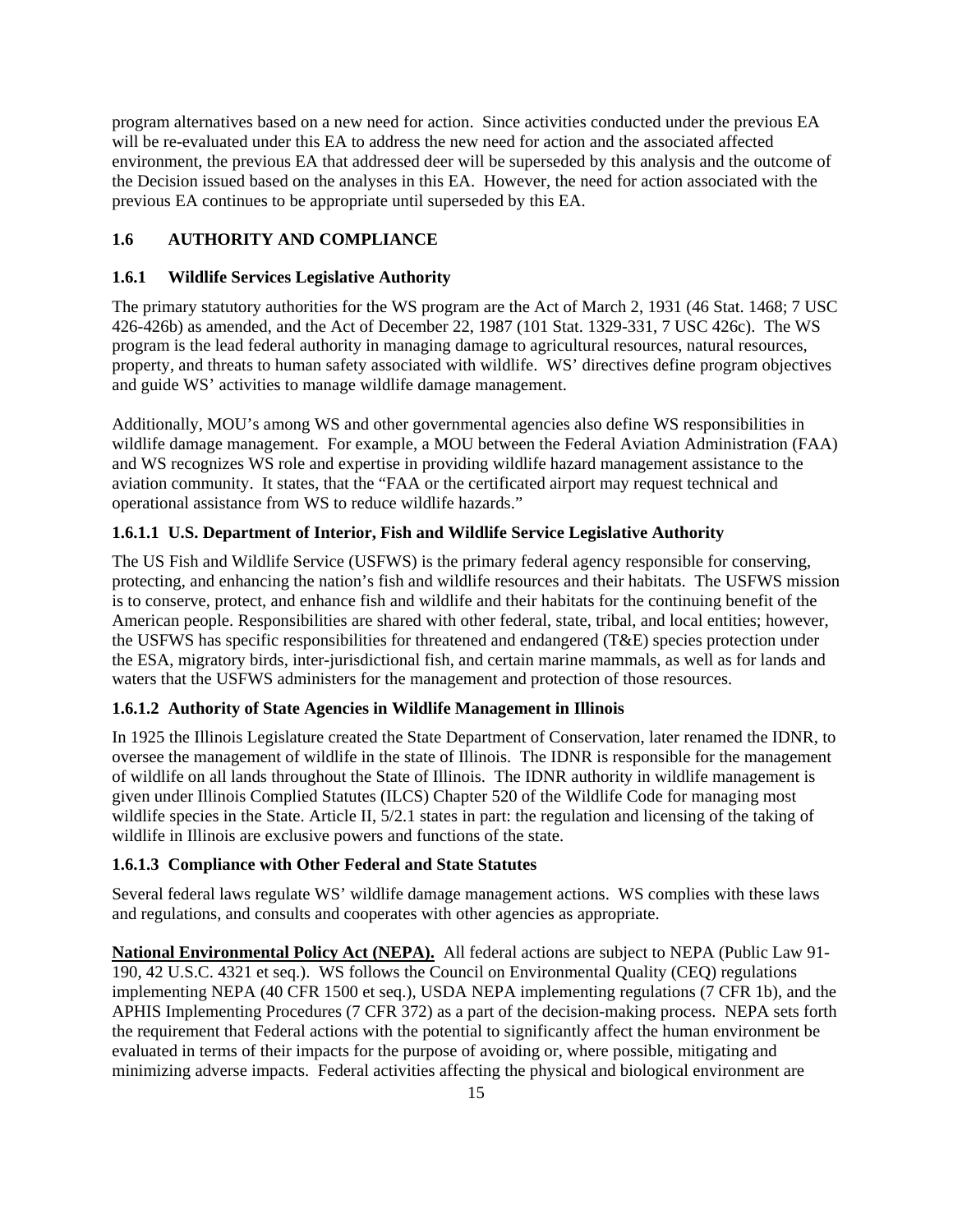regulated, in part, by CEQ through regulations in Title 40, CFR, Parts 1500-1508. In accordance with CEQ and USDA regulations, APHIS NEPA Procedures, as published in the Federal Register (44 CFR 50381-50384) provide guidance to APHIS regarding the NEPA process.

Pursuant to NEPA and CEQ regulations, this EA documents the analysis of a proposed federal action's impact, informs decision-makers and the public of reasonable alternatives, and serves as a decision-aiding mechanism to ensure that the policies and goals of NEPA are infused into Federal agency planning and decision making. An EA is prepared by integrating as many of the natural and social sciences as may be warranted based on the potential effects of the proposed action. The direct, indirect, and cumulative impacts of the proposed action are analyzed. If it is determined that the action may result in significant impacts, an EIS may be prepared.

**Endangered Species Act (ESA).** It is federal policy, under the ESA, that all federal agencies shall seek to conserve endangered and threatened species and shall utilize their authorities in furtherance of the purposes of the Act (Sec. 2(c)). WS conducts Section 7 consultations, as necessary, with other federal agencies to use their expertise to ensure that "any action authorized, funded or carried out by such an agency... is not likely to jeopardize the continued existence of any endangered or threatened species . . . each agency shall use the best scientific and commercial data available" (Sec.  $7(a)(2)$ ).

**Coastal Zone Management Act of 1972, as amended (16 USC 1451-1464, Chapter 33; P.L. 92-583, October 27, 1972; 86 Stat. 1280).** This law established a voluntary national program within the Department of Commerce to encourage coastal states to develop and implement coastal zone management plans. Funds were authorized for cost-sharing grants to states to develop their programs. Subsequent to federal approval of their plans, grants would be awarded for implementation purposes. In order to be eligible for federal approval, each state's plan was required to define boundaries of the coastal zone, to identify uses of the area to be regulated by the state, the mechanism (criteria, standards or regulations) for controlling such uses, and broad guidelines for priorities of uses within the coastal zone. In addition, this law established a system of criteria and standards for requiring that federal actions be conducted in a manner consistent with the federally approved plan. The standard for determining consistency varied depending on whether the federal action involved a permit, license, financial assistance, or a federally authorized activity. Wildlife Services will consult with the Illinois Coastal Management Program regarding consistency of the proposed program with the State Coastal Zone Management Plan in accordance with the provisions of the Act.

**The Clean Water Act (33 U.S.C. 1344).** The Clean Water Act provides regulatory authority and guidelines for the EPA and the U.S. Army Corps of Engineers (USACE) related to wetlands. Several sections of the Clean Water Act pertain to regulating effects on wetlands. Section 101 specifies the objectives of this Act, which are implemented largely through Subchapter III (Standards and Enforcement), Section 301 (Prohibitions). The discharge of dredged or fill material into waters of the United States is subject to permitting specified under Subchapter IV (Permits and Licenses) of this Act. Section 401 (Certification) specifies additional requirements for permit review particularly at the State level. WS consults with appropriate regulatory authorities when wetlands exist in proximity to proposed activities or when such activities might impact wetland areas. Such consultations are designed to determine if any wetlands will be affected by proposed actions.

**The Native American Graves and Repatriation Act of 1990.** The Native American Graves Protection and Repatriation Act requires federal agencies to notify the Secretary of the Department that manages the federal lands upon the discovery of Native American cultural items on federal or tribal lands. Federal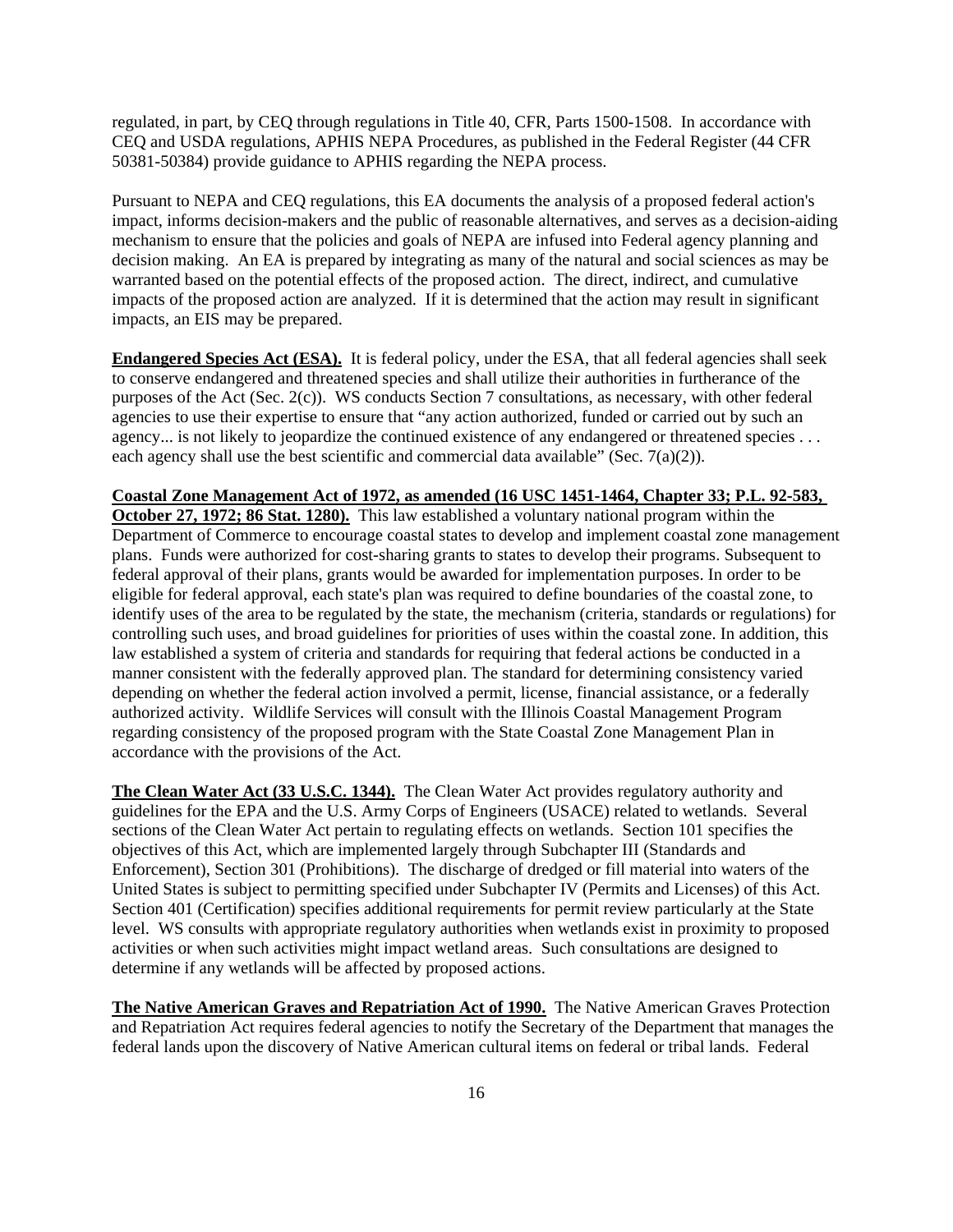projects would discontinue work until a reasonable effort has been made to protect the items and the proper authority has been notified.

**National Historic Preservation Act (NHPA) of 1966 as amended.** The NHPA of 1966, and its implementing regulations (36 CFR 800), requires federal agencies to: 1) determine whether activities they propose constitute "undertakings" that have the potential to cause effects on historic properties and, 2) if so, to evaluate the effects of such undertakings on such historic resources and consult with the Advisory Council on Historic Preservation (i.e. State Historic Preservation Office, Tribal Historic Preservation Officers), as appropriate. WS actions on tribal lands are only conducted at the tribe's request and under signed agreement; thus, the tribes have control over any potential conflict with cultural resources on tribal properties.

Each of the white-tailed deer management methods described in this EA that might be used operationally by WS do not cause major ground disturbance, do not cause any physical destruction or damage to property, do not cause any alterations of property, wildlife habitat, or landscapes, and do not involve the sale, lease, or transfer of ownership of any property. In general, such methods also do not have the potential to introduce visual, atmospheric, or audible elements to areas in which they are used that could result in effects on the character or use of historic properties. Therefore, the methods that would be used by WS under the proposed action are not generally the types of activities that would have the potential to affect historic properties. If an individual activity with the potential to affect historic resources is planned under an alternative selected as a result of a decision on this EA, then site-specific consultation as required by Section 106 of the NHPA would be conducted as necessary.

There is potential for audible effects on the use and enjoyment of a historic property when methods such as propane exploders, pyrotechnics, firearms, or other noise-making methods are used at or in close proximity to such sites for purposes of hazing or removing animals. However, such methods would only be used at a historic site at the request of the owner or manager of the site to resolve a damage or nuisance problem, which means such use would be to benefit the historic property. A built-in mitigating factor for this issue is that virtually all of the methods involved would only have temporary effects on the audible nature of a site and can be ended at any time to restore the audible qualities of such sites to their original condition with no further adverse effects. Site-specific consultation as required by Section 106 of the NHPA would be conducted as necessary in those types of situations.

### **Federal Actions to Address Environmental Justice in Minority Populations and Low-income**

**Populations (Environmental Justice and Executive Order 12898).** Executive Order 12898 promotes the fair treatment of people of all races, income levels, and cultures with respect to the development, implementation and enforcement of environmental laws, regulations and policies. Environmental justice is the pursuit of equal justice and protection under the law for all environmental statutes and regulations without discrimination based on race, ethnicity, or socioeconomic status. Environmental Justice is a priority within APHIS and WS. Executive Order 12898 requires federal agencies to make environmental justice part of their mission, and to identify and address disproportionately high and adverse human health and environmental effects of federal programs, policies, and activities on minority and low-income persons or populations. APHIS implements Executive Order 12898 principally through its compliance with NEPA. All WS activities are evaluated for their impact on the human environment and compliance with Executive Order 12898.

WS personnel use only legal, effective, and environmentally safe wildlife damage management methods, tools, and approaches. WS follows standard operating procedure and minimization measures that ensure chemical methods are selective to target individuals or populations, and such use has negligible impacts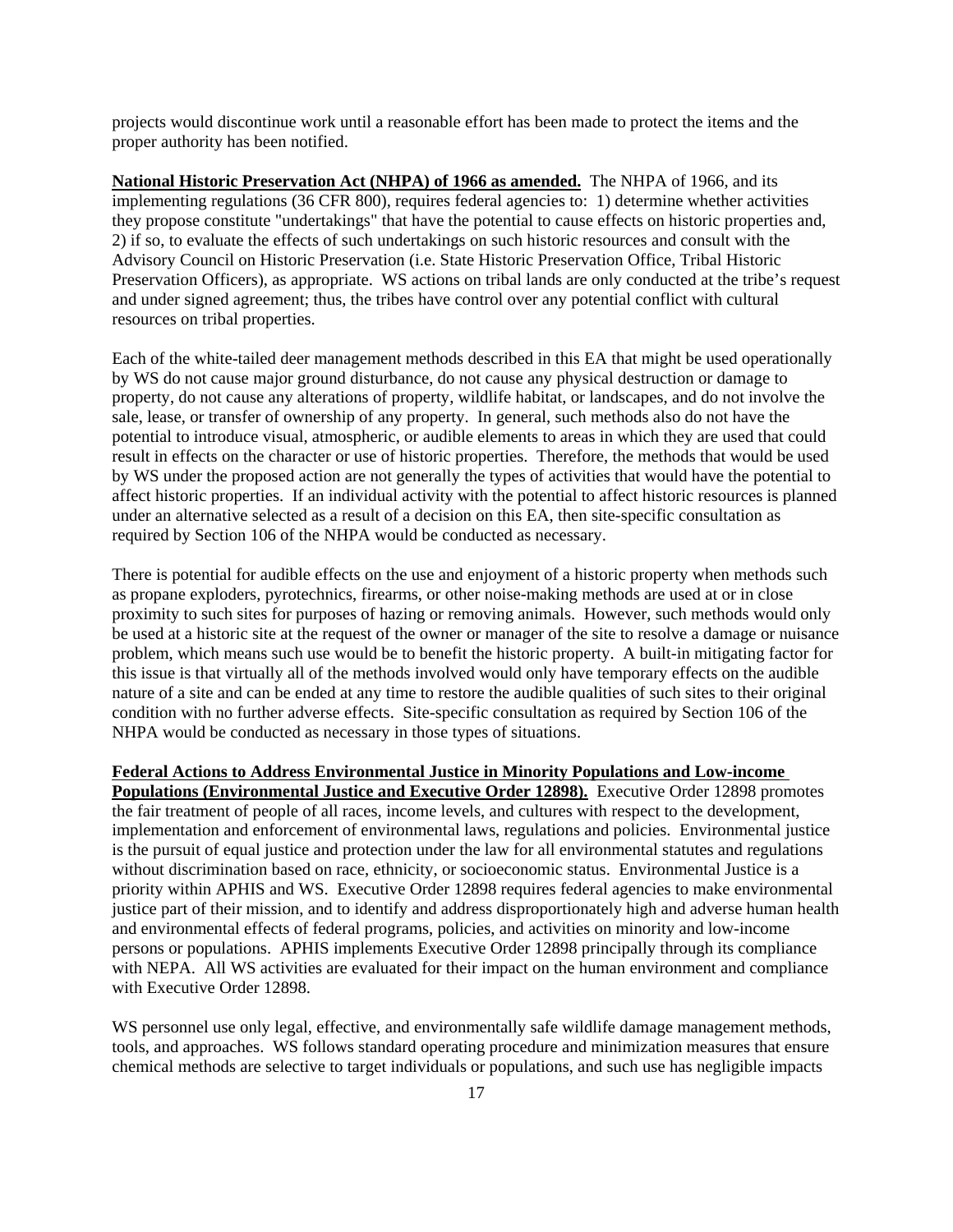on the environment. The WS operational program properly disposes of any excess solid or hazardous waste. It is not anticipated that the proposed action would result in any adverse or disproportionate environmental impacts to minority and low-income persons or populations. In contrast, the proposed action may benefit minority or low-income populations by reducing deer damage such as threats to public health and safety.

### **Protection of Children from Environmental Health and Safety Risks (Executive Order 13045).**

Children may suffer disproportionately from environmental health and safety risks for many reasons, including their developmental, physical and mental status. Because WS makes it a high priority to identify and assess environmental health and safety risks that may disproportionately affect children, WS has considered the impacts that this proposal might have on children. The proposed WDDM program would only occur by using legally available and approved methods where it is highly unlikely that children would be adversely affected. For these reasons, WS concludes that it would not create an environmental health or safety risk to children from implementing this proposed action.

**Federal Food, Drug, and Cosmetic Act (21 U.S.C. 360)**. This law places administration of pharmaceutical drugs, including those used in wildlife capture and handling, under the Food and Drug Administration.

**Controlled Substances Act of 1970 (21 U.S.C. 821 et seq.)**. This law requires an individual or agency to have a special registration number from the federal Drug Enforcement Administration (DEA) to possess controlled substances, including those that are used in wildlife capture and handling.

**Animal Medicinal Drug Use Clarification Act of 1994 (AMDUCA)**. The AMDUCA and its implementing regulations (21 CFR Part 530) establish several requirements for the use of animal drugs, including those used to capture and handle wildlife in rabies management programs. Those requirements are: (1) a valid veterinarian-client-patient relationship, (2) well defined record keeping, (3) a withdrawal period for animals that have been administered drugs, and (4) identification of animals. A veterinarian, either on staff or on an advisory basis, would be involved in the oversight of the use of animal capture and handling drugs under the proposed action. Veterinary authorities in each state have the discretion under this law to establish withdrawal times (i.e., a period of time after a drug is administered that must lapse before an animal may be used for food) for specific drugs. Animals that might be consumed by a human within the withdrawal period must be identified. WS establishes procedures in each state for administering drugs used in wildlife capture and handling that must be approved by state veterinary authorities in order to comply with this law.

**Illinois Food Service Sanitation Code.** In some cases, deer harvested by IL WS may be donated to charitable organizations. WS, or the cooperator, will be responsible for delivering the deer to an Illinois Department of Agriculture (DOA) approved meat processor. Section 750.110 of the Illinois Food Service Sanitation Code (77 IL Adm. Code 750) states that: Field-dressed wild game animals donated under the Good Samaritan Food Donor Act shall:

A) Receive a postmortem inspection by a veterinarian, veterinarian's designee, professional biologist or other person familiar with the conditions, parasites and diseases of the species, approved by the regulatory agency that has animal health jurisdiction;

B) Have been field dressed and transported according to requirements specified by the regulatory agency that has animal health jurisdiction; and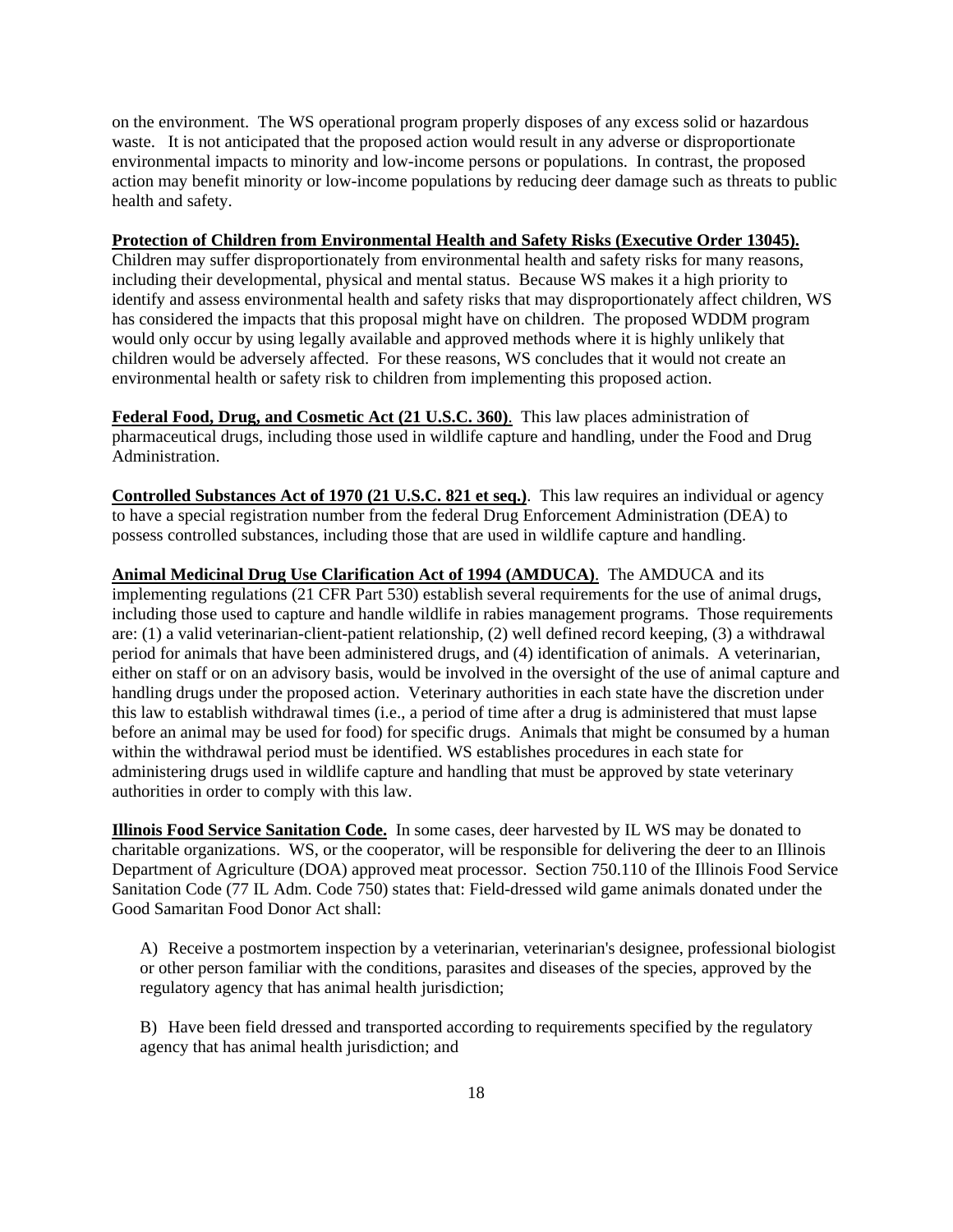C) Be processed according to laws governing meat and poultry as determined by the regulatory agency that has animal health jurisdiction and conducts the inspection program.

Animals found to be unsuitable or undesirable for human consumption will be disposed of in accordance with federal, state, and local regulations.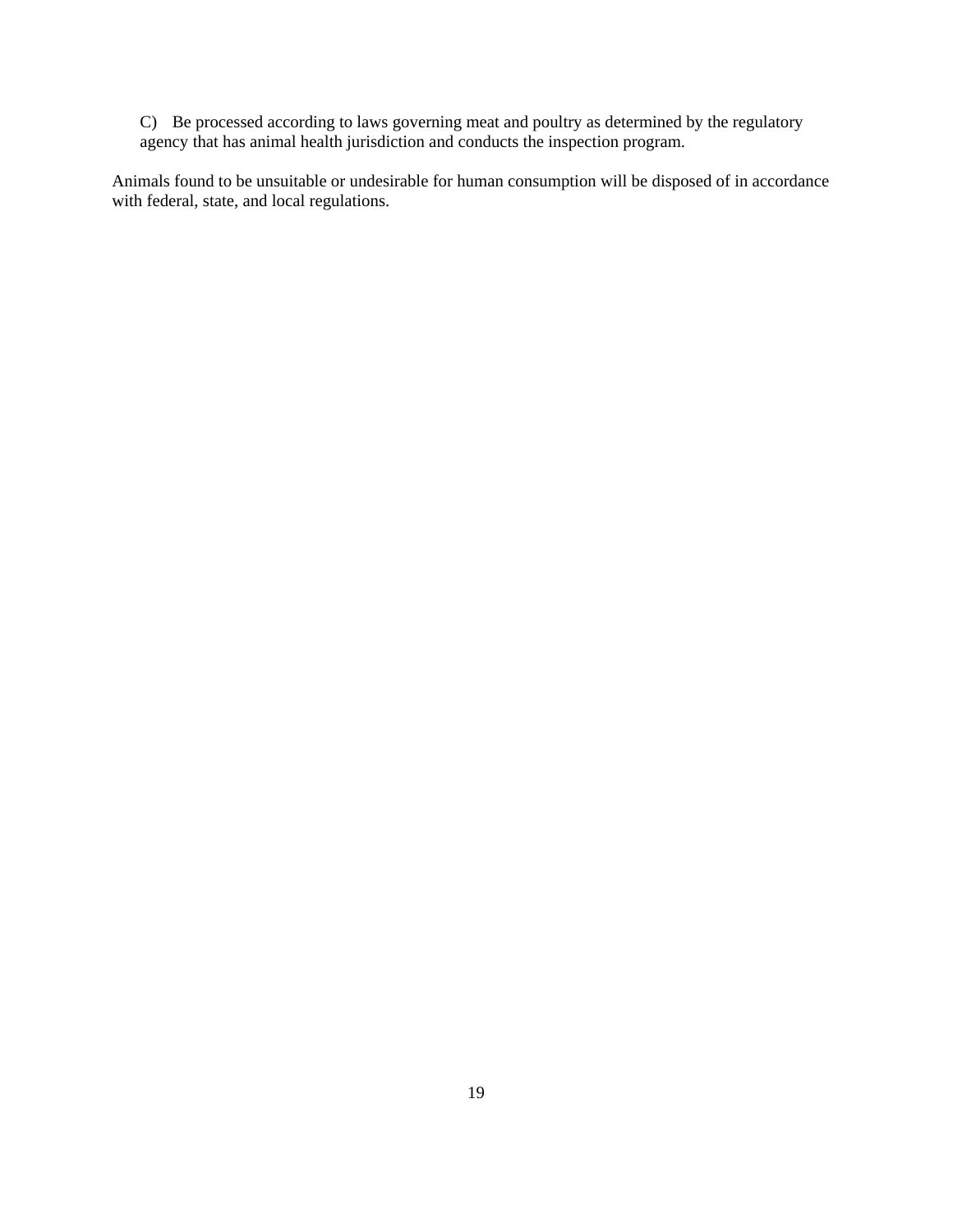# **CHAPTER 2. AFFECTED ENVIRONMENT AND ISSUES**

Chapter 2 contains a discussion of the issues, including the issues that will receive detailed environmental impacts analysis in Chapter 4 (Environmental Consequences). Those issues were also used to develop standard operating procedures (SOPs) and Alternatives in Chapter 3. Issues that were identified but were not considered in detail are also discussed with rationale in this chapter. Pertinent portions of the affected environment will be included in this chapter in the discussion of issues used to develop minimization measures.

# **2.1 AFFECTED ENVIRONMENT**

The affected environment includes not only the local wildlife populations within the area under consideration, but also native flora, native fauna, and human populations and their respective environments. The areas of the proposed action include farms and areas where deer are causing damage to agriculture through feeding and antler rubbing; public and private properties in urban/suburban areas where deer cause damage to landscaping and natural resources; urban/suburban and rural areas where deer cause damage to property during deer-vehicle collisions and are a threat to human safety through deer-vehicle collisions; and areas where deer have the potential to spread diseases to humans and/or livestock. The area of the proposed action would also include airports and military airbases where deer are a threat to human safety and to property.

# **2.2 ENVIRONMENTAL STATUS QUO**

As defined by NEPA implementing regulations, the "*human environment* shall be interpreted comprehensively to include the natural and physical environment and the relationship of people with that environment" (40 CFR 1508.14). Therefore, when a federal action agency analyzes its potential impacts on the "human environment," it is reasonable for that agency to compare not only the effects of the federal action, but also the potential impacts that occur or will occur in the absence of the federal action by a non-federal entity. This concept is applicable to situations involving federal assistance to reduce damage associated with wildlife species.

For deer management in Illinois, the IDNR has the authority to manage and authorize the taking of deer for damage management purposes. In those situations where a non-federal entity has obtained the appropriate permit or authority, and has already made the decision to remove, depopulate (captive deer), or otherwise manage deer to stop damage with or without WS' assistance, WS' participation in carrying out the action will not affect the environmental status quo. In some situations, however, certain aspects of the human environment may actually benefit more from WS' involvement than from a decision not to assist. For example, if a cooperator believes WS has greater expertise to selectively remove a target species than a non-WS entity, WS' management activities may have less of an impact on target and nontarget species than if the non-federal entity conducted the action alone. Thus, in those situations, WS' involvement may actually have a *beneficial* effect on the human environment when compared to the environmental status quo in the absence of such involvement.

# **2.3 ISSUES ANALYZED IN DETAIL**

The following are issues that have been identified as areas of concern requiring consideration in this EA:

- 1. Effects on white-tailed deer populations, regulated deer hunting, and aesthetics;
- 2. Effects on non-target and other wildlife species, including threatened and endangered species;
- 3. Effects on human health and human safety.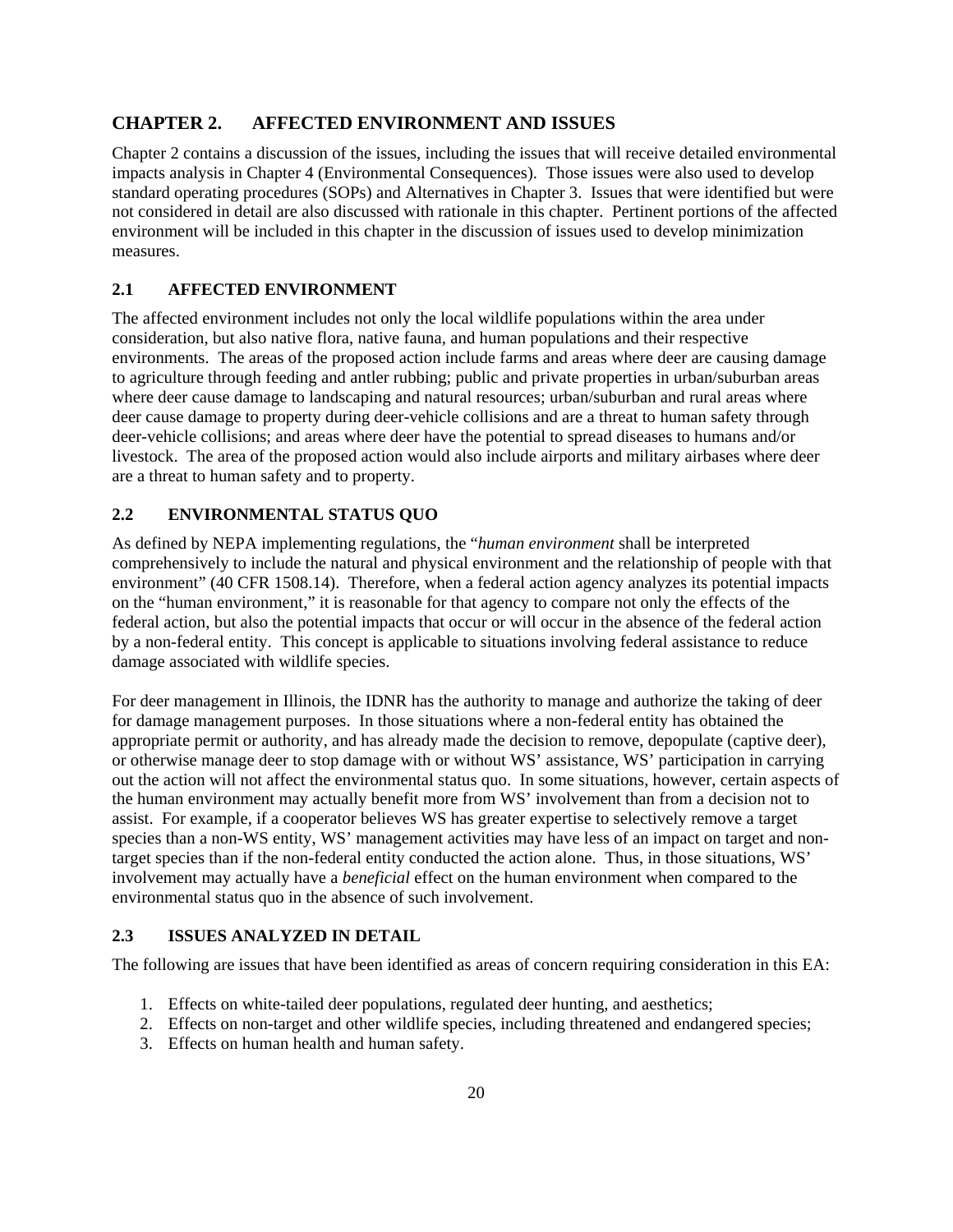#### **2.3.1 Effects on White-tailed Deer Populations**

There are concerns that the proposed action or any of the alternatives would result in the reduction of local deer populations or could have a cumulative adverse impact on regional or statewide populations. In Illinois, where deer pose damage problems in various habitats and where populations of damaging species have exceeded acceptable levels, IDNR supports a deer population management strategy of reduction rather than extirpation. In other instances (e.g., at airports), the presence of individual animals in a given locale can present unacceptable damage or risk to local habitats or humans. In these instances, IDNR considers reduction or elimination of risk of damage to be an integral part of wildlife management programs. The extent to which each of the alternatives contributes towards this strategy is considered a positive impact.

### **2.3.1.1 Effects on Regulated White-tailed Deer Hunting**

Some people may be concerned that WS deer removal activities would affect regulated deer hunting by significantly reducing local deer populations. Areas where WS is requested to assist with WDDM are generally areas where hunting is not allowed, even though hunting may be legal in accordance with IDNR regulations. Local ordinances may restrict hunting or firearm use, while landowners may restrict all or some hunting on their own properties. While WS may recommend that land owners utilize hunters to reach their populations goals in certain situations, it is the land owner/manager's prerogative whether or not to allow hunting on their land. Impacts to the deer population, on the whole, will be evaluated under each alternative in Chapter 4.

### **2.3.1.2 Effects on Aesthetic Values**

The human attraction to animals has been well documented throughout history and started when humans began domesticating animals. The American public is no exception and today a large percentage of households have pets. However, some people may consider individual wild animals and birds as "pets" or exhibit affection toward these animals, especially people who enjoy coming in contact with wildlife. Therefore, the public reaction is variable and mixed to wildlife damage management because there are numerous philosophical, aesthetic, and personal attitudes, values, and opinions about the best ways to manage conflicts/problems between humans and wildlife.

There is some concern that the proposed action or the alternatives would result in the loss of aesthetic benefits to the public, resource owners, or neighboring residents. Wildlife generally is regarded as providing economic, recreational, and aesthetic benefits (Decker and Goff 1987), and the mere knowledge that wildlife exists is a positive benefit to many people. Aesthetics is the philosophy dealing with the nature of beauty or the appreciation of beauty. Therefore, aesthetics are truly subjective in nature, dependent on what an observer regards as beautiful and/or desirable.

Wildlife populations provide a range of social and economic benefits (Decker and Goff 1987). These include direct benefits related to consumptive and non-consumptive use (e.g., wildlife-related recreation, observation, harvest, sale), indirect benefits derived from vicarious wildlife related experiences (e.g., reading, television viewing), and the personal enjoyment of knowing wildlife exists and contributes to the stability of natural ecosystems (e.g., ecological, existence, bequest values) (Bishop 1987). Direct benefits are derived from a user's personal relationship with animals and may take the form of direct consumptive use (using up the animal or intending to) or non-consumptive use (viewing the animal in nature or in a zoo, photography) (Decker and Goff 1987). Indirect benefits or indirect exercised values arise without the user being in direct contact with the animal and come from experiences such as looking at photographs and films of wildlife, reading about wildlife, or benefitting from activities or contributions of animals such as their use in research (Decker and Goff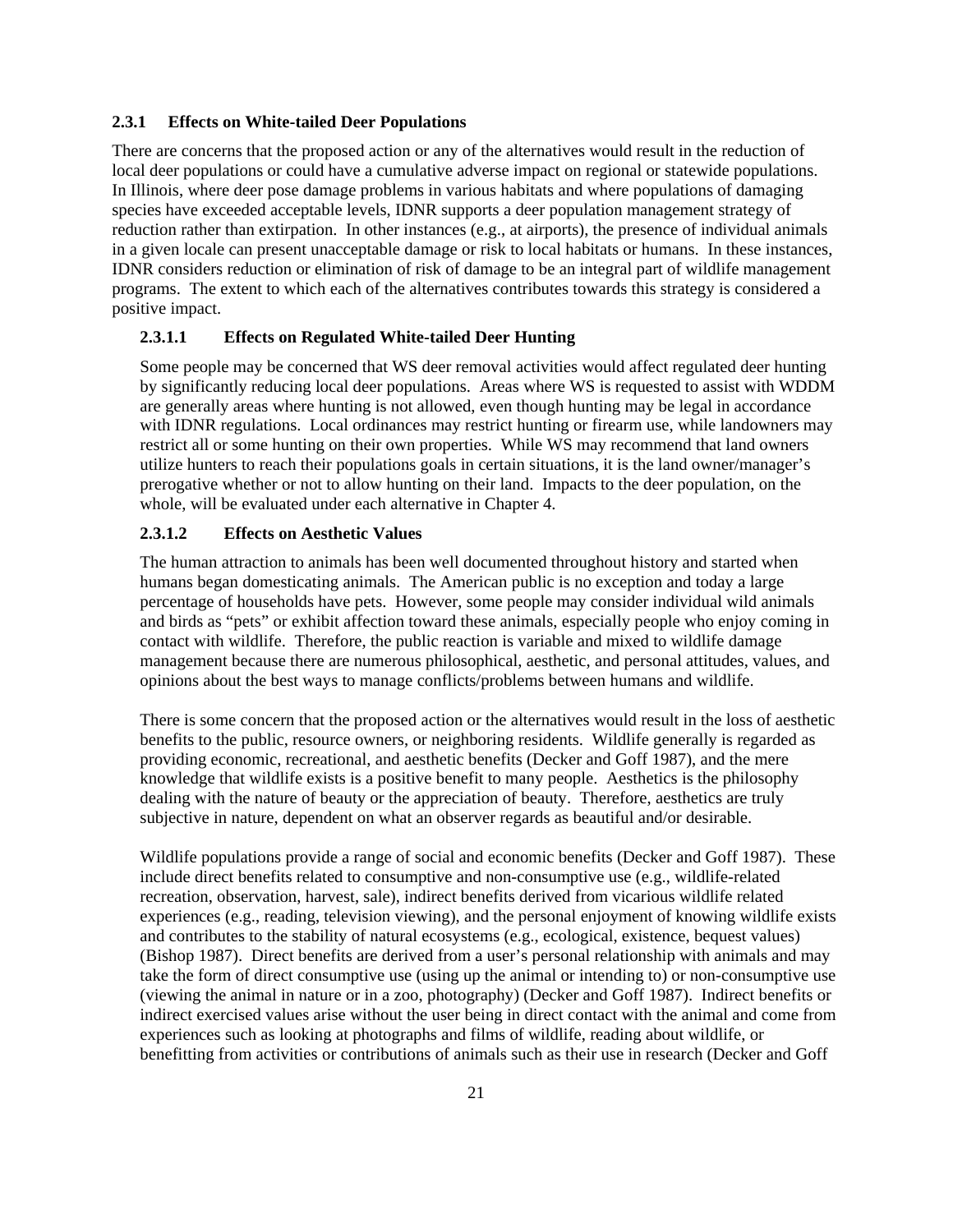1987). Indirect benefits come in two forms: bequest and pure existence (Decker and Goff 1987). Bequest is providing for future generations and pure existence is merely knowledge that the animals exist (Decker and Goff 1987).

Illinois WS recognizes that all wildlife has aesthetic value and benefit. WS only conducts WDDM at the request of the affected home/property owner or resource manager. If WS received requests from an individual or official for WDDM, WS would address the issues/concerns and consideration would be made to explain the reasons why the individual damage management actions would be necessary. Management actions would be carried out in a humane and professional manner in accordance with applicable local, state and federal regulations/laws.

### **2.3.2 Effects on Non-target and other Wildlife Species, including Native Flora and Threatened and Endangered Species**

There are concerns among members of the public and wildlife professionals, including WS, that there is the potential for control methods used in the proposed action or any of the alternatives to inadvertently capture or harm non-target animals or potentially cause adverse impacts to non-target species populations, particularly T&E species. Special efforts are made to avoid affecting T&E species through biological evaluations of the potential effects and the establishment of SOPs. WS's SOPs include measures intended to eliminate or reduce the effects on non-target species populations and are described in other sections of this EA. IDNR's Endangered Species Protection Board has provided a list of both state listed T&E species that occur in Illinois (Appendix C). A current list of federal listed species can be found online (USFWS 2014).

The Endangered Species Act (ESA) states that all federal agencies *"...shall seek to conserve endangered and threatened species and shall utilize their authorities in furtherance of the purposes of the Act"* [Sec. 7(a)(1)]. WS conducts Section 7 consultations under the ESA with the U.S. Fish and Wildlife Service (USFWS) to ensure compliance and to ensure that *"any action authorized, funded or carried out by such an agency...is not likely to jeopardize the continued existence of any endangered or threatened species…Each agency shall use the best scientific and commercial data available"* [Sec. 7(a)(2)].

To reduce the risks of adverse effects to non-target species, including T&E species, WS would select damage management methods that are as target-selective as possible or apply such methods in ways to reduce the likelihood of negatively affecting non-target species.

Many property owners experience substantial damage to landscaping and vegetation from deer. These people are concerned whether the proposed action would reduce such damage to more acceptable levels. Some people are also concerned that high deer populations cause excessive damage to the native vegetation and subsequently adversely impact the natural ecosystem and other species of wildlife, including state and federally listed threatened and endangered species, whose habitat is destroyed by deer over-browsing. These people are concerned as to whether the proposed action or any of the alternatives would reduce such damage to acceptable levels.

### **2.3.3 Effects on Human Health and Human Safety**

A common concern is whether the proposed action or any of the alternatives pose an increased threat to public and pet health and safety. In particular, there is concern that the methods of deer removal (e.g., sharpshooting) may be hazardous to people and pets. Another concern is that high deer populations pose a threat to human health and human safety through the potential for deer-vehicle collisions, deer-aircraft collisions, and the spread of disease.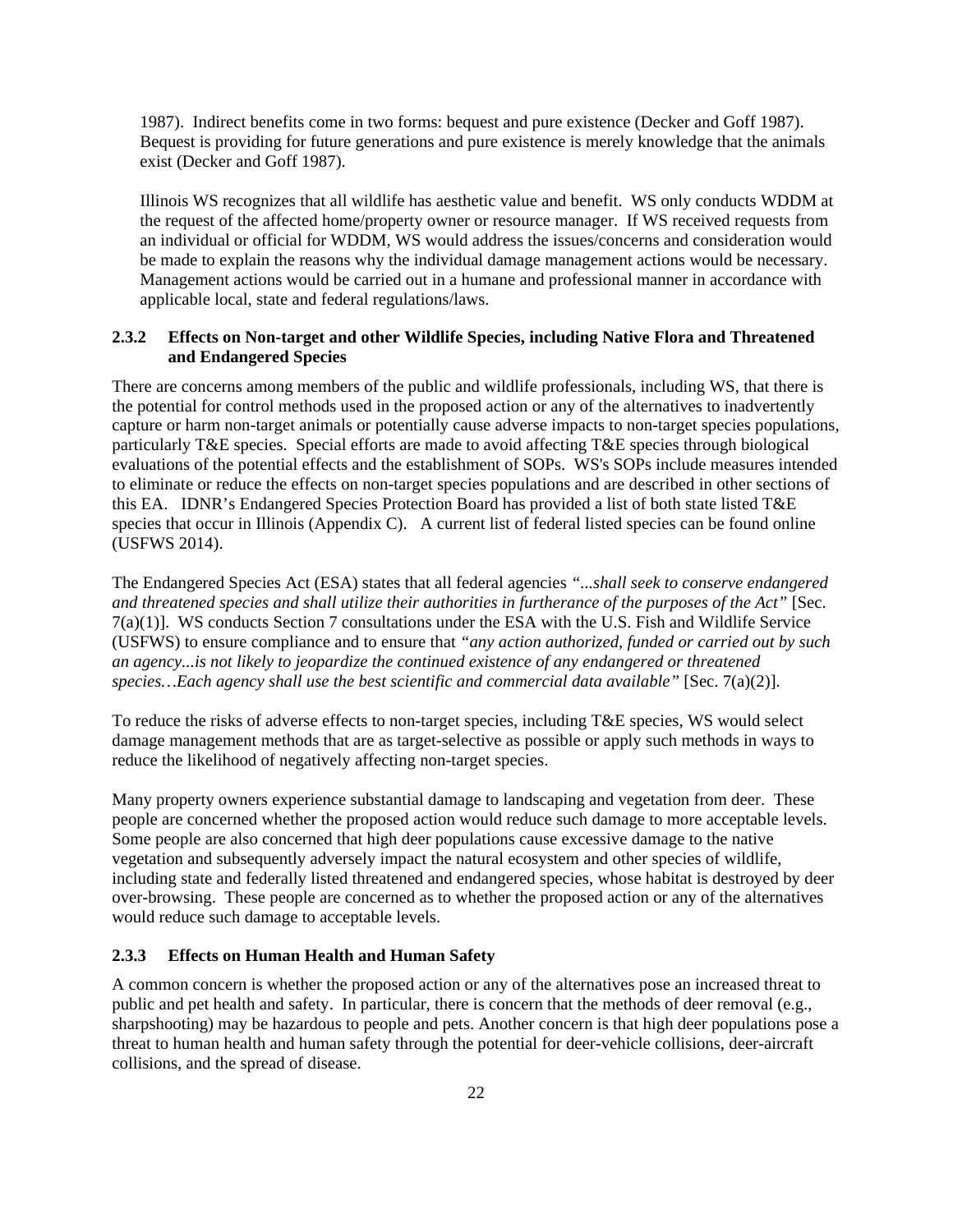Firearm use is a very sensitive issue that could raise public concern because of public safety issues related to firearms misuse. To ensure safe use and awareness, WS employees who use firearms to conduct official duties are required to attend an annual firearms safety and use training program prior to the use of firearms in the conduct of official duties (WS Directive 2.615). WS employees are also tested annually through the IDNR Sharpshooter Testing Procedures before they are allowed to remove deer under Deer Population Control Permits issued by the IDNR. WS employees who use firearms as a condition of employment are required to sign a form certifying that they meet the criteria as stated in the *Lautenberg Amendment* which prohibits firearm possession by anyone who has been convicted of a misdemeanor crime of domestic violence. Drug testing is also conducted prior to employment and at random intervals throughout employment.

# **2.4 ISSUES NOT CONSIDERED IN DETAIL WITH RATIONALE**

### **2.4.1 Appropriateness of Preparing an EA (Instead of an EIS) For Such a Large Area**

Some individuals might question whether preparing an EA for an area as large as the State of Illinois would meet the NEPA requirements for site specificity. Wildlife damage management falls within the category of federal or other regulatory agency actions in which the exact timing or location of individual activities cannot usually be predicted well enough ahead of time to accurately describe such locations or times in an EA or EIS. Although WS can predict some of the possible locations or types of situations and sites where some kinds of wildlife damage will occur, the program cannot predict the specific locations or times at which affected resource owners will determine a damage problem has become intolerable to the point that they request assistance from WS.

Lead agencies have the discretion to determine the geographic scope of their analyses under the NEPA (Kleppe v Sierra Club, 427 U.S. 390, 414 (1976), CEQ 1508.25). Ordinarily, according to APHIS procedures implementing the NEPA, WS' individual wildlife damage management actions could be categorically excluded ( $\overline{7}$  CFR 372.5(c)). The intent in developing this EA is to determine if the proposed action would potentially have significant individual and/or cumulative impacts on the quality of the human environment that would warrant the preparation of an EIS. This EA addresses impacts for managing damage and threats to human safety associated with deer in Illinois to analyze individual and cumulative impacts, provide a thorough analysis of other issues relevant to WDDM, and provides the public an opportunity to review and comment on the analysis and alternatives.

In terms of considering cumulative effects, one EA analyzing impacts for the entire State of Illinois will provide a more comprehensive and less redundant analysis than multiple EAs covering smaller areas. If a determination is made through this EA that the proposed action or the other alternatives might have a significant impact on the quality of the human environment, then an EIS would be prepared. Based on previous requests for assistance, the WS program in Illinois would continue to conduct WDDM in a very small area of the state where damage is occurring or likely to occur.

# **2.4.1 Cost Effectiveness of Deer Damage Management**

A formal, monetized cost benefit analysis is not required to comply with the NEPA requirements for EAs. Consideration of this issue may not be the driving factor when developing site-specific management strategies. The cost of management may sometimes be secondary because of overriding environmental, legal, human health, human safety, animal welfare, and/or other concerns. Additionally, management operations may be constrained by cooperator funding and/or objectives and needs. However, the cost effectiveness of methods and the effectiveness of methods are linked. Methods determined to be most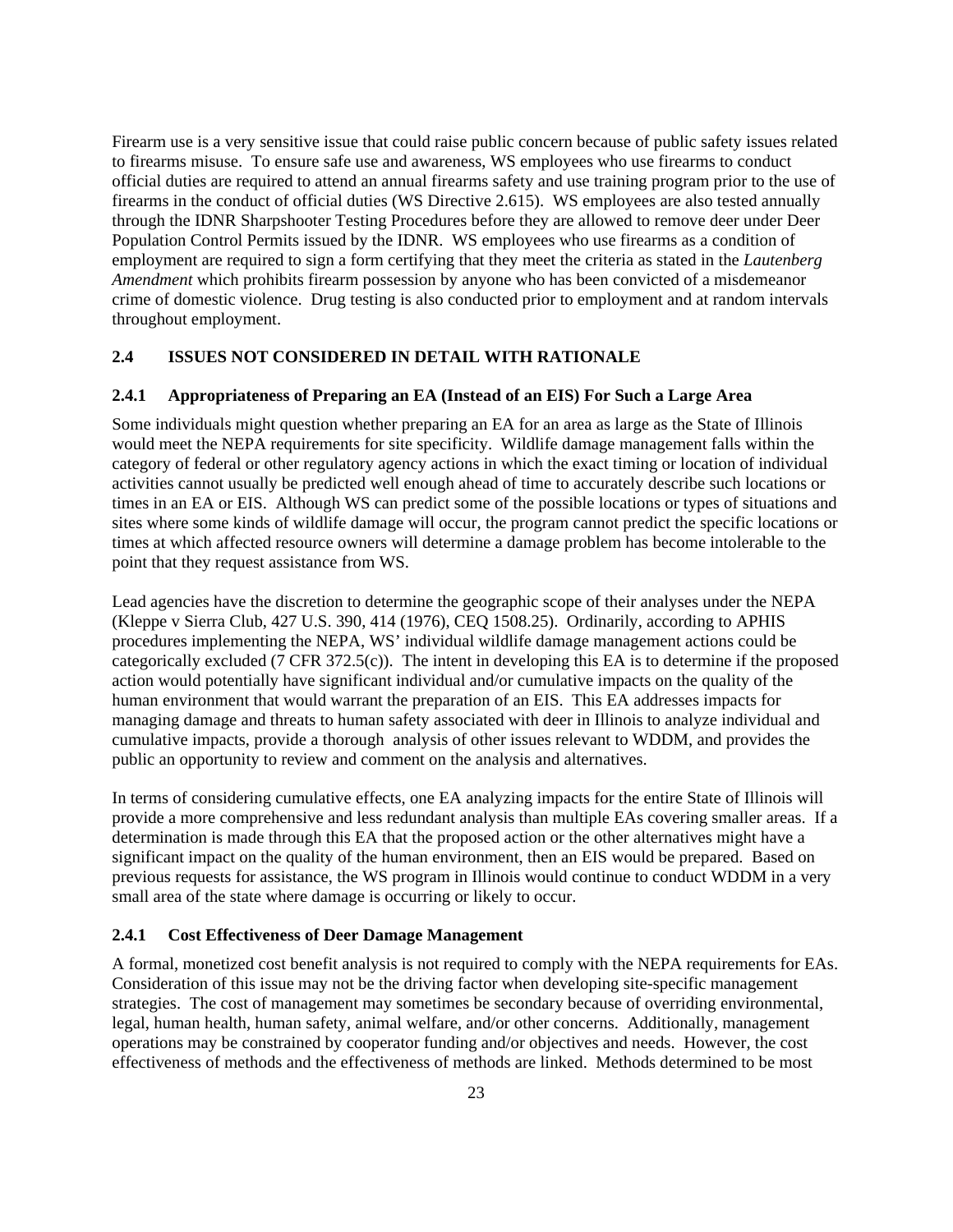effective to reduce damage and threats to human safety caused by deer and that prove to be the most cost effective would generally receive the greatest application. As part of an integrated approach, evaluation of methods would continually occur to identify those methods that are most effective at resolving damage for specific circumstance where deer are causing damage or pose a threat.

### **2.4.2 Effects on Human Health from Consumption of Meat Donated by WS**

Of recent concern is the potential for lead and other contaminants to be present in meat that has been processed for human consumption. The potential for the spreading of zoonotic diseases in animals processed and donated for human consumption is also a concern. Under the proposed action alternative, meat from deer lethally taken during damage management activities could be donated to charitable organizations for human consumption. The meat from deer lethally removed would be disposed of as directed by the IDNR in the Deer Population Control Permit. WS could recommend the donation or consumption of meat under the technical assistance (TA) only alternative, but would not be directly involved with damage management activities under that alternative.

If WS donates wild meat for human consumption, WS' policies pertaining to the testing or labeling would be followed in order to address potential health concerns. Wild game donated for human consumption may be tested for exposure to substances such as organophosphate and carbamate insecticides, lead, mercury, arsenic, organochlorines, and organic chemicals prior to distribution. The entity selecting the capture/euthanize and donation for charitable consumption program would be responsible for all costs associated with legal and appropriate donation for human consumption.

Stewart and Veverka (2011) documented that white-tailed deer that were shot with lead ammunition in the head or extreme upper neck in sharpshooting situations showed no deposition of lead fragments in the meat of the animals that would have been processed for human consumption. Lower neck shots do frequently experience lead fragmentation in the loin muscle and the authors recommend removing the loins prior to processing to ensure that these fragments were not ingested. WS' personnel are trained to shoot and target the head and upper neck of white-tailed deer when practical.

# **2.4.3 Effects on Migratory Birds from the Use of Lead (Pb) Ammunition**

Questions have arisen about the deposition of lead into the environment from ammunition used in firearms to remove deer. As described in Appendix B, the lethal removal of mammals with firearms by WS to alleviate damage or threats could occur using a handgun, rifle, or shotgun. In an ecological risk assessment of lead shot exposure in non-waterfowl birds, ingestion of lead shot was identified as the concern rather than just contact with lead shot or lead leaching from shot in the environment (Kendall et al. 1996).

The removal of mammals by WS using firearms in Illinois would occur primarily with the use of rifles. However, the use of shotguns or handguns could be employed to remove deer in limited situations. Deer that are removed using firearms would occur within areas where retrieval of carcasses for proper disposal is highly likely (e.g., at an airport or forest preserve). With risks of lead exposure occurring primarily from ingestion of bullet fragments, the retrieval and proper disposal of deer carcasses would greatly reduce the risk of scavengers ingesting or being exposed to lead that may be contained within the carcass.

Since those deer removed by WS using firearms could be lethally removed by other entities using the same method in the absence of WS' involvement, WS' assistance with removing deer would not be additive to the environmental status quo. The proficiency training received by WS' employees in firearm use and accuracy would increase the likelihood that deer were lethally removed humanely in situations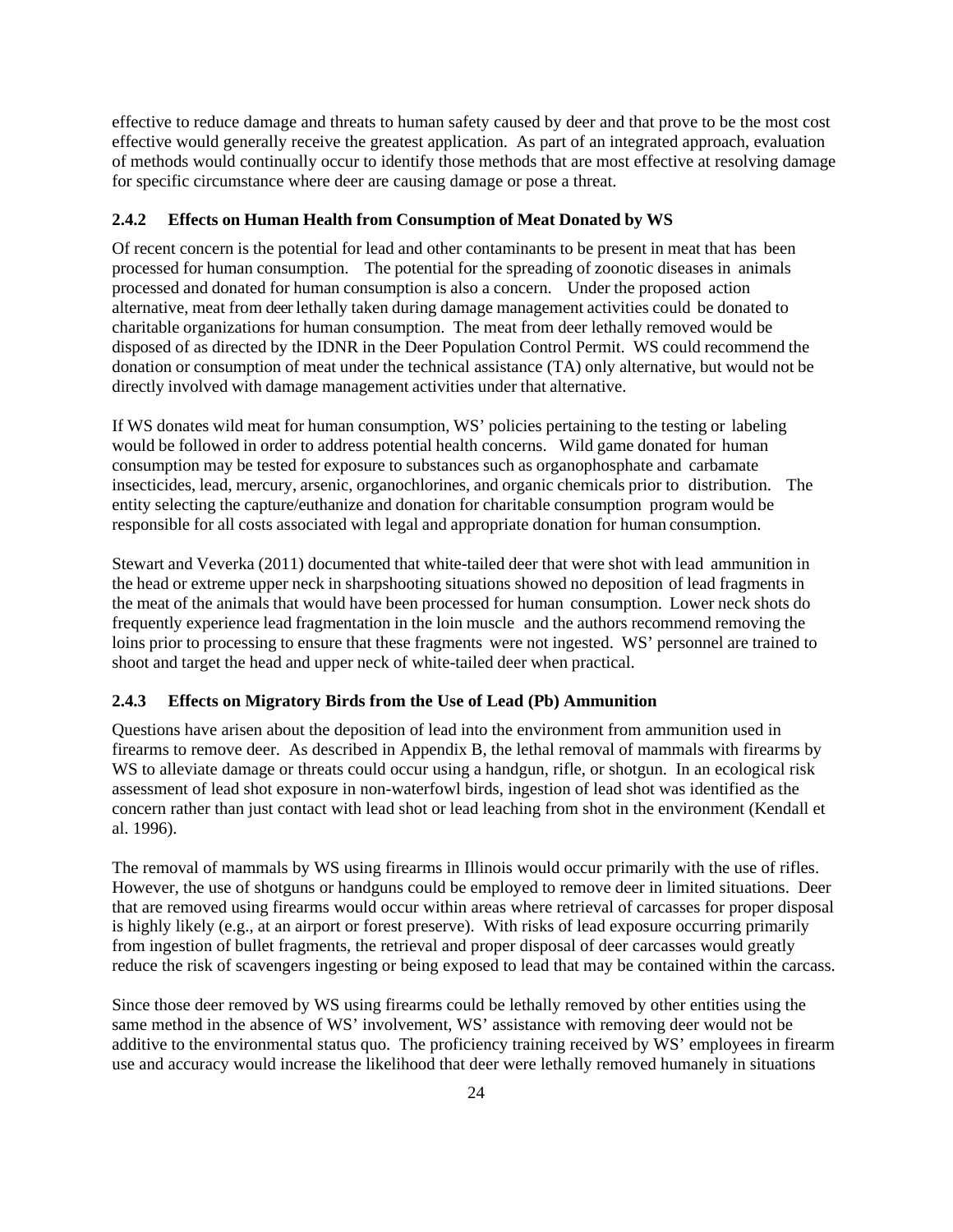that ensure accuracy and that misses occur infrequently, which further reduces the potential for lead to be deposited in the soil from misses or from projectiles passing through carcasses. Based on current information, the risks associated with lead projectiles that could be deposited into the environment from WS' activities due to misses, the projectile passing through the carcass, or from deer carcasses that may be irretrievable would be below the level that could pose risk of lead exposure to migratory birds.

# **2.4.4 WS's Impact on Biodiversity**

Illinois WS WDDM is not conducted to eradicate native deer populations. WS operates according to international, federal, and state laws and regulations enacted to ensure species viability. In addition, any reduction of a local population or group is frequently temporary because immigration from adjacent areas or reproduction replaces the animals removed. The impacts of the current WS program on biodiversity are minor and not significant nationwide, statewide, or region wide. WS operates on a relatively small percentage of the land area of the state, and the WS take of deer analyzed in this EA is a small portion of the total population and insignificant to the viability and health of the population.

#### **2.4.5 Humaneness of Methods to be Employed**

Humaneness, in part, is a person's perception of harm or pain inflicted on an animal, and people may perceive the humaneness of an action differently. The issue of humaneness and animal welfare, as it relates to the killing or capturing of wildlife, is an important and very complex concept that can be interpreted in a variety of ways. Schmidt (1989) indicated that vertebrate pest damage management for societal benefits could be compatible with animal welfare concerns, if " ... the reduction of pain, suffering, and unnecessary death is incorporated in the decision making process." Suffering is described as a " . . . highly unpleasant emotional response usually associated with pain and distress." However, suffering " . . . can occur without pain . . . ," and "... pain can occur without suffering . . ." (American Veterinary Medical Association (AVMA) 2013). Because suffering carries with it the implication of a time frame, a case could be made for " . . . little or no suffering where death comes immediately . . ." (CDFG 1991), such as shooting.

Pain obviously occurs in animals, but assessing pain experienced by animals can be challenging (AVMA 2007, CDFG 1991). The AVMA defines pain as being, "that sensation (perception) that results from nerve impulses reaching the cerebral cortex via ascending neural pathways" (AVMA 2013). The key component of this definition is the perception of pain. The AVMA (2013) notes that "pain" should not be used for stimuli, receptors, reflexes, or pathways because these factors may be active without pain perception. For pain to be experienced, the cerebral cortex and subcortical structures must be functional. If the cerebral cortex is nonfunctional because of hypoxia, depression by drugs, electric shock, or concussion, pain is not experienced.

The AVMA states "... euthanasia is the act of inducing humane death in an animal" and that "...that if an animal's life is to be taken, it is done with the highest degree of respect, and with an emphasis on making the death as painless and distress free as possible" (AVMA 2013). Additionally, euthanasia methods should minimize any stress and anxiety experienced by the animal prior to unconsciousness." Although use of euthanasia methods to end an animal's life is desirable, as noted by the AVMA, "For wild and feral animals, many of the recommended means of euthanasia for captive animals are not feasible. In field circumstances, wildlife biologists generally do not use the term euthanasia, but terms such as killing, collecting, or harvesting, recognizing that a distress- free death may not be possible" (AVMA 2001).

AVMA (2013) notes, "While recommendations are made, it is important for those utilizing these recommendations to understand that, in some instances, agents and methods of euthanasia identified as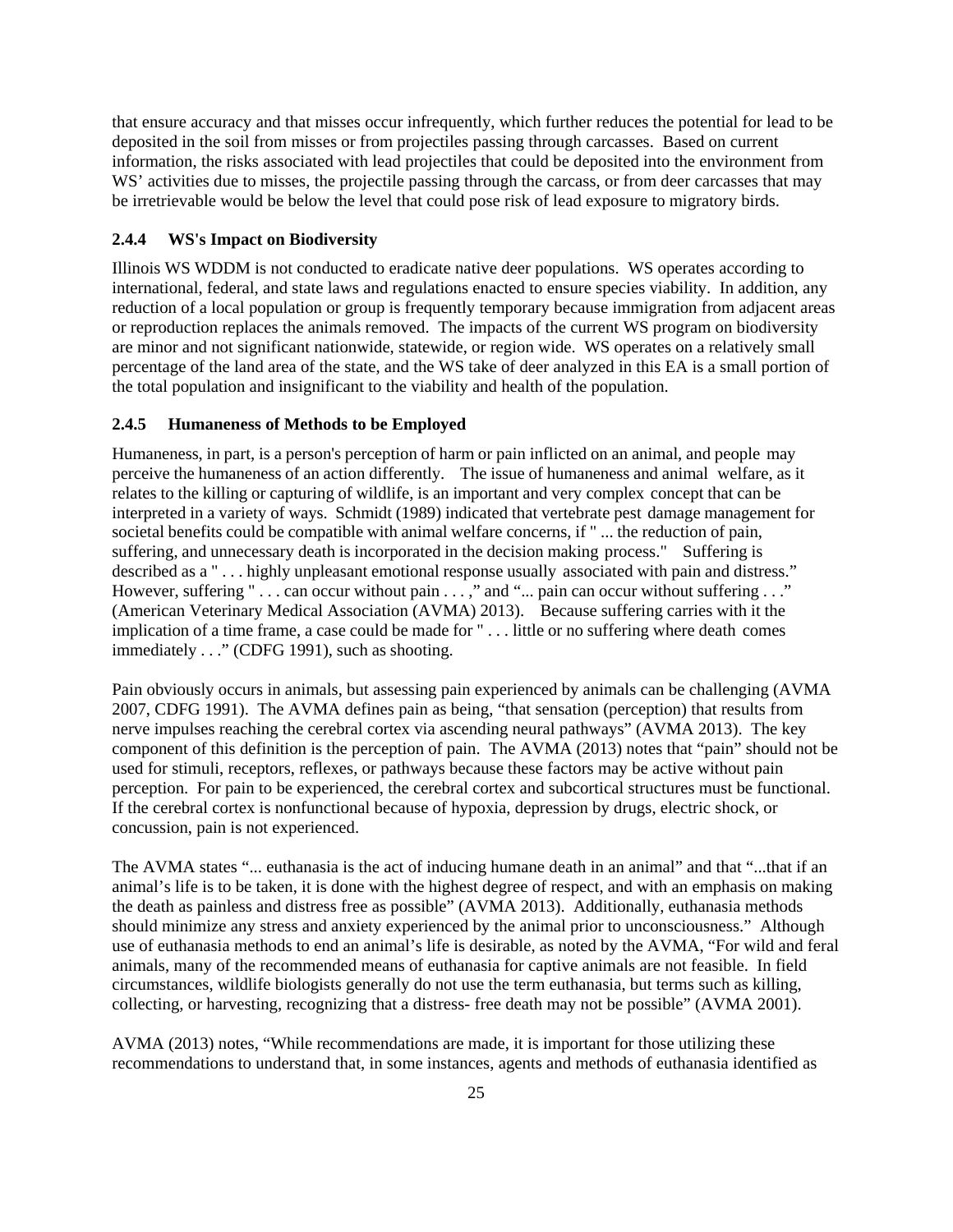appropriate for a particular species may not be available or may become less than an ideal choice due to differences in circumstances. Conversely, when settings are atypical, methods normally not considered appropriate may become the method of choice. Under such conditions, the humaneness (or perceived lack thereof) of the method used to bring about the death of an animal may be distinguished from the intent or outcome associated with an act of killing.

Following this reasoning, it may still be an act of euthanasia to kill an animal in a manner that is not perfectly humane or that would not be considered appropriate in other contexts. For example, due to lack of control over free-ranging wildlife and the stress associated with close human contact, use of a firearm may be the most appropriate means of euthanasia. Also, shooting a suffering animal that is in extremis, instead of catching and transporting it to a clinic to euthanize it using a method normally considered to be appropriate (e.g., barbiturates), is consistent with one interpretation of a good death. The former method promotes the animal's overall interests by ending its misery quickly, even though the latter technique may be considered to be more acceptable under normal conditions (Yeates 2010). Neither of these examples, however, absolves the individual from her or his responsibility to ensure that recommended methods and agents of euthanasia are preferentially used."

Illinois WS personnel are experienced and professional in their use of management methods so that they are as humane as possible under the constraints of current technology and funding. SOPs (Section 3.6.1) used to maximize humaneness are listed in this EA. As appropriate, WS euthanizes live animals by methods recommended by the AVMA (2013) or the recommendations of a veterinarian, even though the AVMA euthanasia methods were developed principally for companion animals and slaughter of food animals, and not for free-ranging wildlife.

WS and the National Wildlife Research Center (NWRC) are striving to bring additional non-lethal damage management alternatives into practical use and to improve the selectivity and humaneness of management devices. Until new findings and products are found practical, a certain amount of animal suffering could occur when some methods are used in situations when non-lethal damage management methods are not practical or effective. WS supports the most humane, selective, and effective damage management techniques, and would continue to incorporate advances into program activities.

### **2.4.6 WDM Should Not be Taxpayer Responsibility**

There may be concern that wildlife damage management should not be provided at the expense of the taxpayer or that activities should be fee-based. Federal, state, and local officials have decided that wildlife damage management should be conducted by appropriating funds. WS was established by Congress as the agency responsible for providing wildlife damage management to the people of the US. Wildlife damage management is an appropriate sphere of activity for government programs, because aspects of wildlife damage management are a government responsibility and authorized by law. In Illinois, funds to implement wildlife damage management activities and programs are derived from a number of sources, including, but not limited to federal, state, county and municipal governments/agencies, private organizations, corporations and individuals, homeowner/property owner associations, and others, under CSAs and/or other agreement documents and processes. A minimal federal appropriation is allotted for the maintenance of a WS program in Illinois. The remainder of the WS program is mostly fee-based. Technical assistance is provided to requesters as part of the federallyfunded activities, but the majority of direct management assistance in which WS' employees perform damage management activities is funded through CSAs between the requester and WS.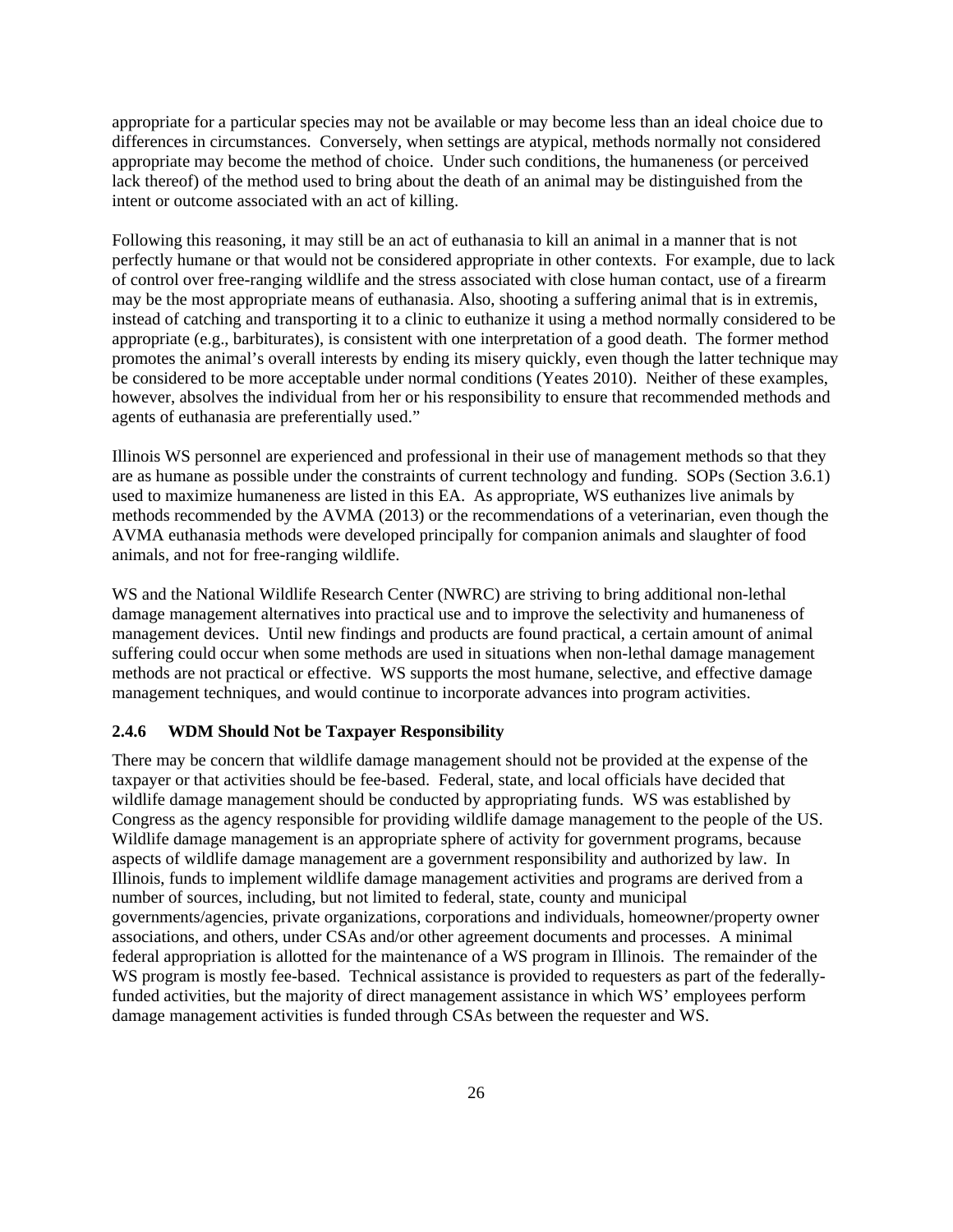#### **2.4.7 Global Climate Change/Greenhouse Gas Emissions**

The WS program activities that may result from the alternatives would have a negligible effect on atmospheric conditions including the global climate. Meaningful direct or indirect emissions of greenhouse gases would not occur as a result of any of the alternatives. The alternatives would meet requirements of applicable federal laws, regulations, and Executive Orders including the Clean Air Act and Executive Order 13514: Federal Leadership in Environmental, Energy, and Economic Performance.

### **CHAPTER 3.ALTERNATIVES**

# **3.1 INTRODUCTION**

This chapter consists of six parts: 1) an introduction, 2) description of alternatives considered and analyzed in detail, 3) a description of Integrated Wildlife Damage Management, 4) WDDM methods available for use or recommendation by WS in Illinois, 5) alternatives considered but not in detail with rationale, and 6) SOPs for WDDM.

Alternatives were developed for consideration using the WS Decision Model (Slate et al. 1992), and a review of the previous white-tailed deer EA *"An Integrated Wildlife Damage Management Approach for the Management of White-tailed Deer Damage In the State of Illinois."* The three alternatives analyzed in detail are:

Alternative 1 – Integrated Deer Damage Management Program (Proposed Action/No Action) Alternative 2 – Non-lethal Deer Damage Management only by WS Alternative 3 – No Deer Damage Management by WS

# **3.2 ALTERNATIVES CONSIDERED, INCLUDING THE PROPOSED ACTION**

# **3.2.1 Alternative 1. Integrated Deer Damage Management Program (Proposed Action/No Action)**

Under this alternative, WS would continue the current program that administers an Integrated Wildlife Damage Management (IWDM) approach to alleviate deer damage to agriculture, property, natural resources, human health, and human safety in Illinois. An IWDM approach would be implemented on all private and public lands of Illinois where a need exists, a request for assistance is received, and funding is available. An IWDM strategy would be recommended and used, encompassing the use of practical and effective methods of preventing or reducing damage while minimizing harmful effects of damage management measures on humans, other species, and the environment. Under this action, WS would provide TA and operational damage management, including non-lethal and lethal management methods, by applying the WS Decision Model (Figure 2, Section 3.3.6) (Slate et al. 1992). When appropriate, habitat modifications, harassment, repellants, and physical exclusion could be recommended and utilized to reduce deer damage. In other situations, deer would be removed as humanely as possible, by sharpshooting or live-capture followed by euthanasia, under permits issued by the IDNR. In determining the damage management strategy, preference would be given to practical and effective non-lethal methods. However, non-lethal methods may not always be applied as a first response to each damage problem. The most appropriate response could often be a combination of non-lethal and lethal methods, or there could be instances where application of lethal methods alone would be the most appropriate strategy. Appendix B describes the methods available for recommendation and use by WS under this alternative. All WDDM would be consistent with other uses of the area and would comply with appropriate federal, state, and local laws and necessary permits.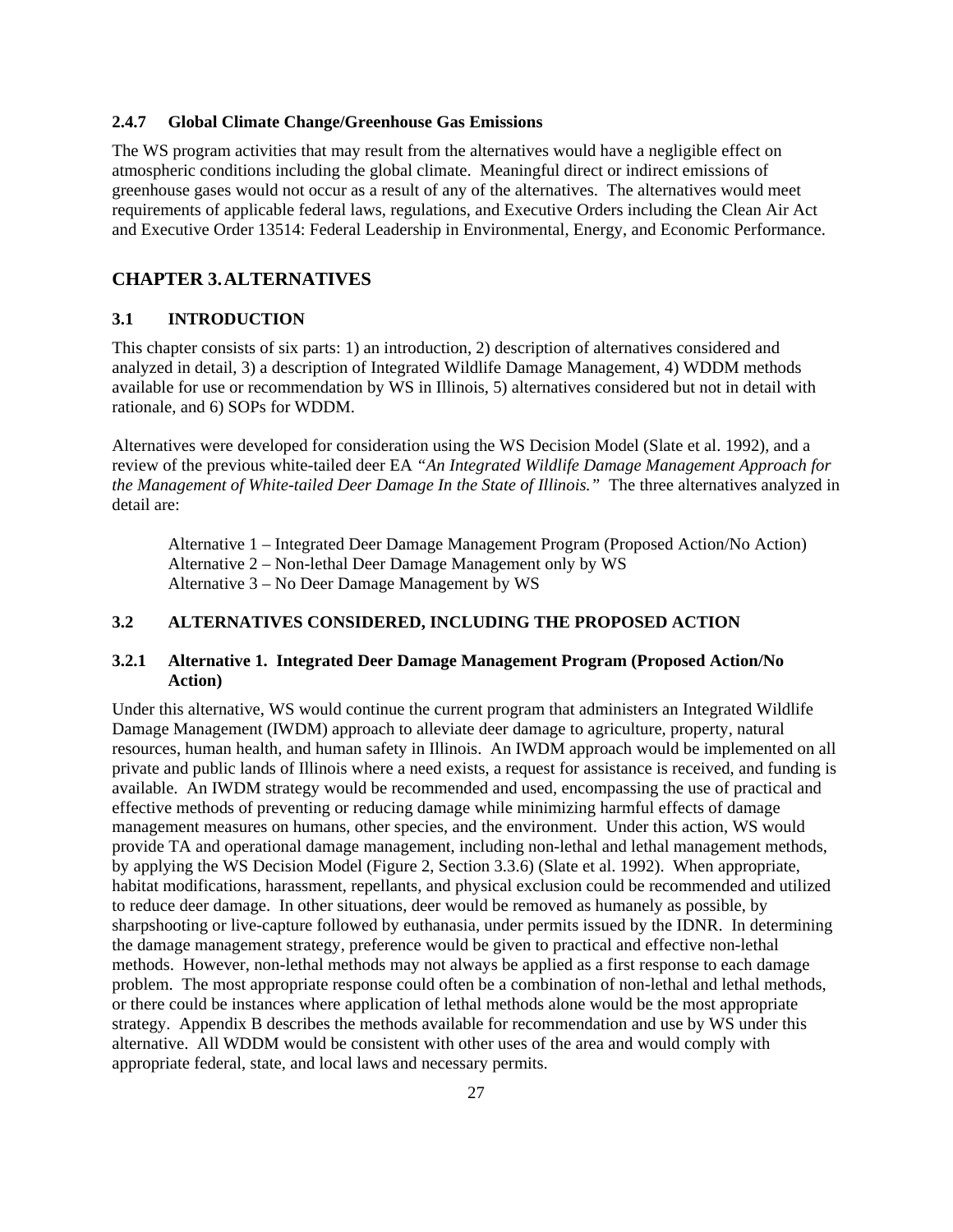### **3.2.2 Alternative 2. Non-lethal Deer Damage Management Only by WS**

This alternative would require WS to use and recommend non-lethal methods only to resolve all deer damage problems. Requests for information regarding lethal management approaches would be referred to IDNR, local animal control agencies, or private businesses or organizations. Persons experiencing deer damage could still resort to lethal methods or other methods not recommended by WS, use contractual services of private businesses that were available to them, or take no action. Property owners or managers may choose to implement WS' non-lethal recommendations on their own or with the assistance of WS, implement lethal methods on their own, or request assistance (non-lethal or lethal) from a private or public entity other than WS. Appendix B describes a number of non-lethal methods available for recommendation and use by WS under this alternative.

### **3.2.3 Alternative 3. No Deer Damage Management by WS**

This alternative would eliminate WS involvement in all WDDM activities. WS would not provide operational WDDM or TA, and requestors of WS services would have to conduct their own WDDM without WS input. Information on WDDM methods would still be available to producers and property owners through other sources such as IDNR, extension service offices, or pest control organizations. Persons experiencing deer damage could continue to resolve damage by employing those methods legally available. All methods described in Appendix B would be available for use by persons experiencing deer damage. Lethal methods require permitting from the IDNR.

# **3.3 DEER DAMAGE MANAGEMENT STRATEGIES AND METHODOLOGIES AVAILABLE TO WS**

The strategies and methodologies described below include those that could be used or recommended under Alternatives 1 and 2. Alternative 3 would terminate both TA and operational WDDM by WS. Appendix B is a more thorough description of the methods that could be used or recommended by WS.

### **3.3.1 Integrated Wildlife Damage Management**

The most effective approach to resolving wildlife damage is to integrate the use of several methods simultaneously or sequentially. The philosophy behind IWDM is to implement the best combination of effective management methods in a cost-effective<sup>2</sup> manner while minimizing the potentially harmful effects on humans, target and non-target species, and the environment. IWDM may incorporate cultural practices (e.g., no feeding policy), habitat modification (e.g., exclusion), animal behavior modification (e.g., scaring), removal of individual offending animals, local population reduction, or any combination of these techniques, depending on the circumstances of the specific damage problem. WS supports and implements the IWDM approach (WS Directive 2.105) to reduce damage through the WS Decision Model (Slate et al. 1992).

#### **3.3.2 Technical Assistance (TA) Recommendations**

TA is information, demonstrations, and advice on available and appropriate wildlife damage management methods. TA is generally provided during on-site visits or verbal consultations with the requester. WS personnel may provide TA such as general information, instructional sessions and demonstrations on available WDDM techniques. TA may include information on the proper use of devices (e.g., pyrotechnics, exclusion devices, etc.), habits and biology, habitat management, exclusion, and animal

 $2$  The cost of management may sometimes be secondary because of overriding environmental, legal, human health, human safety, animal welfare, or other concerns.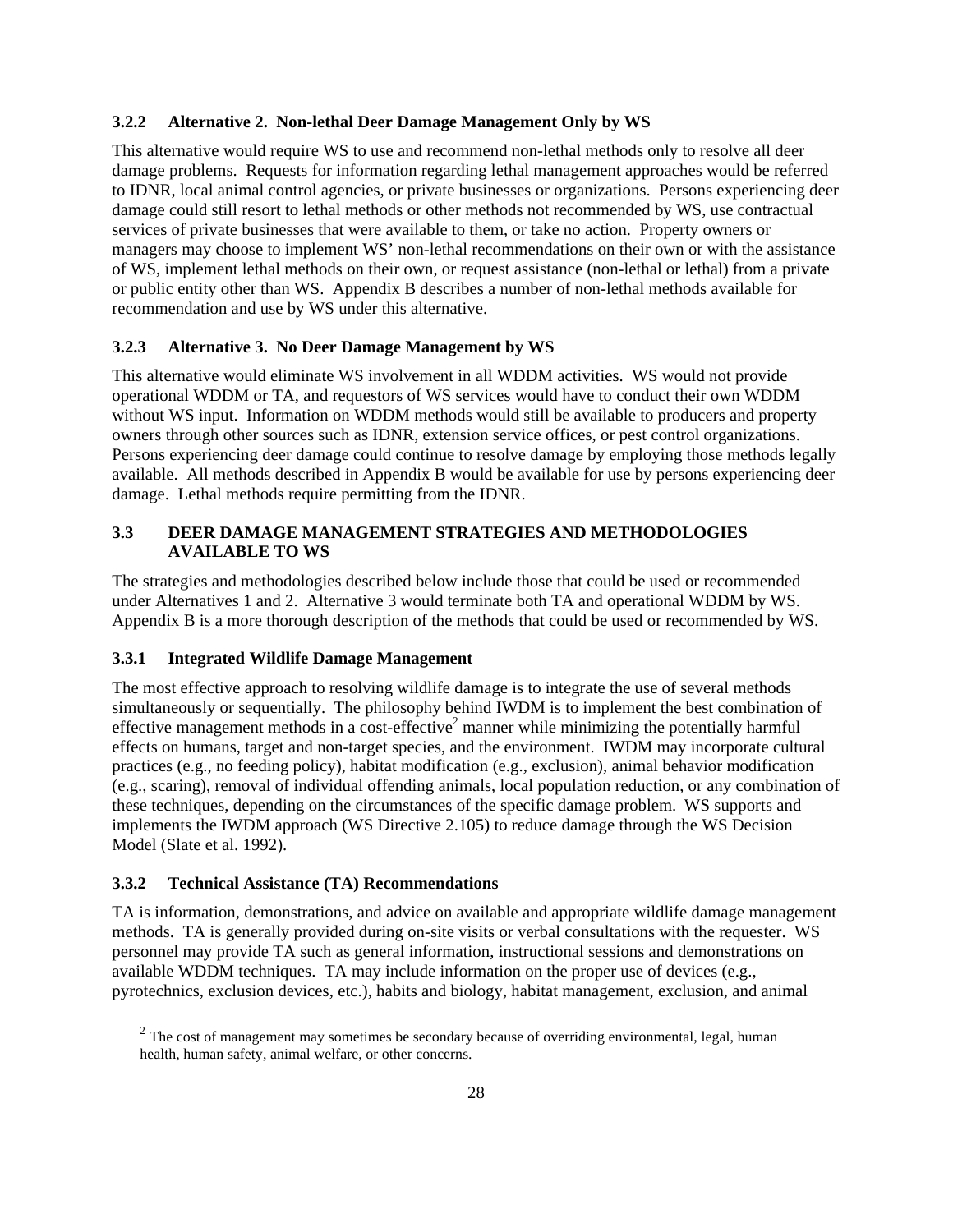behavior modification. In some cases, WS provides supplies or materials that are of limited availability for non-WS entities to use. Generally, several management strategies are described to the requestor for short and long-term solutions to damage problems; these strategies are based on the level of risk, need, and the practicality of their application. TA may require substantial effort by WS personnel in the decision making process, but the actual work is the responsibility of the requestor.

Under APHIS NEPA implementing regulations, TA is categorically excluded from the need to prepare an EA or EIS. However, it is discussed in this EA because it is an important component of the IWDM approach to resolving wildlife damage problems.

#### **3.3.3 Direct Operational Damage Management Assistance**

This is the implementation or supervision of damage management activities by WS personnel. Direct damage management assistance may be initiated when the problem cannot effectively be resolved through TA alone, and when Agreements for Control or other comparable instruments provide for WS direct damage management. The initial investigation defines the nature, history, extent of the problem, species responsible for the damage, and methods that would be available to resolve the problem. Professional skills of WS personnel are often required to effectively resolve conflicts.

#### **3.3.4 Educational Efforts**

Education is an important element of WS's program activities because wildlife damage management is about finding compromise or co-existence between the needs of people and needs of wildlife. This is extremely challenging as nature has no balance, but rather, is in continual flux. In addition to the routine

dissemination of recommendations and information to individuals or organizations sustaining damage, lectures and demonstrations are provided to farmers, homeowners, and other interested groups. WS frequently cooperates with other agencies in education and public information efforts. Additionally, technical papers are presented at professional meetings and conferences so that WS personnel, other wildlife professionals, and the public are updated on recent developments in damage management technology, laws and regulations, and agency policies.

### **3.3.5 Research and Development**

The National Wildlife Research Center (NWRC) functions as the research arm of WS by providing scientific information and development of methods for wildlife damage management that are effective and environmentally responsible. NWRC scientists work closely with wildlife managers, researchers, field specialists and others to develop and evaluate wildlife damage management techniques. NWRC scientists have authored hundreds of scientific publications and reports, and are respected world-wide for their expertise in wildlife damage management.

### **3.3.6 WS Decision Making**

WS personnel use a methodical thought process for



**Figure 3. WS Decision Model, as presented by Stale et al. (1992), for developing a strategy to respond to a request for assistance with human-wildlife conflicts.**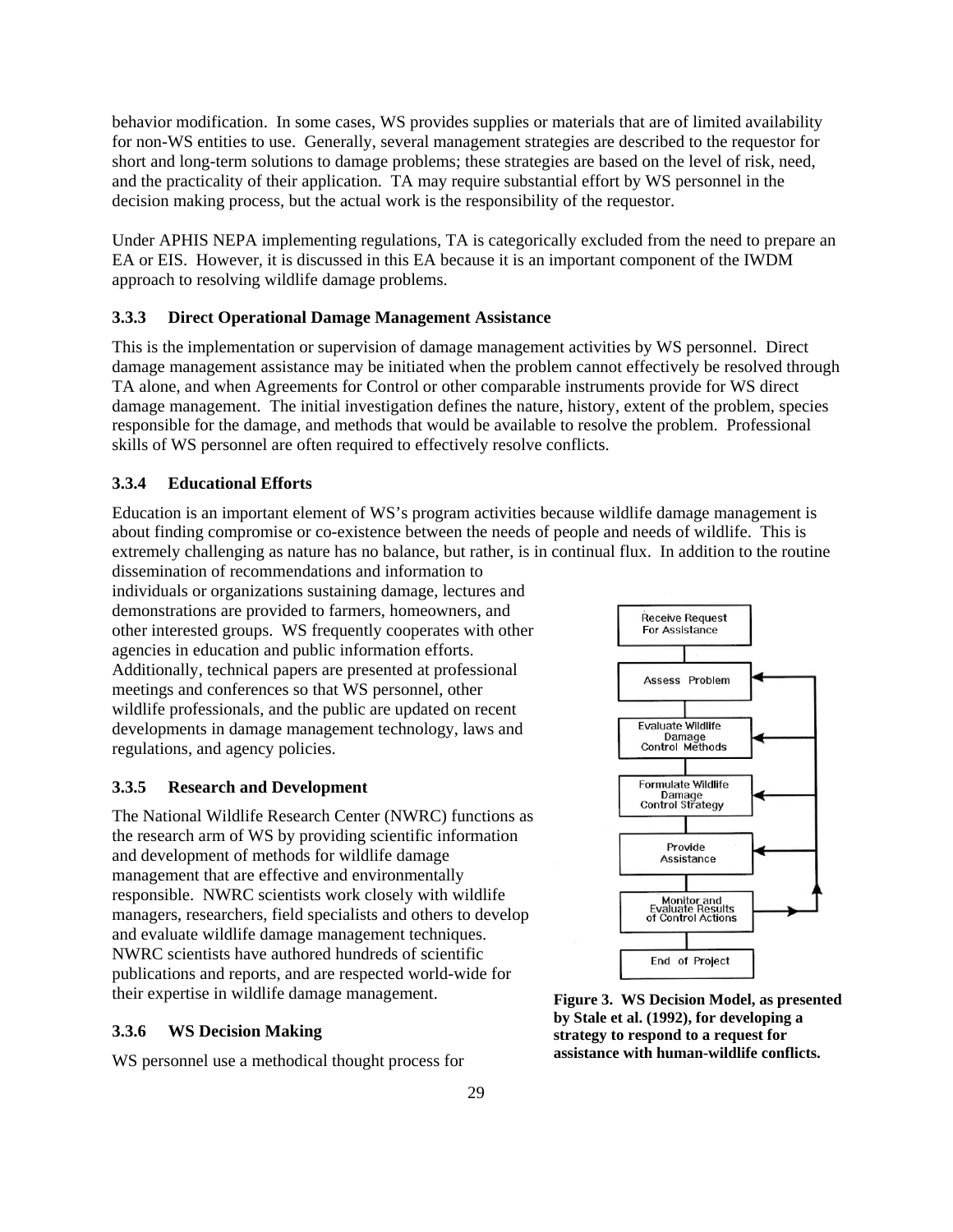evaluating and responding to damage complaints and requests for assistance that are depicted by the WS Decision Model described by Slate et al. (1992) (Figure 3). WS personnel are frequently contacted after requesters have tried or considered nonlethal methods and found them to be impractical, too costly, or inadequate for reducing damage to an acceptable level. WS personnel assess the problem, and then evaluate the appropriateness and availability (legal and administrative) of other strategies and methods based on biological, economic, and social considerations. Following this evaluation, the methods deemed to be practical for the situation are developed into a management strategy. After the management strategy has been implemented, monitoring is conducted and evaluation continues to assess the effectiveness of the strategy. If the strategy is effective, the need for further management may be ended. In some cases, continual application of effective wildlife damage management activities is necessary to relieve damage. In terms of the WS Decision Model (Slate et al. 1992), most damage management efforts consist of continuous feedback between receiving the request and monitoring the results of the ongoing damage management strategy. The Decision Model is not necessarily a written process, but a mental problemsolving process common to most, if not all professions.

### **3.3.7 Community Based Selection of a WDDM Program**

The WS program in Illinois follows the "co-managerial approach" to solve wildlife damage or conflicts as described by Decker and Chase (1997). Within this management model, WS provides TA regarding the biology and ecology of deer and effective, practical, and reasonable methods available to reduce deer damage to local requesters. This includes non-lethal and lethal methods. WS and other state and federal wildlife or wildlife damage management agencies may facilitate discussions at local community meetings when resources are available. Resource owners/managers and others directly affected by deer damage or conflicts in Illinois have direct input into the resolution of such problems. They may implement management recommendations provided by WS or others, or may request management assistance from WS, other wildlife management agencies, local animal control agencies, or private businesses or organizations.

Local authorities decide which methods should be used to solve a wildlife/human conflict. These decision makers include community leaders, private property owners/managers, and public property owners/managers.

The authority that selects damage management actions for the local community might be a mayor, city council, common council, park board, or for a homeowner or civic association would be the President or the President's or Board's appointee. These individuals are often elected residents of the local community who oversee the interests and business of the local community. These individuals would represent the local community's interest and make decisions for the local community or bring information back to a higher authority or the community for discussion and decision making. Identifying the authority that selects damage management actions for local business communities is more complex because the lease may not indicate whether the business must manage wildlife damage themselves, or seek approval to manage wildlife from the property owner or manager, or from a governing board. WS would provide TA to the local community or local business community authority and recommendations to reduce damage. Direct damage management would be provided by WS if requested by the local community authority, funding was provided, and the requested direct damage management was consistent with WS recommendations, policy, and federal and state laws.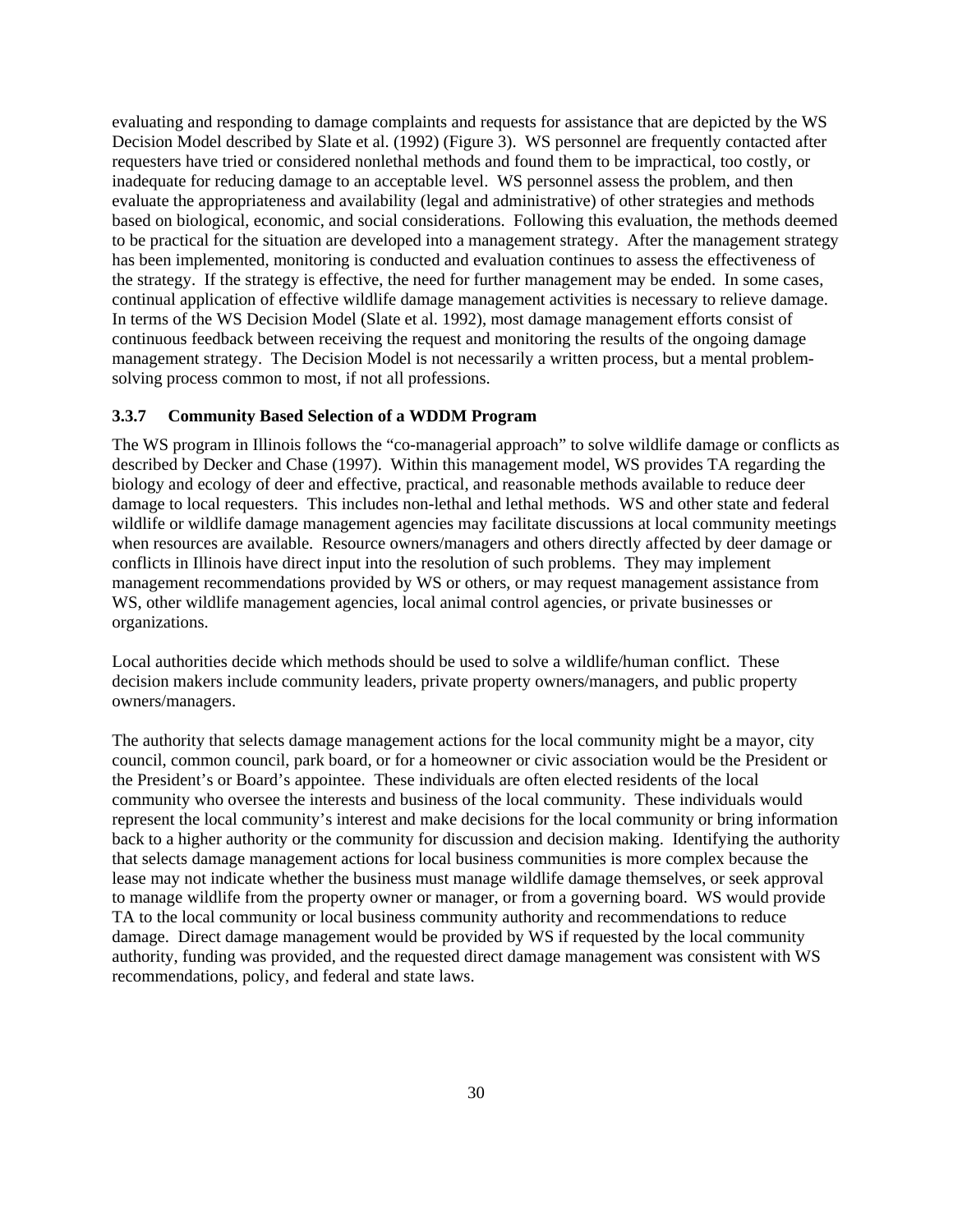# **3.4 ALTERNATIVES CONSIDERED BUT NOT ANALYZED IN DETAIL WITH RATIONALE**

# **3.4.1 Lethal Deer Damage Management Only By WS**

Under this alternative, WS would not use or recommend any non-lethal WDDM methods, but would only conduct lethal WDDM. This alternative was eliminated from further analysis because many conflicts with deer can be resolved effectively through non-lethal means. Additionally, lethal methods may not always be available for use due to safety concerns, such as the discharge of firearms.

# **3.4.1.1 Live Trap and Relocation**

Under this alternative WS could live capture deer using cage-type live traps or immobilizing drugs administrated by dart gun and then relocate the captured deer to another area. Due to concerns about spread of disease, specifically CWD, IDNR will not authorize the relocation of deer. Therefore, since IDNR will not authorize the action, WS will not consider it further.

# **3.4.2 Use of Immunocontraceptives**

Since the completion of the 2008 EA, an immunocontraceptive for deer has been developed and federally registered under the trade name GonaCon™. GonaCon™ is an immunocontraceptive vaccine registered for use in female white-tailed deer at least one year of age or older that targets the production of the GnRH hormone. GonaCon<sup>TM</sup> is not registered for use in Illinois and not authorized for use by IDNR (520) ILCS  $5/2.33(g)$ , so WS will not consider it further at this time.

# **3.5 STANDARD OPERATING PROCEDURES FOR WILDLIFE DAMAGE MANAGEMENT TECHNIQUES**

### **3.5.1 Standard Operating Procedures (SOPs)**

Some key SOPs pertinent to the proposed action and alternatives include:

- The WS' Decision Model thought process is used to identify effective WDDM strategies and their effects.
- Drugs are used according to the Drug Enforcement Administration (DEA), FDA, and WS' program policies and directives and procedures are followed that minimizes pain.
- All controlled substances are registered with DEA or FDA, as appropriate.
- WS' employees would follow approved procedures outlined in WS' Field Manual for the Operational Use of Immobilizing and Euthanizing Drugs (Johnson et al. 2001).
- WS' employees that use controlled substances are trained to use each material and are certified to use controlled substances under Agency certification program.
- Controlled substance use, storage, and disposal conform to label instruction and other applicable laws and regulations, and Executive Order 12898.
- Material Safety Data Sheets for controlled substances are provided to all WS' personnel involved with specific WDM activities.
- Research is being conducted to improve WDDM methods and strategies so as to increase selectivity for target species, to develop effective non-lethal control methods, and to evaluate non-target hazards and environmental effects.
- Management actions would be directed toward localized populations or groups and/or individual offending animals, dependent on the magnitude of the problem.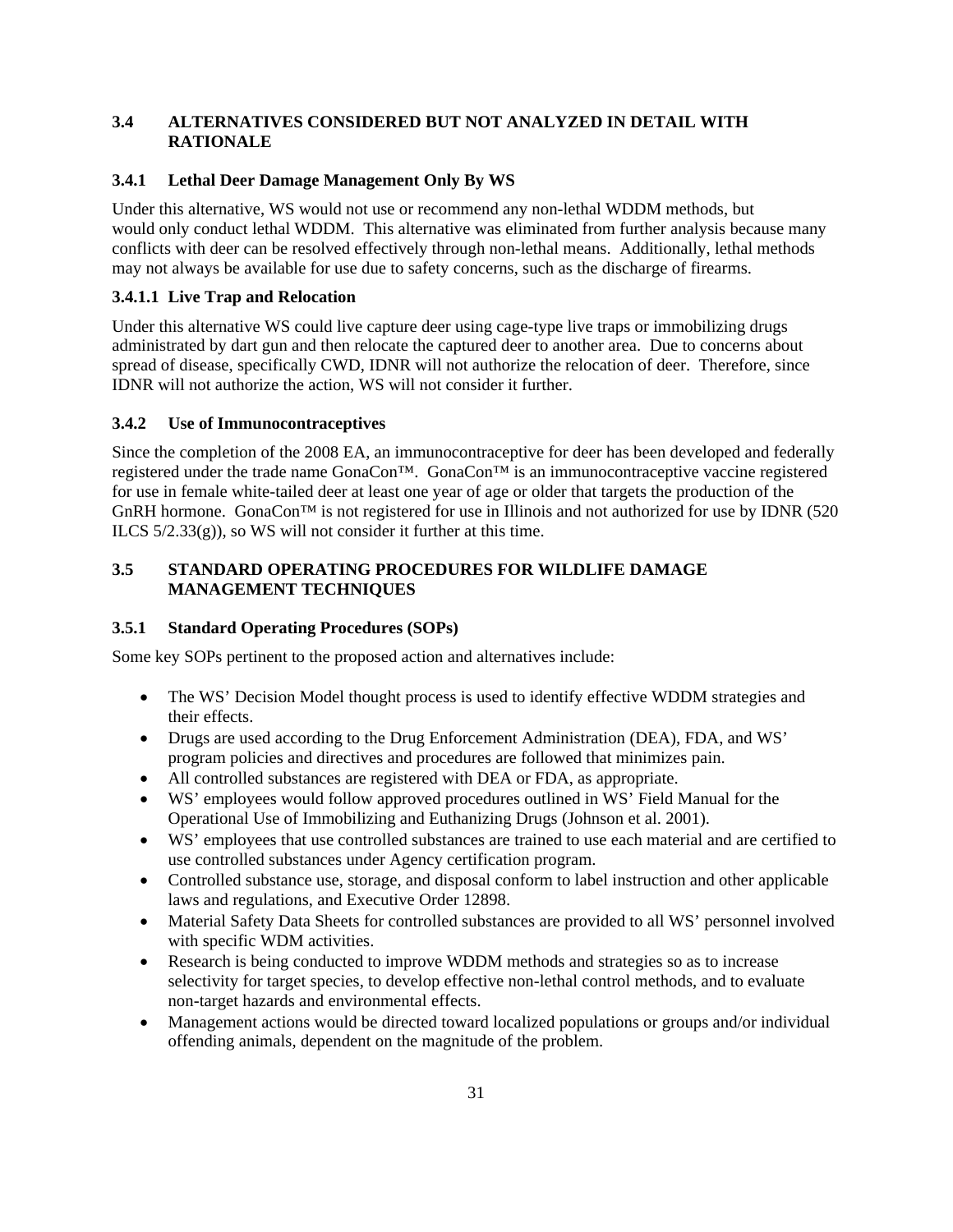# **3.5.2 Additional Standard Operating Procedures Specific to the Issues**

The following is a summary of additional SOPs that are specific to the issues listed in Chapter 2 of this document.

### **Effects on Target Deer Populations, Regulated Hunting, and Aesthetics**

- WS' take is monitored by comparing numbers of deer killed with overall populations or trends in populations to assure the magnitude of take is maintained below the level that would cause significant adverse effects to the viability of populations.
- Euthanasia methods approved by the AVMA that cause minimal pain are used as often as practical.
- Whenever practicable, WS' personnel perform components of deer removal activities, such as shooting and euthanizing, away from public view.
- In addition, deer which are transported after being killed are concealed from public view when they must be transported in areas of human habitation, in an effort to reduce adverse effects on the aesthetic quality of the environment.

# **Effects on Non-target Wildlife, Including T&E Species**

- WS' personnel are trained and experienced to select the most appropriate method for removing deer causing damages and excluding non-targets.
- WS uses methods that are highly selective (e.g., shooting) or methods that allow for the release of any non-target unharmed (e.g., live traps). WS has policy mandating traps be checked at designated intervals to reduce the possibility of non-target take.

### **Effects on Human Health and Human Safety**

• WS' personnel are trained and supervised in the use of WDDM methods, including firearms, traps, and immobilization drugs to ensure that they are used properly and according to policy. WS' personnel using firearms will routinely receive firearms safety training according to WS' policy.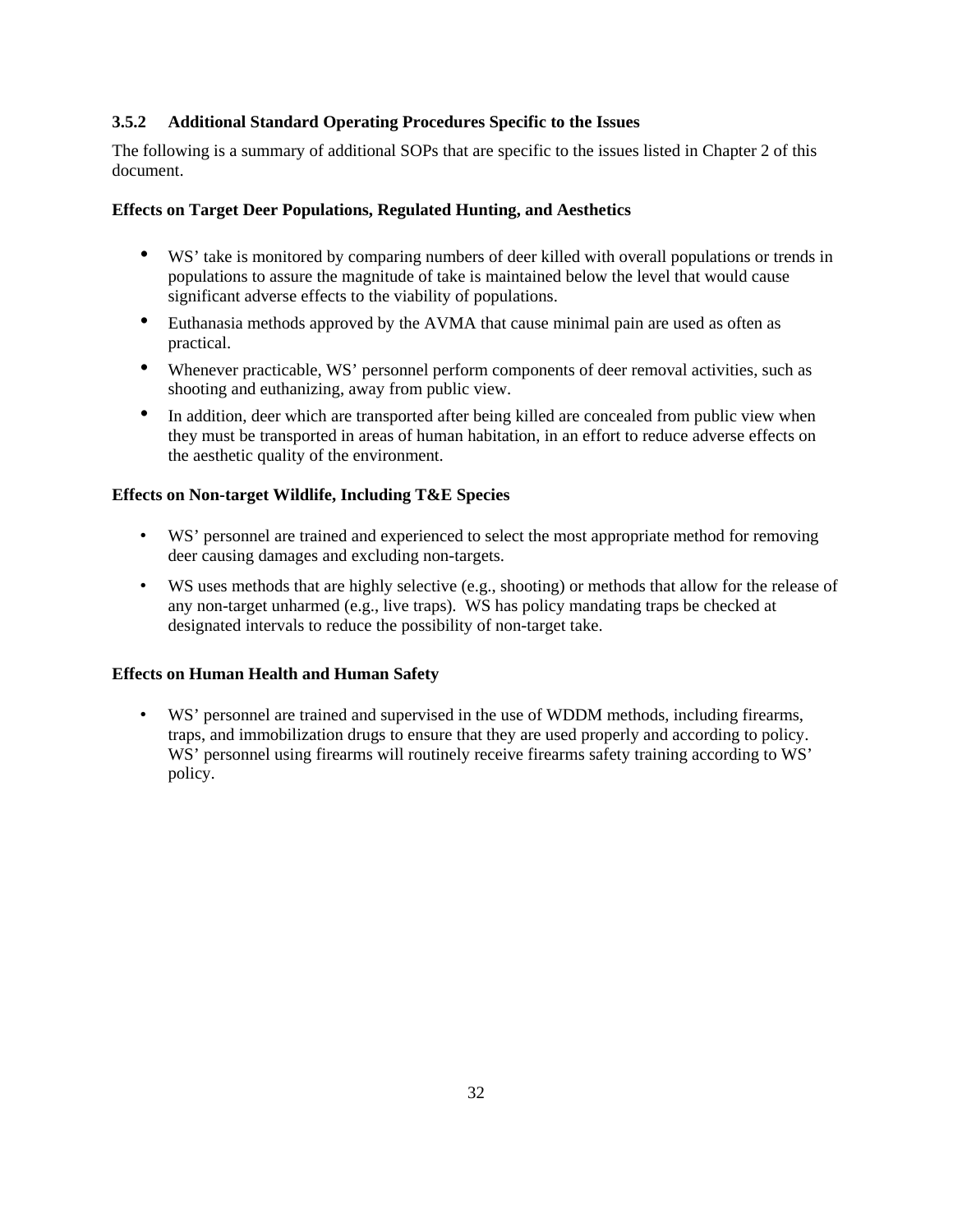# **CHAPTER 4. ENVIRONMENTAL CONSEQUENCES**

Chapter 4 provides information for making informed decisions on the WDDM program outlined in Chapter 1, and the issues and affected environment discussed in Chapter 2. This Chapter consists of: 1) analysis of environmental consequences, 2) analysis of each alternative against the issues considered in detail, and 3) summary of WS's impacts. The environmental consequences of each alternative are analyzed in comparison with the no action alternative (Alternative 1) to determine if the real or potential effects would be greater, lesser, or the same (Table 2).

The No Action alternative is a procedural NEPA requirement (40 CFR 1502.14(d)) and is a viable and reasonable alternative that could be selected and serves as a baseline for comparison with the other alternatives. The No Action Alternative, as defined here, is consistent with the Council on Environmental Quality (CEQ) (1981).

The following resource values within the state are not expected to be significantly impacted by any of the alternatives analyzed: soils, geology, minerals, water quality/quantity, flood plains, visual resources, air quality, prime and unique farmlands, timber, and range. These resources will not be analyzed further.

**Cumulative Effects**: Cumulative effects are discussed in relationship to each of the alternatives analyzed, with emphasis on potential cumulative effects from methods employed, and including summary analyses of potential cumulative impacts to target and non-target species, including T&E species.

**Irreversible and Irretrievable Commitments of Resources**: Other than minor uses of fuels for motor vehicles and other materials, there are no irreversible or irretrievable commitments of resources.

# **4.1 Alternative 1. Integrated Deer Damage Management Program (Proposed Action/No Action)**

# **4.1.1 Effects on White-tailed Deer Populations**

The current program removes only a very small number of deer from the statewide population in Illinois. While annual take will likely be much lower, Illinois WS expects that no more than 3,000 deer would be lethally removed annually under permits issued by the IDNR while conducting WS direct damage management activities. Therefore, a maximum take of 3,000 deer was used to analyze WS potential impacts to the statewide deer population in Illinois.

### White-tailed Deer Population Analysis

According to IDNR, white-tailed deer are found in every county in Illinois. Their highest densities are associated with wooded areas near watersheds along major rivers, though urban and suburban areas may have very high densities as well. Deer breed from October through January, with gestation lasting approximately seven months. Mature does with good nutrition will often have twins or triplets, while quadruplets are rare but possible. This means that in general, deer populations can double in size every other year (IDNR 2014).

The IDNR is responsible for the management of resident, protected wildlife species in Illinois, and deer are classified as game mammals. IDNR collects and compiles information on white-tailed deer population trends and uses this information to manage deer populations. Over the past several years, the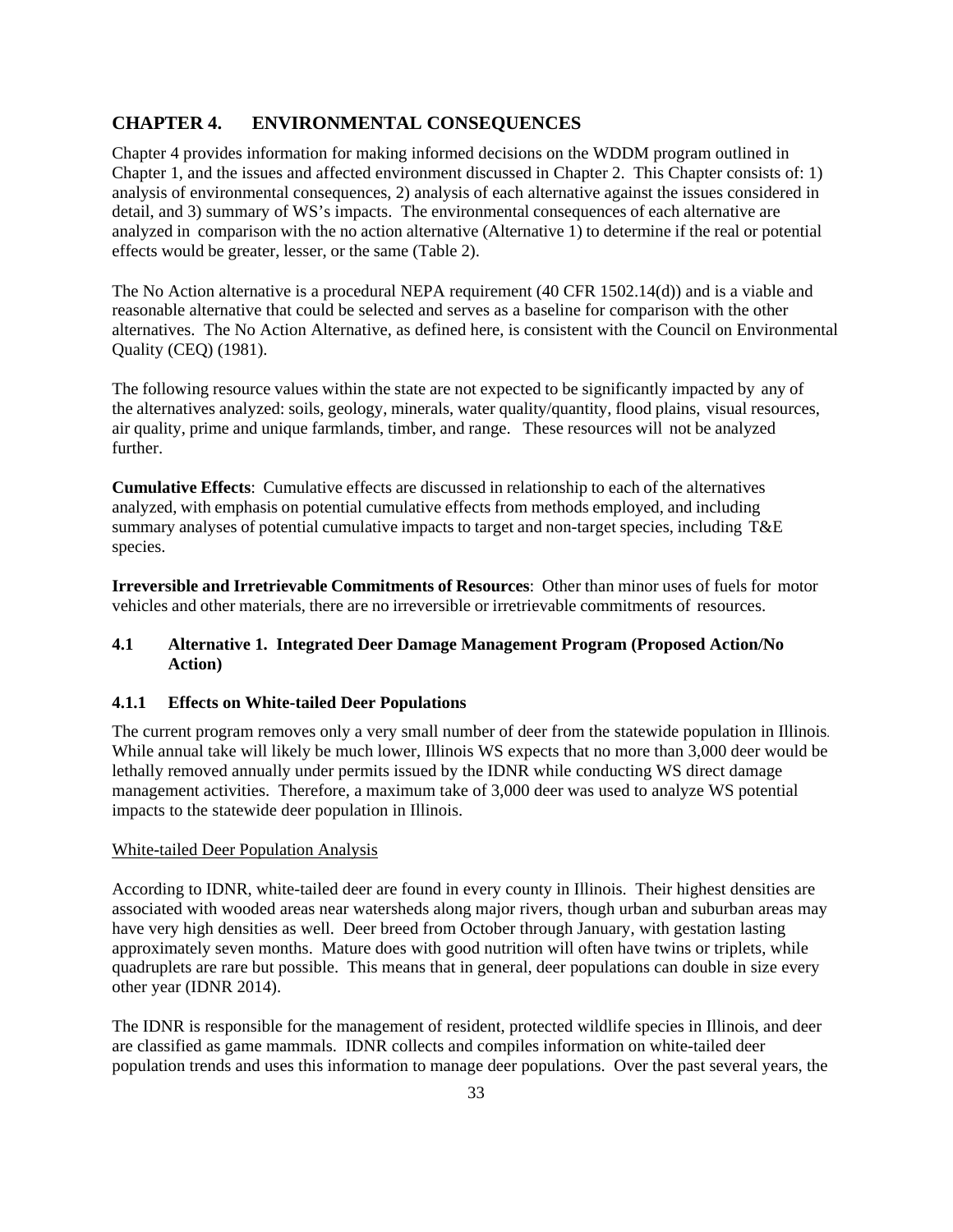annual hunter harvest has ranged from 149,569 to 203,105 deer with an average of 184,820 deer harvested per year.

The number of deer taken by WS, taken by non-WS personnel under permits issued by the IDNR, and harvested by hunters in Illinois is illustrated in Table 3 (Jones, M. IDNR, Pers Comm. 2014). The maximum number of deer removed by WS in any year was 1,279 deer. WS defines magnitude as a measure of the number of animals lethally removed in relation to their abundance. Using the harvest data and the potential annual lethal removal of up to 3,000 deer by WS, the magnitude is considered low for WS' proposed deer removal. Thus, cumulative take will have had a negligible impact on the statewide deer population as WS' take is not expected to exceed 3% of the other forms regulated harvest (Jones, M. IDNR, Pers. Comm. 2014).

| <b>IDNR Season</b><br><b>Harvest Entity</b>                          | $2007 -$<br>2008 | 2008-<br>2009 | 2009-<br>2010 | 2010-<br>2011 | $2011 -$<br>2012 | $2012 -$<br>2013 |
|----------------------------------------------------------------------|------------------|---------------|---------------|---------------|------------------|------------------|
| # Taken During State<br><b>Regulated Harvest</b><br><b>Season</b>    | 199,611          | 188,901       | 189,634       | 182,270       | 181,451          | 180,811          |
| # Taken Under IDNR<br><b>Depredation Permits</b> <sup>3</sup>        | 3,494            | 3,872         | 2,418         | 3,767         | 3,932            | 2,501            |
| <b>Total Harvest</b>                                                 | 203,105          | 192,773       | 192,052       | 186,037       | 185,383          | 183,312          |
| <b>WS Take in Illinois</b>                                           | 1,210            | 1,240         | 1,090         | 1,230         | 1,279            | 1,181            |
| WS Take as % of Total<br><b>Harvest</b>                              | 0.60%            | 0.64%         | 0.57%         | 0.66%         | 0.69%            | 0.64%            |
| <b>WS Proposed Take</b><br>$(3,000)$ as % of Total<br><b>Harvest</b> | 1.48%            | 1.56%         | 1.56%         | 1.61%         | 1.62%            | 1.64%            |

| Table 1. Deer Harvest Data for Hunters, Depredation Permits, and WS Take in Illinois from 2008-2013. |  |  |  |
|------------------------------------------------------------------------------------------------------|--|--|--|
|------------------------------------------------------------------------------------------------------|--|--|--|

Although the deer management program is not expected to have a substantial impact on deer populations, there may be situations, such as deer removal from urbanized locations or airports that have deer contained within a formidable fence, where very small and localized populations are substantially reduced. Such actions would only be conducted in accordance with landowner management objectives and under authorization by the IDNR.

Deer removal efforts may also be conducted to manage herd health. The removal of diseased, freeranging deer would ultimately make for a healthier population where deer would readily re-establish in locations where habitat exists. Successful suppression of deer diseases that are easily transmitted would benefit deer populations in the long term and would protect the interests of concerned groups (hunte rs, wildlife watchers, wildlife managers, and captive cervid owners) (WDNR 2003). Although hunters do not typically find government culling popular, recent research has demonstrated evidence that culling localized deer populations can maintain low disease prevalence and minimize impacts to recreational deer harvest (Manjerovic et al. 2014). Similarly, WS may be asked to assist with the depopulation of captive

l

<sup>&</sup>lt;sup>3</sup> This number includes WS' take.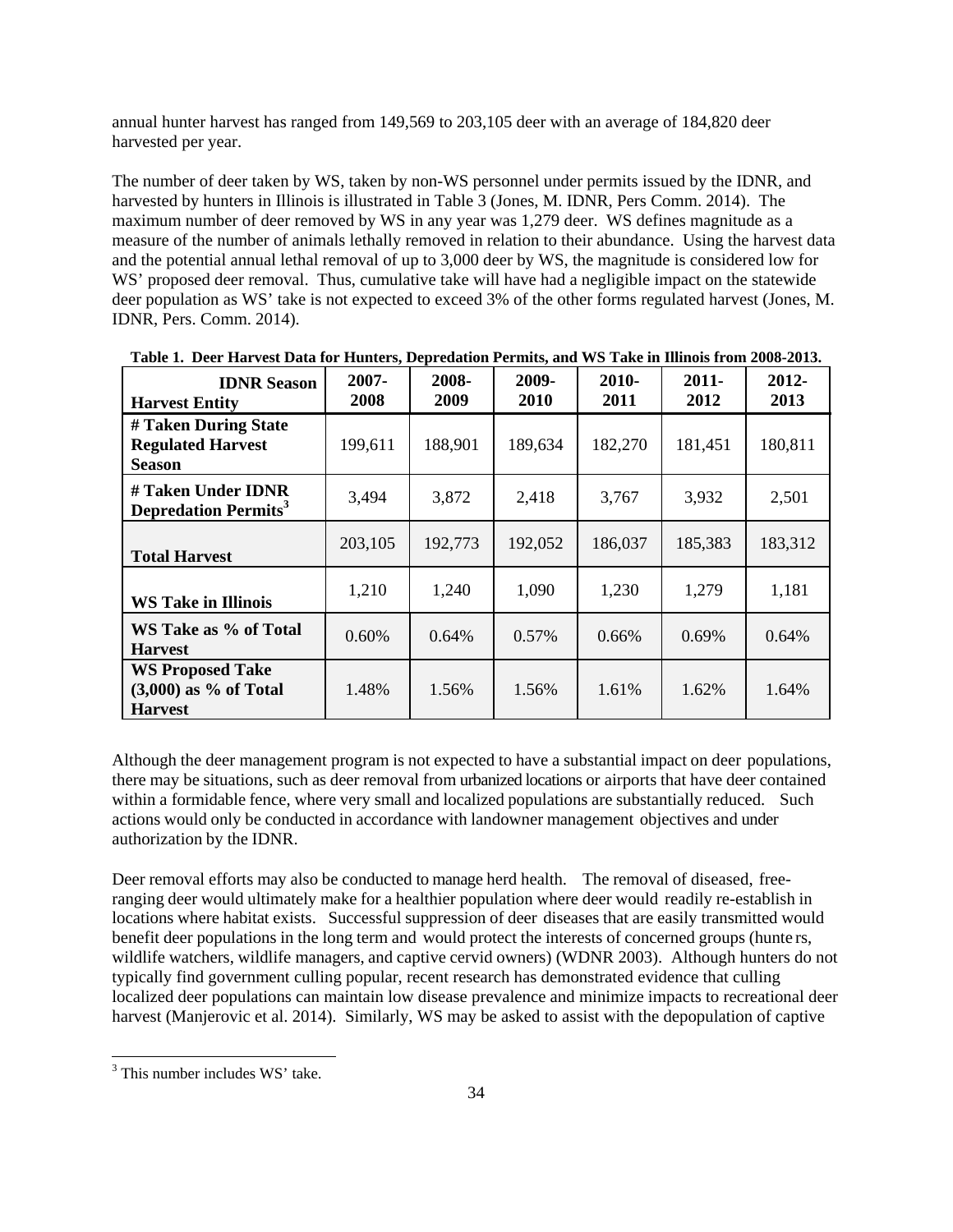deer herds where CWD or other diseases are a concern to regulatory agencies. Such removals would be conducted at the request of IDNR and/or the appropriate management authority under appropriate authorizations and permits. Complete removal of a captive deer herd would not impact the statewide population of wild, free-ranging deer as captive herds are typically isolated.

### **Effects on Aesthetic Values**

Those who routinely view or feed<sup>4</sup> individual animals would likely be disturbed by removal of those deer under the current program. WS is aware of such concerns and takes these concerns into consideration when developing site-specific management plans. WS may be able to mitigate such concerns by leaving certain animals that have been identified by interested individuals.

Some members of the public have expressed opposition to the killing of any deer. Under this Proposed Action Alternative, some lethal control of deer would occur and these persons would be opposed. However, many persons who voice opposition have no direct connection or opportunity to view or enjoy the particular deer that would be killed by WS' lethal control activities. Lethal control actions would generally be restricted to local sites and to small, unsubstantial percentages of overall populations. Therefore, the species subjected to limited lethal control actions would remain common and abundant and would, therefore, continue to remain available for viewing by persons with that interest.

Damage to property would be expected to decrease under this alternative since all available damage management methods and strategies would be available for WS use and consideration.

Public reaction would be variable and mixed because there are numerous philosophical, aesthetic, and personal attitudes, values, and opinions about the best ways to reduce conflicts/problems between humans and wildlife. The IWDM approach, which includes non-lethal and lethal methods as appropriate, provides relief from damage or threats to human health or safety to those people who would have no relief from such damage or threats if non-lethal methods were ineffective or impractical. Many people directly affected by problems and threats to human health or safety caused by deer insist upon their removal from the property or public location when the wildlife acceptance capacity is reached or exceeded. Some people will have the opinion that deer should be captured and relocated to a rural area to alleviate damage or threats to human health or safety. Some people would strongly oppose removal of the deer regardless of the amount of damage. Individuals not directly affected by the threats or damage may be supportive, neutral, or totally opposed to any removal of deer from specific locations or sites. Some people that totally oppose lethal damage management feel that deer should never be killed and want WS to teach tolerance for deer damage and threats to public and pet health or safety.

### **Effects on Regulated White-tailed Deer Hunting**

l

Lethal removal of deer by WS under the Proposed Action would only occur after a permit has been issued by the IDNR to remove deer that are causing damage. This activity would result in reduced deer densities on and adjacent to project areas and may reduce densities in some small portions of some deer management zones, hence slightly reducing the number of deer that may otherwise be available to hunters during hunting seasons. The impact of this, however, is expected to be minimized due to:

<sup>&</sup>lt;sup>4</sup> Illinois Administrative Code Title 17 Section 652.40 states that it is illegal to "make available food, salt, mineral blocks, or other products for ingestion by wild deer or other wildlife in areas where wild deer are present", though there are some exemptions.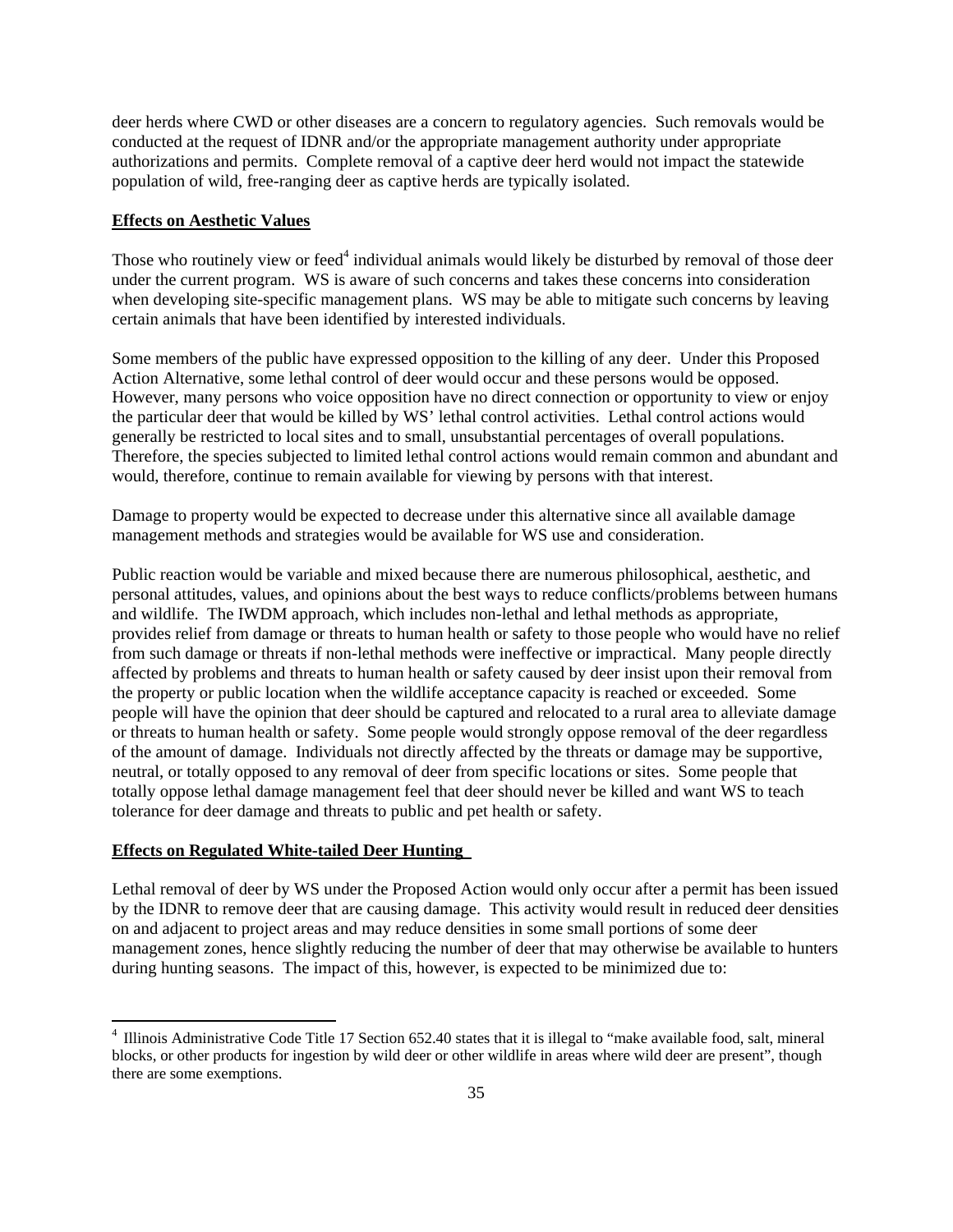- The number of deer expected to be lethally taken by WS is minimal  $( $2.0\%$ )$  when compared to the number taken by hunters across the state.
- The number of deer expected to be taken by WS would not cause a statewide deer population reduction.
- WDDM often takes place in areas where hunting is not allowed due to concerns related to human safety (e.g., urban parks/preserves).

In most cases where WS conducts deer removal projects, the landowners or land administrators have not permitted regulated deer hunting due to safety restrictions. This would have only a minimal impact on deer hunting, since the land was not accessible to hunters. In fact, it is possible that WS' activities could push non-harvested deer from restricted sites into locations accessible to hunters. WS may recommend regulated hunting to landowners, but it is ultimately the landowner's decision as to what methods of deer damage management they want to employ on their land. In cases where WS is conducting captive herd depopulation for disease reasons, removals would not affect hunter opportunities to harvest free-ranging deer, and may prevent the spread of disease to wild populations.

# **4.1.2 Effects on Non-target and Other Wildlife Species, Including Native Flora and Threatened and Endangered Species**

WS personnel are trained and experienced to select the most appropriate tools and methods for taking target animals and excluding non-targets. Methods proposed for use by WS for deer management are highly selective, especially considering WS's use of advanced technology, such as Forward Looking Infrared (FLIR) and night vision. Use of live-capture devices would allow for release of non-target individuals unharmed. WS take of non-target species is expected to be minimal or nonexistent. Illinois WS has taken no non-target species while conducting WDDM during the review period (FY08-FY12). Other wildlife populations would not be negatively affected, except for the occasional scaring effect from the sound of gunshots. In these cases, birds and other mammals may temporarily leave the immediate vicinity of shooting, but would most likely return after conclusion of the action.

WS has reviewed the list of T&E species in Illinois (USFWS 2014) and has determined that the Proposed Action will have no effect on federal T&E species or their critical habitat in Illinois. The methods used and locations of WDDM do not directly interfere with the viability of any listed species in Illinois. WS could positively benefit T&E species by reducing deer browsing damage to listed plant species and to habitat that is being used by T&E species. Engeman et al. (2014) documented the success that the WS deer management program had on the browse rates of sensitive species in forest preserves around Chicago. Browse rate of sensitive species were reduced as much as 54% subsequent to deer herd reduction (Engeman et al. 2014). Recovery plans for five federally listed species have deer browsing listed as a threat to these species (Rogner 2002). This alternative has the greatest potential of reducing the damaging effects that deer are having on native flora and fauna including the recovery of state and federally listed T&E species to acceptable levels since all available WDDM methods, tools, and methodology would be available for consideration and use.

### **4.1.3 Effects on Human Health and Human Safety**

The only pesticides that might be used or recommended by WS would be non-lethal repellents such as Hinder®, Deer Away®, and others that are registered with the Illinois Department of Agriculture (DOA). Such chemicals must undergo rigorous testing and research to prove safety, and low environmental risks before they would be registered by the EPA or FDA. Any operational use of chemical repellents would be in accordance with labeling requirements under FIFRA and state pesticide laws and regulations which are established to avoid adverse effects on the environment. Following labeling requirements and use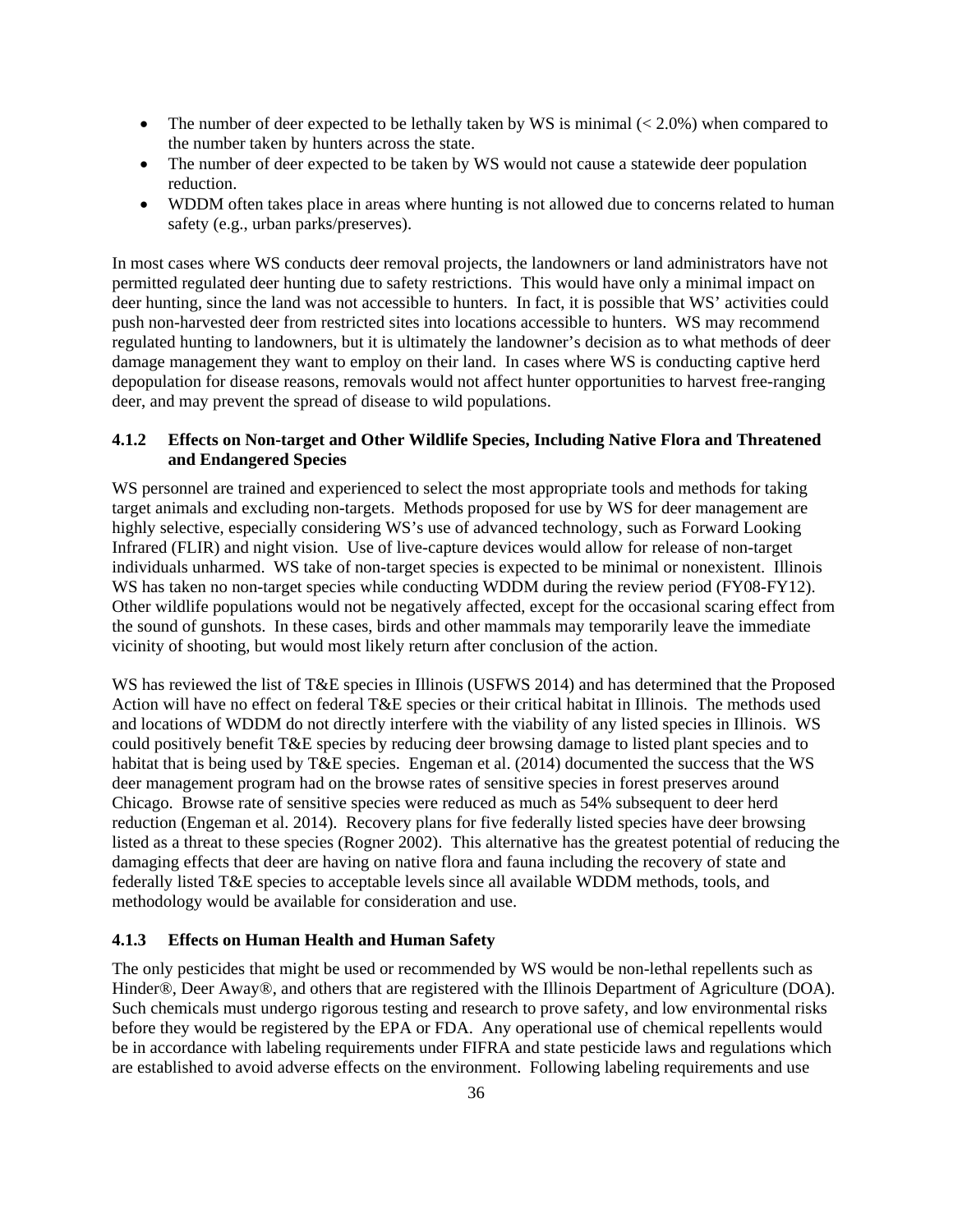restrictions are a built-in SOP that would assure that use of registered chemical products would avoid significant adverse effects on human health. Since these methods could be used without WS' assistance, use by WS would not contribute to any adverse cumulative impacts.

Drugs used in capturing, sedating, handling, and euthanizing deer for wildlife management purposes may include ketamine hydrochloride, a mixture of tiletamine and zolazepam (Telazol), xylazine (Rompun), sodium pentabarbitol, potassium chloride, Yohimbine, antibiotics, and others. WS would adhere to all applicable requirements of the AMDUCA to prevent any significant adverse impacts on human health with regard to this issue. Standard operating procedures for the use of drugs would include:

- All drugs used in capturing and handling wildlife would be under the direction and authority of state veterinary authorities, either directly or through procedures agreed upon between those authorities and WS. As determined on a state-level basis by these veterinary authorities (as allowed by AMDUCA), wildlife hazard management programs may choose to avoid capture and handling activities that utilize immobilizing drugs within a specified number of days prior to the hunting season for the deer to avoid release of animals that may be consumed by hunters prior to the end of established withdrawal periods for the particular drugs used. In some instances, animals collected for control purposes would be euthanized when they are captured within a certain specified time period prior to the legal hunting season to avoid the chance that they would be consumed as food while still potentially having immobilizing drugs in their systems. Deer that have been drugged and released would be ear tagged or otherwise marked to alert hunters that they should contact state officials before consuming the animal.
- Activities involving the handling and administering drugs, drugs selected for use, animal marking systems, and the fate of any animals that must receive drugs at times during or close to scheduled hunting seasons would be coordinated with the IDNR.

By following these procedures, the proposed action would avoid any significant impacts on human health with regard to this issue. When requested, WS may work to reduce deer populations to reduce deervehicle collisions. This alternative would provide the most efficient means of providing relief for deervehicle collisions.

WS' lethal methods pose minimal or no threat to human or pet health or safety. Firearm safety precautions are followed by WS when conducting damage management and WS complies with all laws and regulations governing the lawful use of firearms. WS' personnel are trained and given refresher courses to maintain awareness of firearm safety and handling as prescribed by WS' policy. Shooting is selective for target species. WS could use firearms to humanely euthanize deer captured in live traps. WS' traps are strategically placed to minimize exposure to the public and pets. Appropriate signs are posted on all properties where traps are set to alert the public of their presence.

This alternative has the greatest potential of reducing threats to public health and safety since all available WDDM methods, tools, and methodology would be available for consideration and use.

# **4.2 Alternative 2. Non-lethal Deer Damage Management Only by WS**

### **4.2.1 Effects on White-tailed Deer Populations**

Only non-lethal methods would be used by WS to manage deer damage under this alternative. Although the methods employed by WS would not be intended to result in the death of the animal, some methods,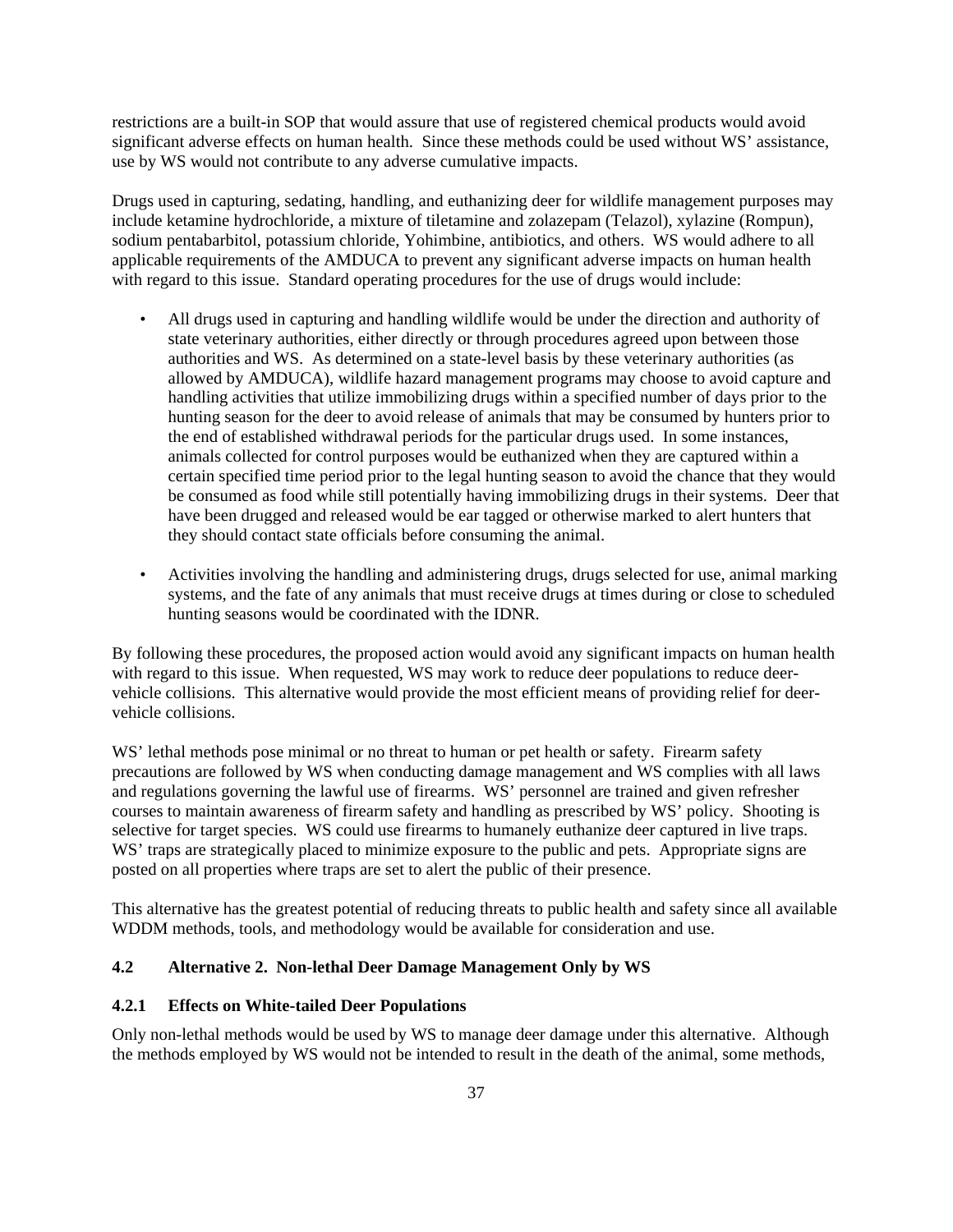such as live-capture and anesthesia can result in injury or death of target animals despite the training and best efforts of management personnel. This type of take is likely to be limited to a few individuals and would not adversely impact deer populations.

Although WS lethal take of deer would not occur, it is likely that without WS conducting some level of lethal WDDM activities, private WDDM efforts would increase. Cumulative impacts on deer populations would be variable depending upon actions taken by affected landowners/resource managers and the level of training and experience of the individuals conducting the WDDM.

Resource owners may also obtain special permits from the IDNR to allow them to shoot deer outside of the regular hunting season and in those areas where regulated hunting is not allowed. Deer populations could continue to increase where hunting pressure is low or when an insufficient number of deer are removed under special permits issued by IDNR. Some local populations of deer would temporarily decline or stabilize where hunting pressure and permitted removal activities were adequate. Some resource owners may take illegal, unsafe, or environmentally harmful action against local populations of deer out of frustration or ignorance.

### **Effects on Aesthetic Values**

The impacts of this alternative to stakeholders would be variable depending upon the effectiveness of non-lethal methods, the damage management efforts employed by resource owners, their values toward deer, and compassion for their neighbors. Some people who oppose lethal control of wildlife by the government, but are tolerant of government involvement in non-lethal wildlife damage management would favor this alternative. Although WS would not perform any lethal activities under this alternative, other private entities would likely conduct WDDM activities similar to those that would no longer be conducted by WS, which means the cumulative effects would be similar to the Proposed Action Alternative.

There is also the possibility that deer damage may not be reduced, regardless of the impacts on the deer population. The effectiveness of this alternative without IWDM is unknown, and could result in lower aesthetic quality where continuing deer damage is undesirable. If non-lethal damage control efforts are ineffective, some people would have a negative view of the absence of native plants, the fencing/netting around ornamental plants and gardens and possibly the higher number of deer carcasses along the roadways. Others would oppose this alternative because they believe resource owners would use illegal, inhumane, or environmentally unsafe methods to mitigate their damages on their own.

### **Effects on Regulated White-tailed Deer Hunting.**

WS would have no direct impact on regulated deer hunting since WS would not lethally remove deer under this alternative. However, resource owners may remove deer under special permits issued by IDNR resulting in impacts similar to the proposed action. Cumulative impacts on regulated harvest would be variable depending upon actions taken by affected landowners/resource managers and the level of training and experience of the individuals removing deer via special permits.

# **4.2.2 Effects on Plants and Other Wildlife Species, Including T&E Species**

WS will not have any direct impact on non-target species. WS take of non-target animals would be less than that of the proposed action because no lethal control actions would be taken by WS. Non-target species are usually not affected by WS's non-lethal management methods, except for the occasional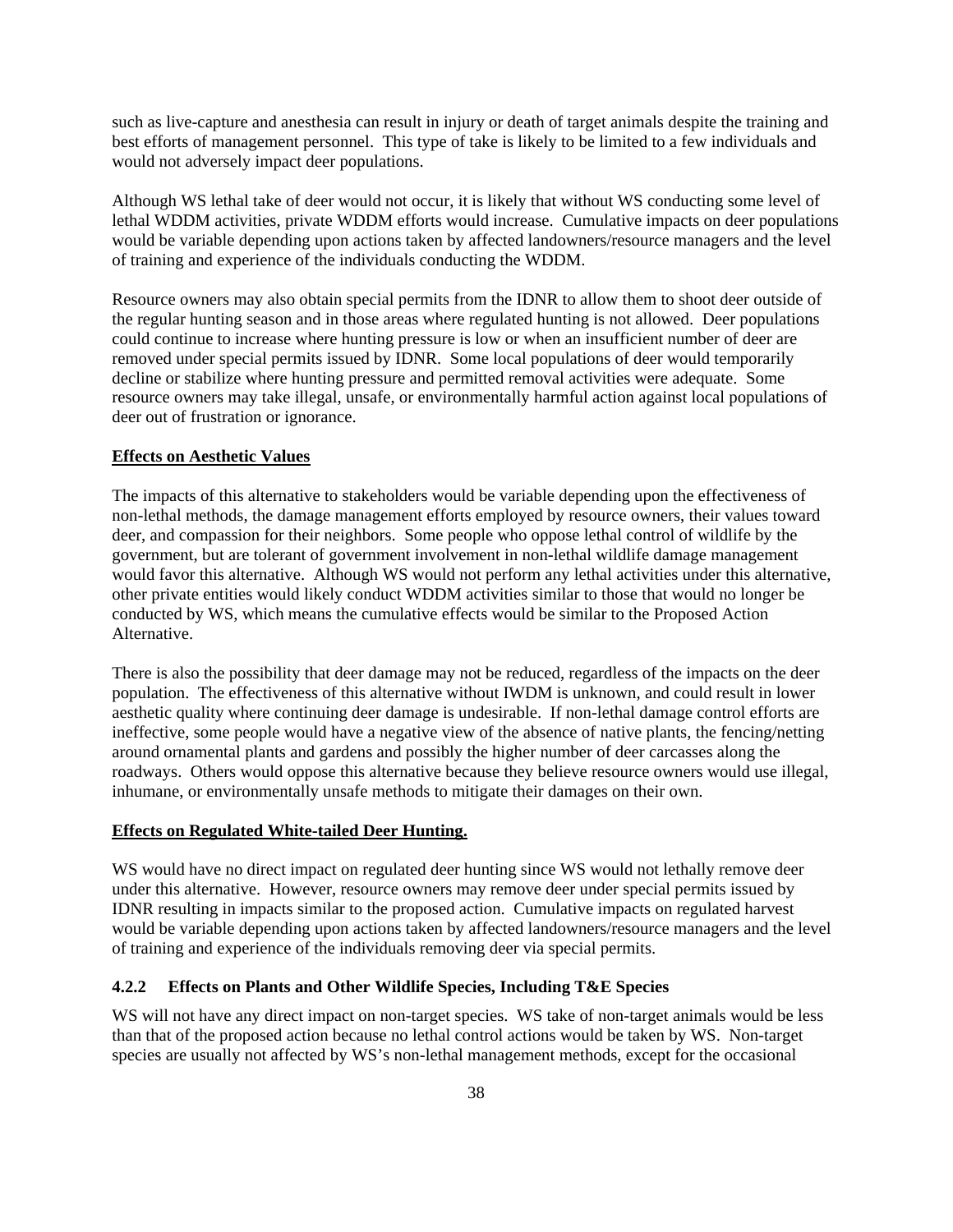scaring from harassment devices. In these cases, affected non-target wildlife may temporarily leave the immediate vicinity of scaring, but would most likely return after conclusion of the action. Risks to T&E species from increased private efforts to address damage management problems will vary depending upon the training and level of experience of the individual conducting the work. As stated above, frustrated individuals may use unsafe or illegal methods which may increase risks to other listed species. Risks to T&E species may be lower with this alternative than with Alternative 3 because WS could still advise individuals as to the potential presence of state and federally-listed species in their area and could facilitate consultation with the appropriate agency.

Although technical support might lead to more selective use of control methods by private parties, private efforts to reduce or prevent depredations could still result in less experienced persons implementing control methods. This may result in greater risks to non-target wildlife than under the proposed action. It is hypothetically possible that frustration caused by difficulties in addressing wildlife damage problems could lead to use of illegal methods which could result in unknown risks to non-target species, the environment, or other humans. While WS could only provide non-lethal assistance under this alternative, other individuals or entities could conduct lethal damage management resulting in impacts similar to the proposed action alternative but with potentially greater associated risks.

### **4.2.3 Effects on Human Health and Human Safety**

The effects of WS use of non-lethal methods would be similar to those described under the proposed action. In those situations where non-lethal methods are effective at reducing threats to human health and human safety, impacts would be similar to the proposed action. In those situations where non-lethal methods were ineffective, impacts to human health and human safety could possibly remain the same or increase resulting in impacts similar to Alternative 3. Additionally, resource owners may attempt to lethally resolve deer damage problems through illegal use of methods, without WS expertise. In these situations there may be some risk to human or pet health or safety from improper or inexperienced use of these methods.

# **4.3 Alternative 3. No Deer Damage Management by WS**

# **4.3.1 Effects on White-tailed Deer Populations**

No WDDM activities would be conducted by WS under this alternative. The effects on deer populations could be reduced, stay the same, or increased depending on actions taken by others. Some resource owners may kill deer, or allow other hunters access to kill deer during the legal harvest season. Resource owners may also obtain special permits from the IDNR to allow the removal of deer outside of the regular season and in those areas where regulated hunting is not allowed. Deer populations could continue to increase where hunting pressure was low or when an insufficient number of deer are removed under special permits issued by IDNR. Some local populations of deer could temporarily decline or stabilize where hunting pressure and permitted removal activities were adequate. Some resource owners may take illegal, unsafe, or environmentally harmful action against local populations of deer out of frustration or ignorance. While WS would provide no assistance under this alternative, other individuals or entities could conduct lethal damage management resulting in impacts similar to the proposed action alternative. With regard to captive deer herds infected with CWD, less experienced personnel may have difficulty removing all deer in a fenced facility as this typically requires specialized equipment and expertise.

#### **Effects on Aesthetic Values**

The impacts of this alternative to stakeholders would be variable depending on their values towards wildlife and compassion for their neighbors. Resource owners receiving damage from deer would likely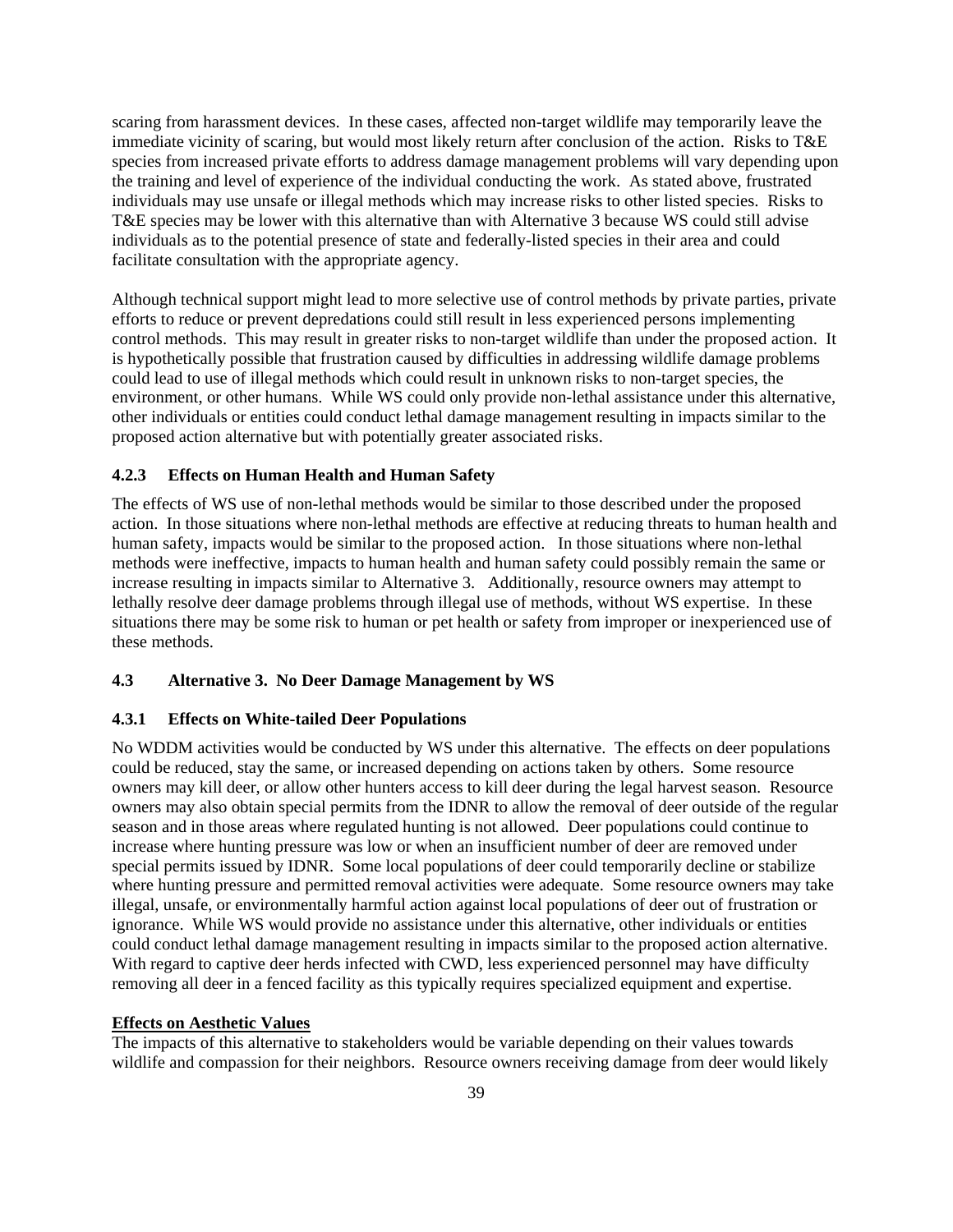strongly oppose this alternative because they would bear the damage caused by deer. Some individuals would prefer this alternative because some groups believe it is morally wrong to kill or use animals for any reason and the damage to plants or landscaping is an acceptable cost for the benefit of potentially viewing more wildlife. Some people would support this alternative because they enjoy seeing deer, or having deer nearby. However, while WS would take no action under this alternative, other individuals or entities could, and likely would, conduct WDDM activities in the absence of WS.

# **Effects on Regulated White-tailed Deer Hunting**

WS would have no direct impact on regulated deer hunting. However, resource owners may still remove deer under the same permits issued by IDNR, resulting in impacts similar to the proposed action. Cumulative impacts on regulated harvest would be variable depending upon actions taken by affected landowners/resource managers and the level of training and experience of the individuals removing deer via special permits.

## **4.3.2 Effects on plants and other wildlife species, including T&E Species**

Alternative 3 would not allow any WS WDDM in Illinois; therefore non-target species would not be taken by WS under this alternative. Private efforts to reduce or prevent damage could increase which could result in less experienced persons implementing control methods and could lead to greater take of non-target wildlife than under the proposed action. It is hypothetically possible that frustration caused by the inability to reduce damage and associated losses could lead to illegal use of mechanical methods and chemical toxicants which could impact local non-target species populations, including some T&E species.

### **4.3.3 Effects on Human Health and/or Human Safety**

Concerns about human health risks from WS's use of lethal methods would be alleviated because no such use would occur. Private efforts to reduce or prevent damage would be expected to increase. Risks to human health and/or human safety from lethal methods will be variable depending upon the training and experience of the individual conducting the WDDM. Hazards to humans and pets could be greater under this alternative if other individuals do not receive the same level of firearms and chemical immobilization training as WS personnel. It is hypothetically possible that frustration caused by the inability to alleviate deer damage could lead to illegal use of certain methods that pose hazards to pets and humans.

Table 2 summarizes the expected impacts of each of the alternatives on each of the issues.

| <b>Issues/Impacts</b>                                                                | Alternative 1                                                                                                                                                                                 | <b>Alternative 2</b>                                                                                                                                   | <b>Alternative 3</b>                                                                                                                                   |
|--------------------------------------------------------------------------------------|-----------------------------------------------------------------------------------------------------------------------------------------------------------------------------------------------|--------------------------------------------------------------------------------------------------------------------------------------------------------|--------------------------------------------------------------------------------------------------------------------------------------------------------|
| Effects on white-tailed<br>deer populations,<br>regulated hunting, and<br>aesthetics | Local populations could be<br>reduced and sustained at a<br>lower level. No effect on<br>statewide deer population,<br>hunting opportunities, or long-<br>term opportunities to view<br>deer. | Populations would not be<br>affected by WS. If resource<br>owner conducts deer<br>management, effect would be<br>similar to Alternative 1.             | Populations would not be<br>affected by WS. If resource<br>owner conducts deer<br>management, effect would be<br>similar to Alternative 1.             |
| Effects on plants and<br>other wildlife species,<br>including T&E species            | No adverse impacts by WS.<br>Positive impact to those<br>species that are being<br>negatively impacted by deer.                                                                               | No adverse impacts by WS.<br>Positive impact to those species<br>that are being negatively<br>impacted by deer if non-lethal<br>methods are effective. | No impact by WS. Positive<br>impact to those species being<br>negatively impacted by deer<br>if resource owner implements<br>damage reduction program. |

**Table 2. Comparison of Issues/Impacts and Alternatives**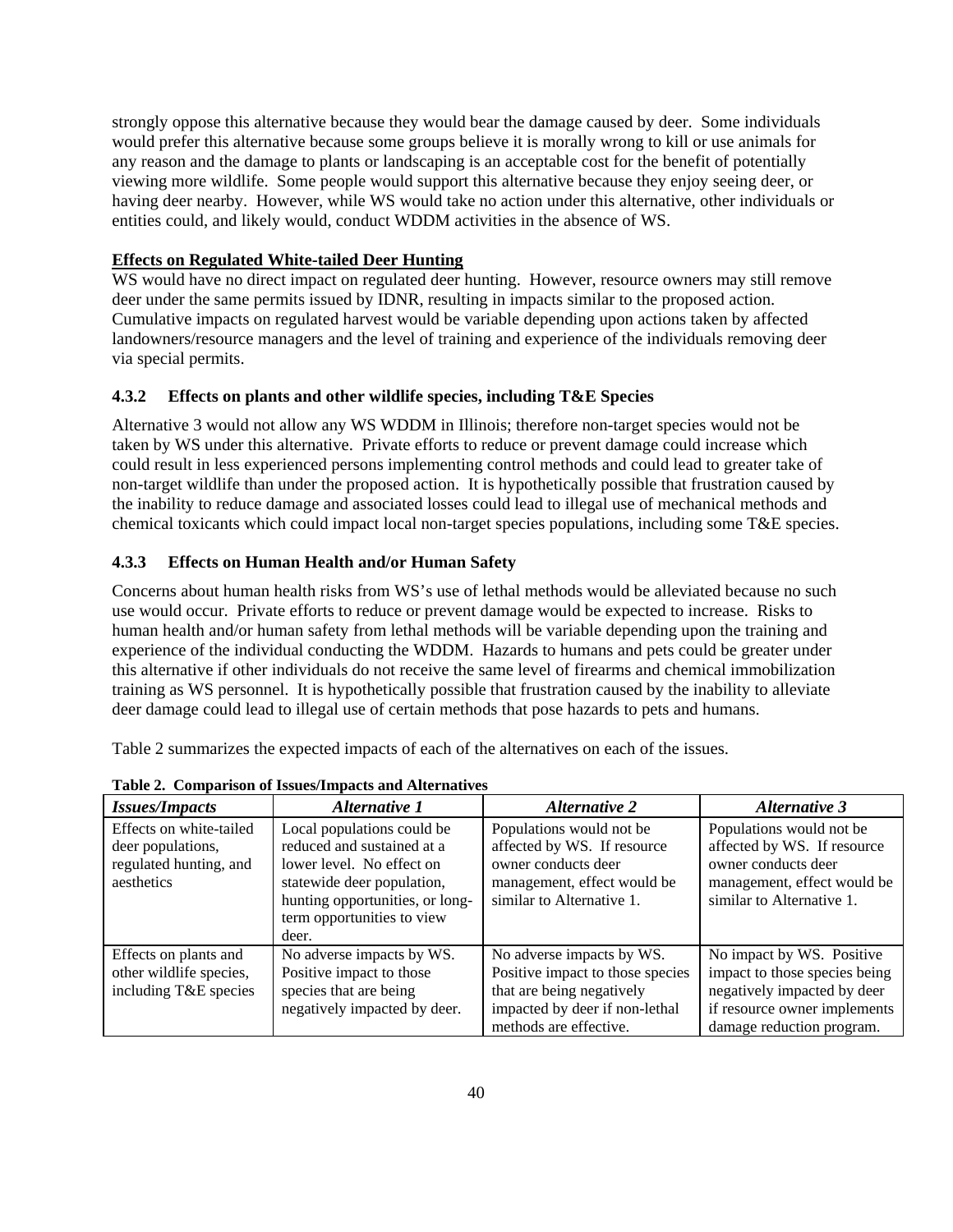| No probable direct negative  | No probable direct negative    | No impact by WS. Probable         |
|------------------------------|--------------------------------|-----------------------------------|
| effect. Positive effect from |                                | increase in risks associated      |
| reduced deer strikes and     | inexperienced entities attempt | from deer strikes and disease     |
| disease transmission.        | lethal methods.                | transmission. Risks could be      |
|                              |                                | greater if inexperienced          |
|                              |                                | entities attempt lethal           |
|                              |                                | methods.                          |
|                              |                                | effect. Risks could be greater if |

# **4.4 CUMULATIVE IMPACTS**

Cumulative impacts, as defined by CEQ (40 CFR 1508.7), are impacts to the environment that result from the incremental impact of the action when added to other past, present, and reasonably foreseeable future actions, regardless of what agency (federal or non-federal) or person undertakes such other actions. Cumulative impacts may result from individually minor, but collectively significant, actions taking place over time.

No significant cumulative environmental impacts are expected from any of the three alternatives. Under the Proposed Action, the lethal removal of deer would not have a significant impact on overall deer populations in Illinois, but some local reductions may occur. Although some persons will likely be opposed to WS' participation in WDDM activities, the analysis in this EA indicates that WS IWDM program will not result in significant cumulative adverse impacts on the quality of the human environment.

# **4.4.1 Cumulative Impacts on Target, Non-target, and T&E Wildlife Species**

Evaluation of the WDDM program activities relative to target, non-target and T&E species indicated that program activities will likely have no cumulative adverse effects on wildlife populations in Illinois. WDDM program actions would be occurring simultaneously, over time, with other natural processes and human generated changes that are currently taking place. Those activities include, but are not limited to:

- Natural mortality of target, non-target, and T&E species
- Human-induced mortality of target and non-target species through hunting, deer damage management, disease, and other activities
- Human and naturally induced alterations of wildlife habitat
- Annual and perennial cycles in wildlife population densities

All these factors play a role in the dynamics of wildlife populations. In many circumstances, WDDM is necessary to reduce damage when some or all of those elements have contrived to elevate deer populations or place deer at a juncture to cause damage to resources. WS' actions taken to minimize or eliminate damage are constrained as to scope, duration and intensity, for the purpose of minimizing or avoiding impacts to the environment. WS evaluates damage occurring, including other affected elements and the dynamics of the damaging species; determines appropriate strategies to minimize effects on environmental elements; applies damage management actions; and subsequently monitors and adjusts/ceases damage management actions (Slate et al. 1992). This process allows WS to take into consideration other influences in the environment, such as those listed above, in order to avoid cumulative adverse impacts on target, non-target, and T&E species.

The presence of hemorrhagic disease (HD) in Illinois and its impact on the deer population is a concern to some hunters in Illinois. According to the Southeastern Cooperative Wildlife Disease Study, deer death losses to HD usually represent less than 25% of the local population, but may reach 50% or more in some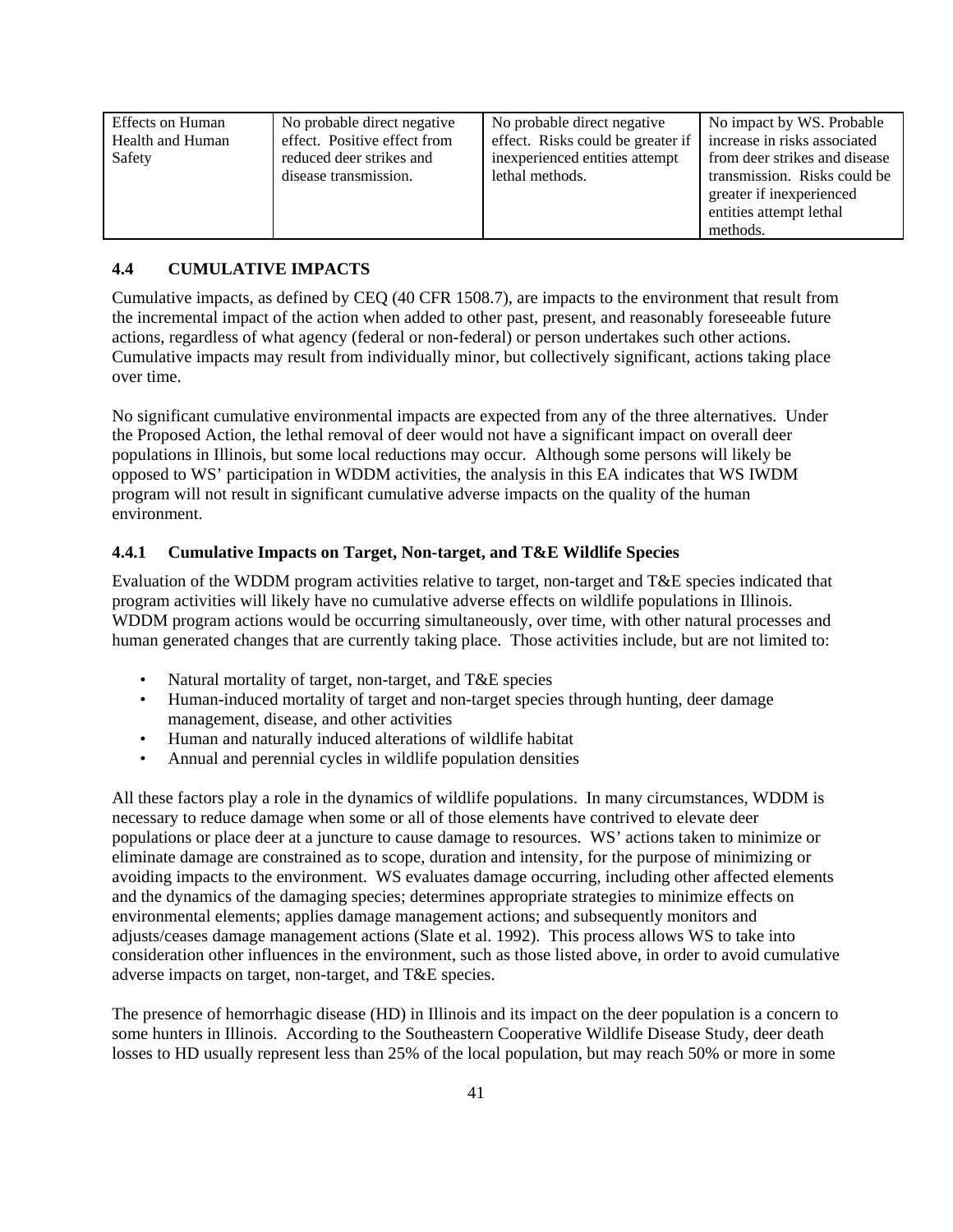situations. However, there is no evidence that repeated HD outbreaks are a limiting factor for population growth. "Although die-offs of white-tailed deer due to hemorrhagic disease often cause alarm, past experiences have shown that mortality will not decimate local deer populations and that the outbreak will be curtailed by the onset of cold weather" (Southeastern Cooperative Wildlife Disease Study 2013). In 2013, 1,220 deer mortalities attributed to HD were reported in Illinois. This was down considerably from the 2,968 deer mortalities reported as probable HD mortalities in 2012. However, the high number of mortalities in 2012 (2,968) only represents 1.6% of the lowest hunter harvest in the state during the period of review of this document. Because WS only removes deer under permits issued by the IDNR, the effects of disease outbreak and damage management needs will likely be considered by the IDNR before permits are issued.

No cumulative adverse impacts on target and non-target wildlife are expected from WS' WDDM actions based on the following considerations:

### **1. Historical outcomes of WS' WDDM programs on wildlife**

No cumulative adverse effects have been identified for target, non-target, and T&E species identified in this EA as a result of WDDM program activities implemented over time. WS continues to implement an integrated damage management program that adapts to the damage situation and the number of deer involved with causing the damage. WS only targets deer causing damage and only after a request for assistance is received. All program activities are coordinated with appropriate federal, state, and local entities to ensure WS' activities do not adversely impact the populations of any native wildlife species.

# **2. SOP strategies built into WS' WDDM program**

SOPs are designed to reduce the potential negative effects of WS' WDDM actions on wildlife, and are tailored to respond to changes in wildlife populations which could result from unforeseen environmental changes. This would include those changes occurring from sources other than WS. Alterations in WDDM programs are defined through SOPs, and implementation is insured through monitoring, in accordance with the WS' Decision Model (Slate et al. 1992).

#### **3. Current status of potentially affected wildlife species**

Natural and human-induced mortality patterns for target, non-target, and T&E species are expected to remain essentially unchanged in Illinois. As a result, no cumulative adverse effects are expected from repetitive WDDM programs over time in the fairly static set of conditions currently affecting deer or other wildlife in Illinois.

Questions have arisen about the deposition of lead into the environment from ammunition used in firearms to lethally remove mammals. As described in Appendix B, the lethal removal of mammal species with firearms by WS to alleviate damage or threats would occur using a handgun, rifle, or shotgun. In an ecological risk assessment of lead shot exposure in non-waterfowl birds, ingestion of lead shot was identified as the concern rather than just contact with lead shot or lead leaching from shot in the environment (Kendall et al. 1996). Hunt et al. (2009) also found that deer killed with rifles using lead bullets might pose a risk of lead exposure to scavengers from ingestion of lead fragments in the carcass.

To reduce risks to human safety and property damage from bullets passing through deer, the use of firearms is applied in such a way (e.g., caliber, bullet weight, distance) to ensure there is a safe backstop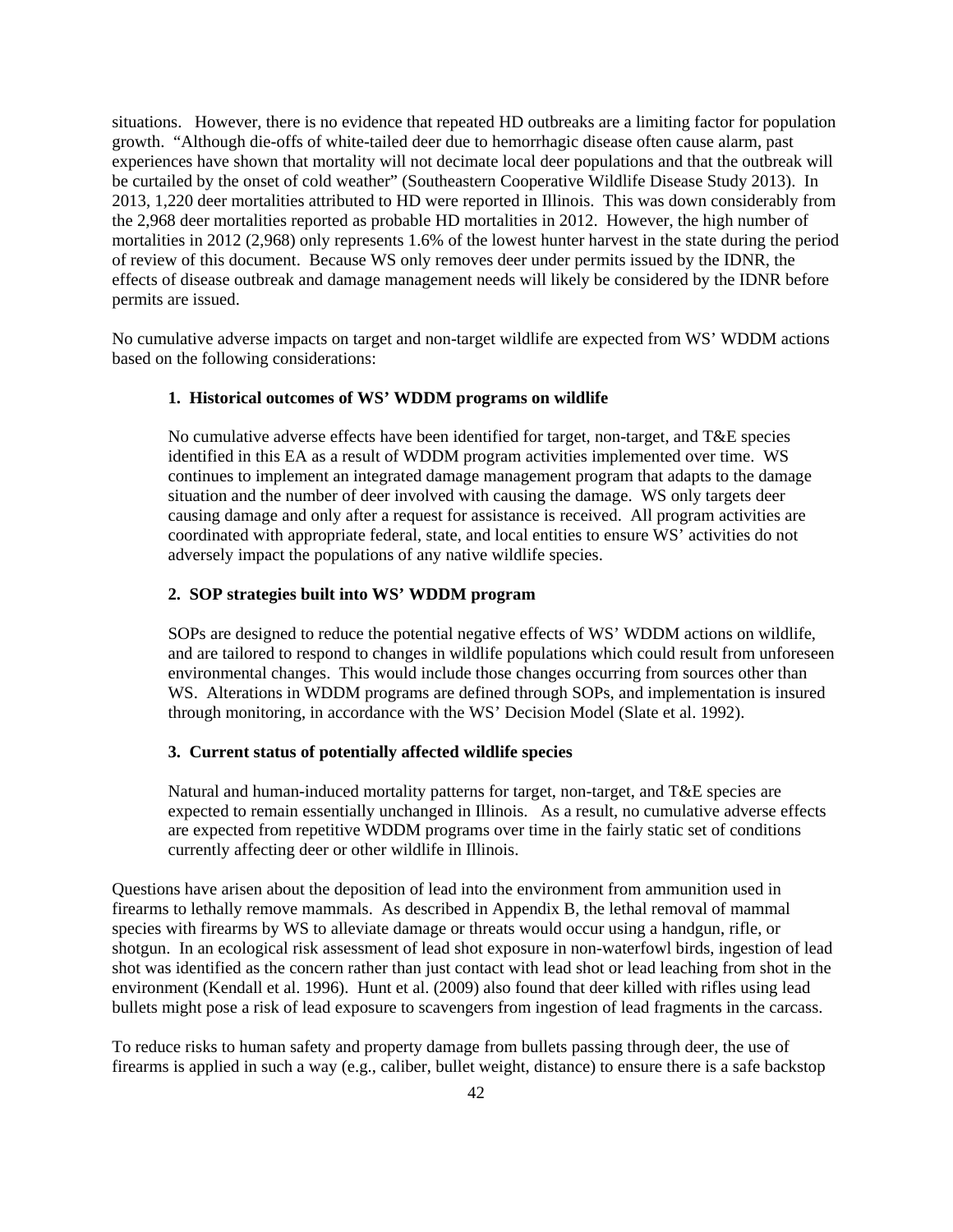behind the target animal, such as an embankment. When using firearms, the retrieval of carcasses for proper disposal is highly likely. With risks of lead exposure occurring primarily from ingestion of shot and bullet fragments, the retrieval and proper disposal of deer carcasses would greatly reduce the risk of scavengers ingesting or being exposed to lead.

However, deposition of lead into soil could occur if, during the use of firearms, the projectile(s) pass through, if misses occur, or if the carcass is not retrieved. In general, hunting tends to spread lead over wide areas and at low concentrations (Craig et al. 1999). Laidlaw et al. (2005) reported that, because of the low mobility of lead in soil, all of the lead that accumulates on the surface layer of the soil is generally retained within the top 20 cm (about 8 inches). In addition, other concerns are that lead from bullets or shot deposited in soil from shooting activities could lead to contamination of water, either ground water or surface water, from runoff. Stansley et al. (1992) studied lead levels in water that was subjected directly to high concentrations of lead shot accumulation because of intensive target shooting at several shooting ranges. Lead did not appear to "transport" readily in surface water when soils were neutral or slightly alkaline in pH (i.e., not acidic), but lead did transport more readily under slightly acidic conditions. Although Stansley et al. (1992) detected elevated lead levels in water in a stream and a marsh that were in the shot "fall zones," the study did not find higher lead levels in a lake into which the stream drained, except for one sample collected near a parking lot where it was believed the lead contamination was due to runoff from the parking lot, and not from the shooting range areas. The study also indicated that even when lead shot is highly accumulated in areas with permanent water bodies present, the lead does not necessarily cause elevated lead contamination of water further downstream. Muscle samples from two species of fish collected in the water bodies with high lead shot accumulations had lead levels that were well below the accepted threshold standard of safety for human consumption (Stansley et al. 1992).

Craig et al. (1999) reported that lead levels in water draining away from a shooting range with high accumulations of lead bullets in the soil around the impact areas were far below the "action level" of 15 parts per billion as defined by the EPA (i.e., requiring action to treat the water to remove lead). The study found that the dissolution (i.e., capability of dissolving in water) of lead declines when lead oxides form on the surface areas of the spent bullets and fragments (Craig et al. 1999). Therefore, the transport of lead from bullets or shot distributed across the landscape is reduced once the bullets and shot form crusty lead oxide deposits on their surfaces, which serves to naturally further reduce the potential for ground or surface water contamination (Craig et al. 1999). Those studies suggest that, given the very low amount of lead being deposited and the concentrations that would occur from WS' activities using firearms, as well as most other forms of dry land small game hunting in general, lead contamination of water from such sources would be minimal to nonexistent.

WS' assistance with removing deer would not be additive to the environmental status quo since those deer removed by WS using firearms could be lethally removed by the landowners or other entities receiving a similar permit from the IDNR in the absence of WS' involvement. The amount of lead deposited into the environment may be lowered by WS' involvement in activities. The proficiency training received by WS' employees in firearm use and accuracy increases the likelihood that deer are lethally removed in a humane manner in situations that ensure accuracy and that misses occur infrequently which further reduces the potential for lead to be deposited in the soil from misses or from projectiles passing through carcasses. In addition, WS' involvement ensures carcasses would be retrieved and disposed of properly to limit the availability of lead in the environment and ensures carcasses are removed from the environment to prevent the ingestion of lead by scavengers. Based on current information, the risks associated with lead bullets or shot that are deposited into the environment from WS' activities due to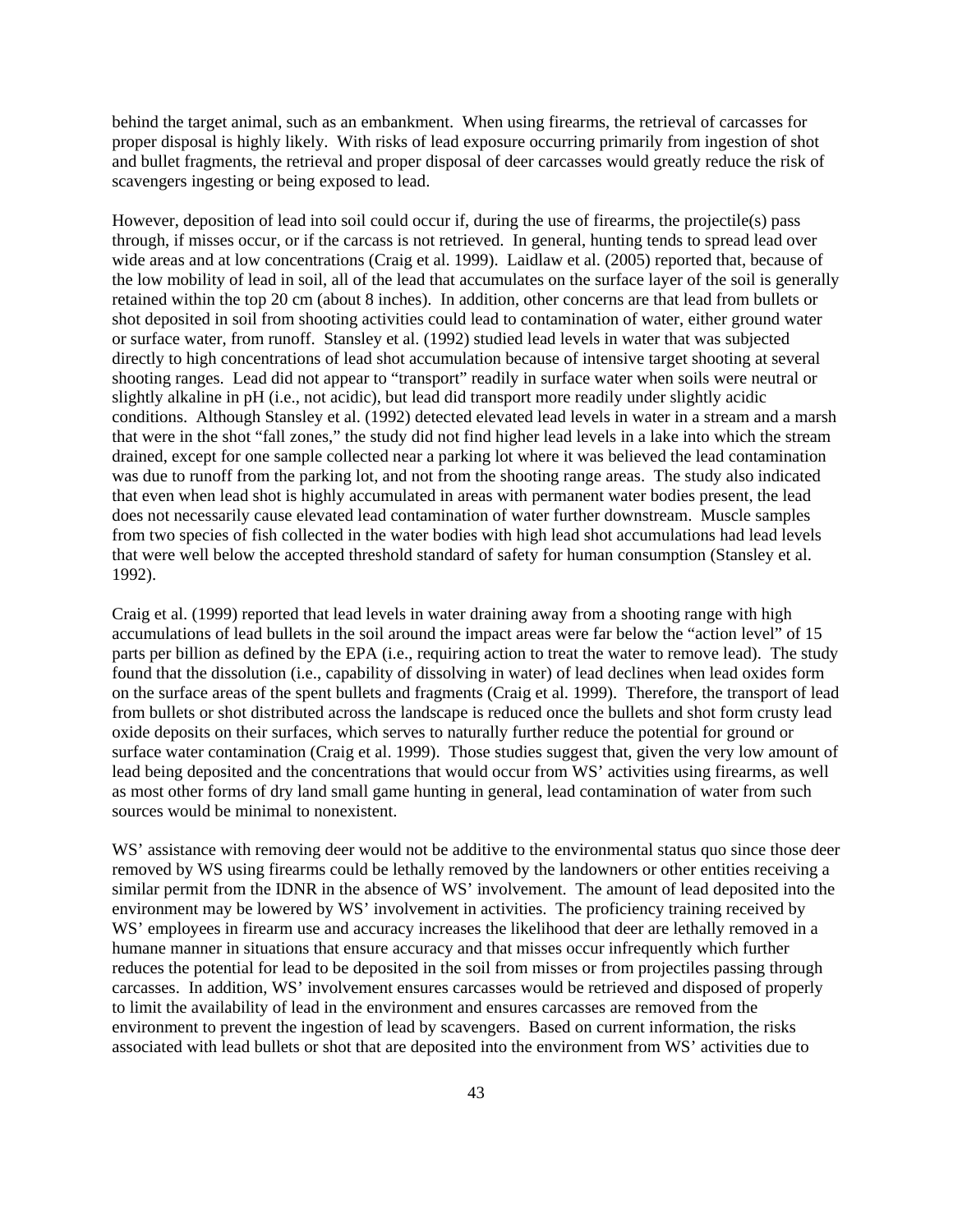misses, the bullet or shot passing through the carcass, or from carcasses that may be irretrievable, would be below any level that would pose any risk from exposure or significant contamination of water.

# **4.4.2 Summary of Cumulative Impacts**

No significant cumulative environmental impacts are expected from any of the three alternatives including the Proposed Action. WS' management activities will not adversely impact protected flora and fauna in Illinois, including T&E species. Under the Proposed Action, the lethal removal of deer by WS would not have a significant impact on overall deer populations in Illinois, but some local reductions may occur.

No risk to human health or human safety is expected when services are provided and accepted by requesting individuals in Alternative 1 since only trained and experienced wildlife biologists and wildlife specialists would conduct and recommend WDDM methods. There is a potential slight increased risk to human safety when persons who reject WS' assistance and recommendations in Alternatives 1 and Alternative 2 conduct their own WDDM activities, and when no WS' assistance is provided in Alternative 3. In all three alternatives, however, it would not be to the point that the impacts would be significant.

Under Alternative 3, management actions taken by non-federal entities would be considered the environmental status quo. In those situations where a non-federal cooperator has already made the decision to remove or otherwise manage mammals to stop damage with or without WS' assistance in Alternative 1, WS' participation in carrying out the action will not affect the environmental status quo. In some situations, dependent upon the skills and abilities of the non-federal entity, WS' involvement may actually have a beneficial effect on the human environment when compared to the environmental status quo in the absence of such involvement.

Although some persons will likely be opposed to WS' participation in management activities to reduce mammal damage, the analysis in this EA indicates that WS' WDDM program will not result in significant cumulative adverse impacts on the quality of the human environment.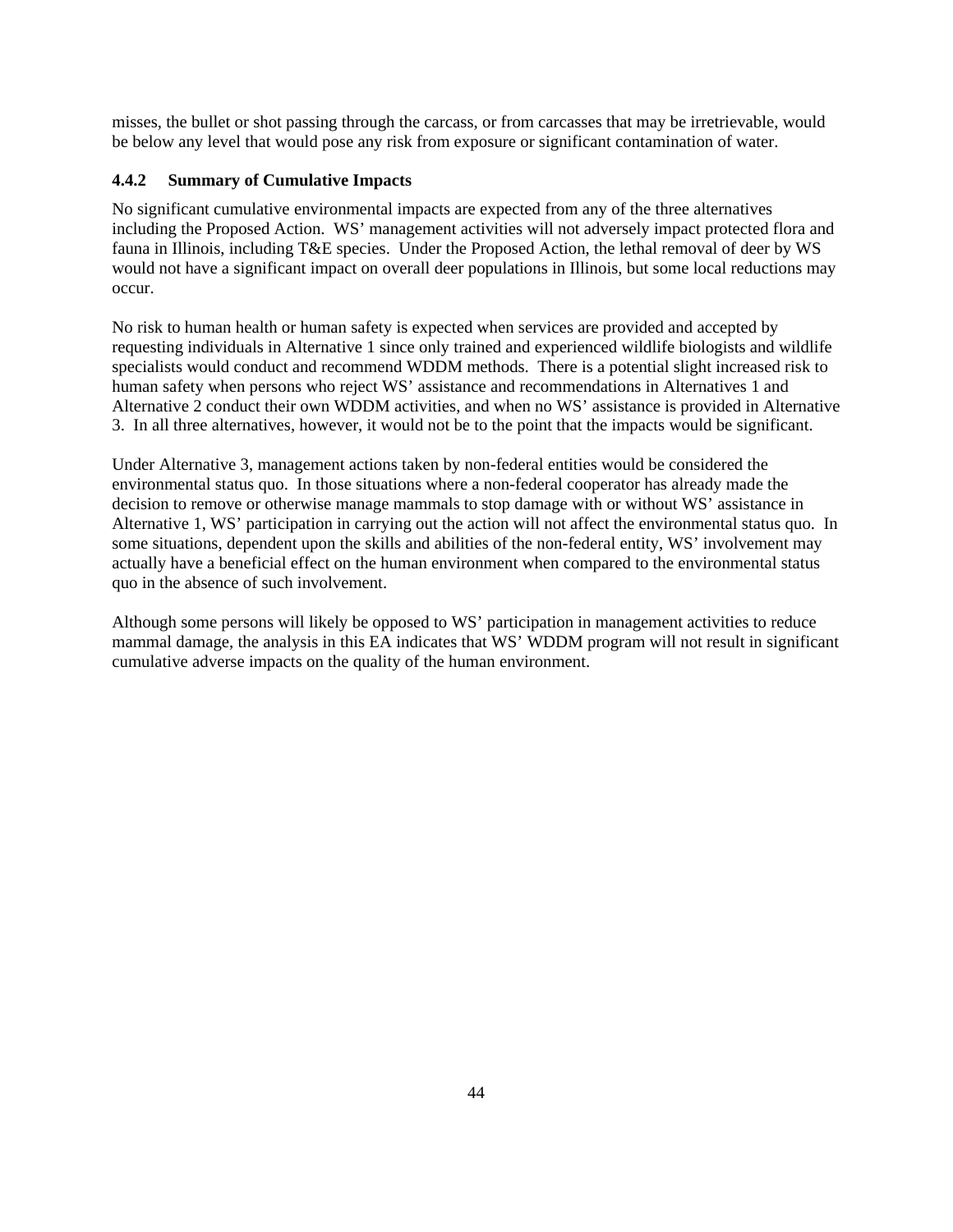# **CHAPTER 5.LIST OF PREPARERS, REVIEWERS, AND PERSONS CONSULTED**

# **Preparers**

| Erica McDonald, Wildlife Biologist            | USDA/APHIS/WS, Springfield, IL |
|-----------------------------------------------|--------------------------------|
| Chris Croson, Resource Management Coordinator | USDA/APHIS/WS, Elkins, WV      |
| Scott Beckerman, State Director               | USDA/APHIS/WS, Springfield, IL |
| Tim White, Wildlife Disease Biologist         | USDA/APHIS/WS, Springfield, IL |
| Adam Phillips, Wildlife Biologist             | USDA/APHIS/WS, Springfield, IL |
| Travis Guerrant, District Supervisor          | USDA/APHIS/WS, Springfield, IL |
| Glen Dunn, Assistant District Supervisor      | USDA/APHIS/WS, Springfield, IL |
| Ryan Swearingin, District Supervisor          | USDA/APHIS/WS, Springfield, IL |
|                                               |                                |

# **Persons Consulted**

| Marty Jones, IDNR Urban Deer Project                                 | IDNR, Elgin, IL       |
|----------------------------------------------------------------------|-----------------------|
| Terrence Schaddel, Airport Planning Engineer & Environmental Officer | IDOT, Springfield, IL |
| Paul Shelton, Forest Wildlife Program Manager                        | IDNR ,Springfield, IL |
| John Buhnerkempe, Chief, Division of Wildlife Resources              | IDNR, Springfield, IL |
| Dr. Mark Ernst, State Veterinarian                                   | IDOA, Springfield, IL |
| Mike Redmer, Habitat Restoration Coordinator                         | USFWS, Barrington, IL |
| Dr. Curt Colwell, Public Health Entomologist                         | IDPH, Springfield, IL |
|                                                                      |                       |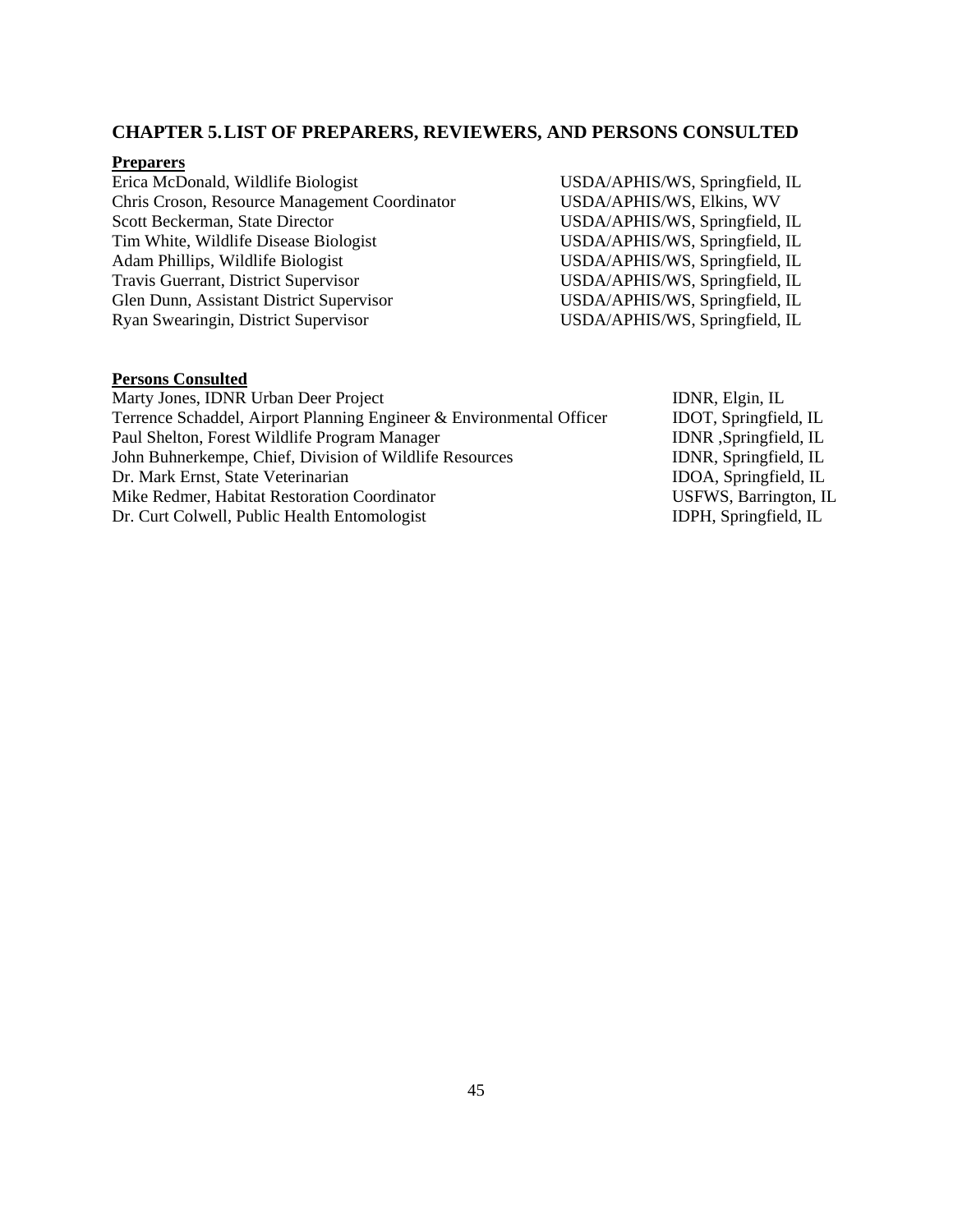# **APPENDIX A: LITERATURE CITED**

- AVMA 2001. 2000 report of the panel on euthanasia. Journal of the American Veterinary Medical Association. 218:669-696.
- AVMA 2007. AVMA Guidelines on Euthanasia. 2007 report of the panel on euthanasia. AVMA, Schaumburg, IL.
- AVMA 2013. AVMA Guidelines for the Euthanasia of Animals: 2013 Edition. AVMA, Schaumburg, IL. 102 pp.
- Bishop, R. C. 1987. Economic values defined. Pages 24 -33 *in* D. J. Decker and G. R. Goff, eds. Valuing wildlife: economic and social perspectives. Westview Press, Boulder, CO. 424 p.
- Blackley, Brian (editor). 2001. Jet Crashes, Burns at Airport. The Messenger. Troy, Alabama.
- CDFG (California Department of Fish and Game). 1991. California Department of Fish and Game. Final Environmental Document - Bear Hunting. Sections 265, 365, 366, 367, 367.5. Title 14 Calif. Code of Regs. Cal F&G, State Of California, April 25, 1991. 13pp.
- Cleary, E. C., S. E. Wright, and R. A. Dolbeer. 1997. Wildlife strikes to civil aircraft in the United States 1992-1996. U.S. Dept. of Trans., FAA, Washington D.C. 30pp.
- Conover, M. R. 1994. Perceptions of grass-roots leaders of the agricultural community about wildlife damage on their farms and ranches. Wildl. Soc. Bull. 22:94-100.
- Conover, M. R. 1997. Monetary and intangible valuation of deer in the United States. Wildl. Soc. Bull. 25(2):298-305.
- Conover, M. R., and D.J. Decker. 1991. Wildlife damage to crops; perceptions of agricultural and wildlife professionals in 1957 and 1987. Wildl. Soc. Bull. 19:46-52.
- Conover, M. R., W. C. Pitt, K. K. Kessler, T. J. DuBow, and W. A. Sanborn. 1995. Review of human injuries, illnesses, and economic losses caused by wildlife in the United States. Wildl. Soc. Bull. 23:407-414.
- Craig, J.R., J.D. Rimstidt, C.A. Bonnaffon, T.K. Collins, and P.F. ScanIon. 1999. Surface water transport of lead at a shooting range. Bulletin of Environmental Contamination and Toxicology 63:312- 319.
- Deblinger, R. D., M. L. Wilson, D. W Rimmer, and A. Spielman. 1993. Reduced abundance of immature *Ixodes dammini* (Acari: Ixodidae) following incremental removal of deer. J. Med. Entomol. 30:144-150.
- Decker, D. J., K. M. Loconti-Lee, And N. A. Connelly. 1990. Incidence and costs of deer-related vehicular accidents in Tomkins County, New York. Human Dimensions Research Unit Publication 89-7. Cornell University Department of Natural Resources, Ithaca, New York, USA.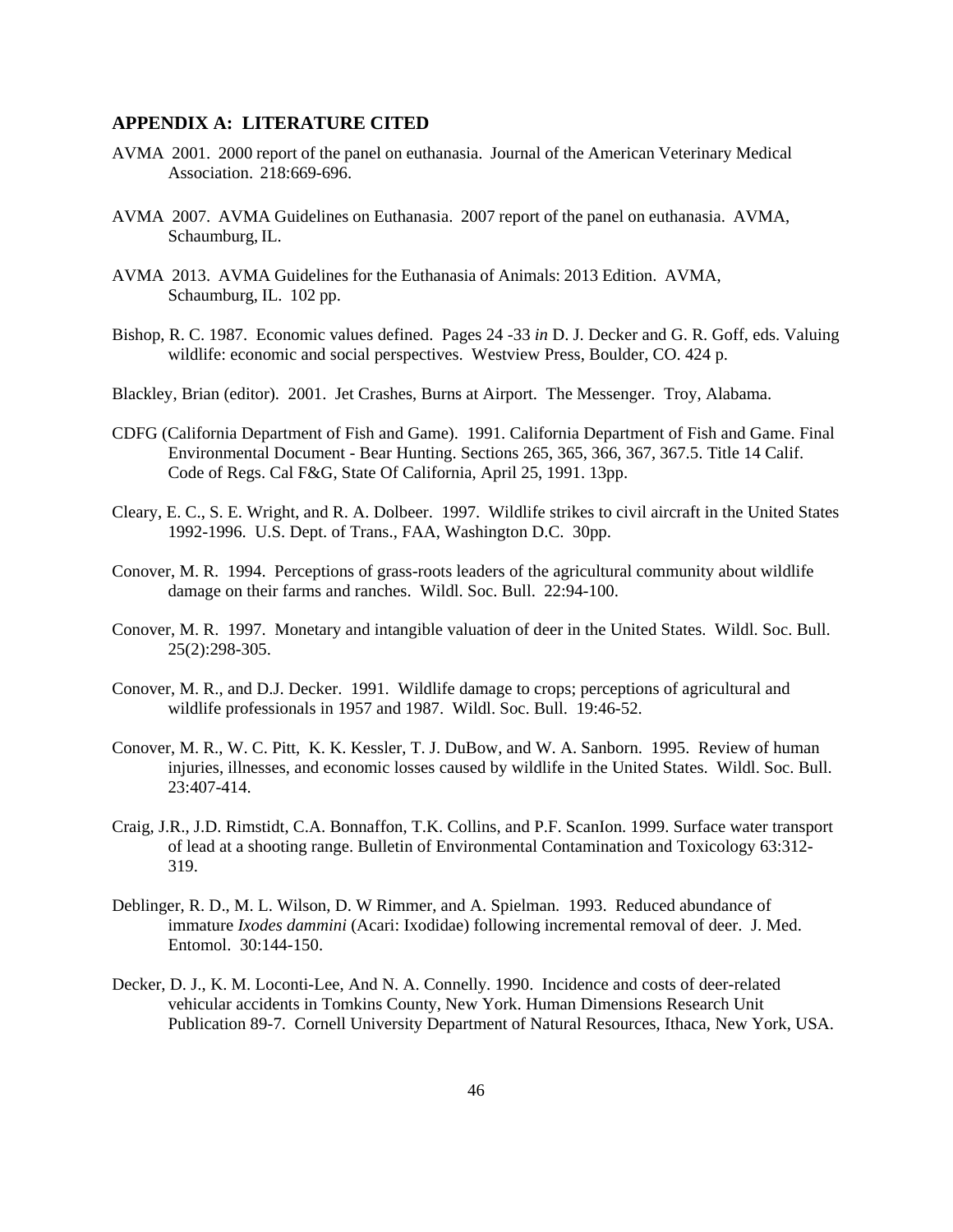- Decker, D. J., and K. G. Purdy. 1988. Toward a concept of wildlife acceptance capacity in wildlife management. Wildl. Soc. Bull. 16:53-57.
- Decker, D. J., and G. R. Goff. 1987. Valuing Wildlife: Economic and Social Perspectives. Westview Press. Boulder, Colorado, p. 424.
- for the 21<sup>st</sup> century. Wildlife Society Bulletin 25:788-795. Decker, D.J., and L.C. Chase. 1997. Human dimensions of living with wildlife – a management challenge
- Devault, T. A., J. L. Belant, B. F. Blackwell, and T. W. Seamans. 2011. Interspecific Variation in Wildlife Hazards to Aircraft: Implications for Airport Wildlife Management. Wildlife Society Bulletin 35(4): 394–402.
- DiTommaso A, Morris SH, Parker JD, Cone CL, Agrawal AA (2014) Deer Browsing Delays Succession by Altering Aboveground Vegetation and Belowground Seed Banks. PLoS ONE 9(3): e91155. doi:10.1371/journal.pone.0091155
- Dolbeer, R.A., S.E. Wright, J. Weller, and M.J. Beiger. 2013. Wildlife Strikes to Civil Aircraft in the United States, 1990–2012. U.S. Department of Transportation, Federal Aviation Administration, Office of Airport Safety and Standards, Serial Report No. 19, Washington, D.C..
- Dolbeer, R. A., S. E. Wright, and E. Cleary. 1995. Bird and other wildlife strikes to civilian aircraft in the United States, 1994. U.S. Dept. of Agri., APHIS, ADC, Denver Wildl. Res. Cent. Sandusky, OH. Interim Report DTFA01-91-A-02004. 38pp.
- Engeman, R., T. Guerrant, G. Dunn, S. Beckerman, C. Anchor. 2014. Benefits to rare plants and highway safety from annual population reductions of a "native invader", white-tailed deer, in a Chicago-area woodland. Environ Sci Pollut Res (2014) 21:1592-1597.
- Etter, D. R., T. R. VanDeelen, D. R. Ludwid, S. N. Kobal, R. E. Warner. 2000. Management of whitetailed deer in Chicago, Illinois forest preserves. Proc.  $19<sup>th</sup>$  Vertebr. Pest Conf. (T.P. Salmon  $\&$ A.C. Crabb, eds.)
- FAA (Federal Aviation Administration). 1997. Hazardous Wildlife attractants on or Near Airports. Advisory Circular No. 150/5200-33. 14 pp.
- FAA. 2001. Deer Aircraft Hazard. Certalert No. 01-01. 1p.
- FAA. 2013. National Wildlife Strike Database. Accessed online February 11, 2013: http://wildlifemitigation.tc.faa.gov/wildlife/database.aspx.
- Horsley, S., S. Stout, and S. DeCalesta. 2003. White-tailed deer Impact on the Vegetation Dynamics of A Northern Hardwood Forest. Ecological Application, 13 (1), 2003, pp. 98-118.
- Hunt, W.H., W. Burnham, C.N. Parish, K.K. Burnham, B. Mutch, and J.L. Oaks. 2009. Bullet fragments in deer remains: Implications for lead exposure in avian scavengers. Wildlife Society Bulletin 34:167-170.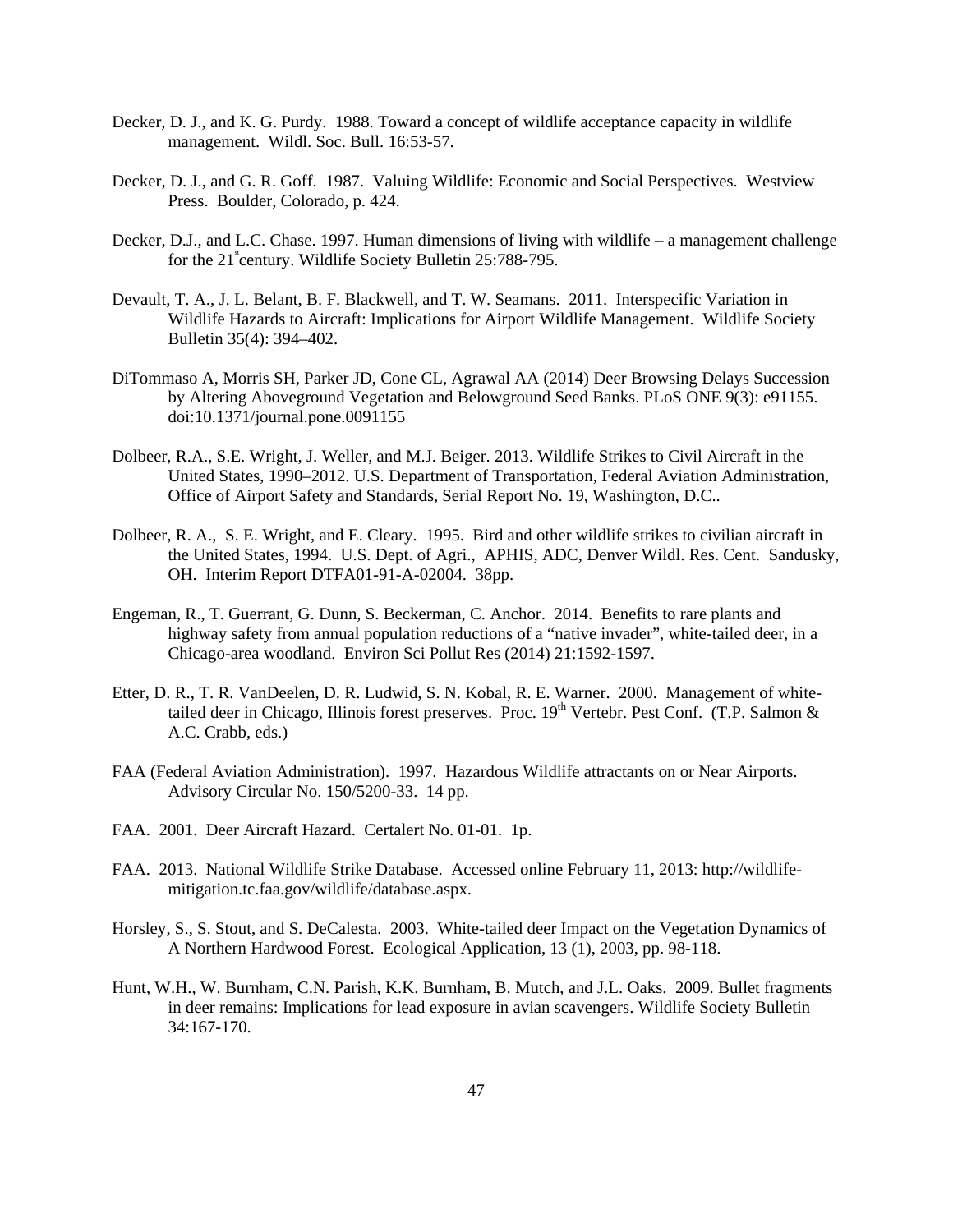- IDNR. 2014. Revising Illinois Deer Management Objectives. Online. http://www.dnr.illinois.gov/conservation/wildlife/Documents/Revising%20Illinois%20Deer%20 Management%20Objectives.pdf.
- \_\_\_\_\_. 2014. Living with White-tailed Deer in Illinois. Natural History. http://web.extension.illinois.edu/deer/naturalhistory.cfm. Accessed April 29, 2014.
- \_\_\_\_\_. 2013a. EHD Hits Illinois Again This Year; Not As Bad As Last Year. Online. http://www.dnr.illinois.gov/news/Pages/EHDHitsIllinoisAgainThisYear;NotAsBadAsLastYear.as px
- \_\_\_\_\_. 2013b. Illinois Deer Management Program Review. Posters. Online. http://www.dnr.illinois.gov/conservation/wildlife/documents/posters.pdf
- \_\_\_\_\_. 2013c. Illinois Chronic Wasting Disease 2012-2013 Surveillance and Management Annual Summary. Online. http://www.dnr.illinois.gov/programs/CWD/Documents/CWDAnnualReport20122013.pdf
- \_\_\_\_\_. 2012. 2011-2012. Chronic Wasting Disease Surveillane and Management Annual Summary. Online. http://www.dnr.illinois.gov/programs/CWD/Documents/CWDBrochure.pdf.
- IDOT. 2008. Illinois Crash Facts and Statistics. Online. http://www.dot.state.il.us/trafficsafety/crashreports.html
- \_\_\_\_\_. 2009. Illinois Crash Facts and Statistics. Online. http://www.dot.state.il.us/trafficsafety/crashreports.html
- \_\_\_\_\_. 2010. Illinois Crash Facts and Statistics. Online. http://www.dot.state.il.us/trafficsafety/crashreports.html
- \_\_\_\_\_. 2011. Illinois Crash Facts and Statistics. Online. http://www.dot.state.il.us/trafficsafety/crashreports.html
- \_\_\_\_\_. 2012. Illinois Crash Facts and Statistics. Online. http://www.dot.state.il.us/trafficsafety/crashreports.html
- Jones, J. M. 2002. Memorandum to USDA-APHIS-WS regarding comments to the Predecisional Environmental Assessment: An Integrated Wildlife Damage Management Approach for the Management of White-tailed Deer Damage In the State of Illinois.
- Jones, J. M., and J. H. Witham. 1995. Urban deer "problem"-solving in Northeast Illinois: and overview. Pages 58-65 *in* J. B. McAninch, ed. Urban deer: a manageable resource? Proc. Symposium 55<sup>th</sup> Midwest fish and Wildlife Conference, 12-14 December 1993, St. Louis, Mo. North Cent. Sect., The Wildl. Soc.
- Kendall, R.J., T.E. Lacher, Jr., C. Bunck, B. Daniel, C. Driver, C.E. Grue, F. Leighton, W. Stansley, P.G. Watanabe, and M. Whitworth. 1996. An ecological risk assessment of lead shot exposure in nonwaterfowl avian species: Upland game birds and raptors. Environmental Toxicology and Chemistry 15:4-20.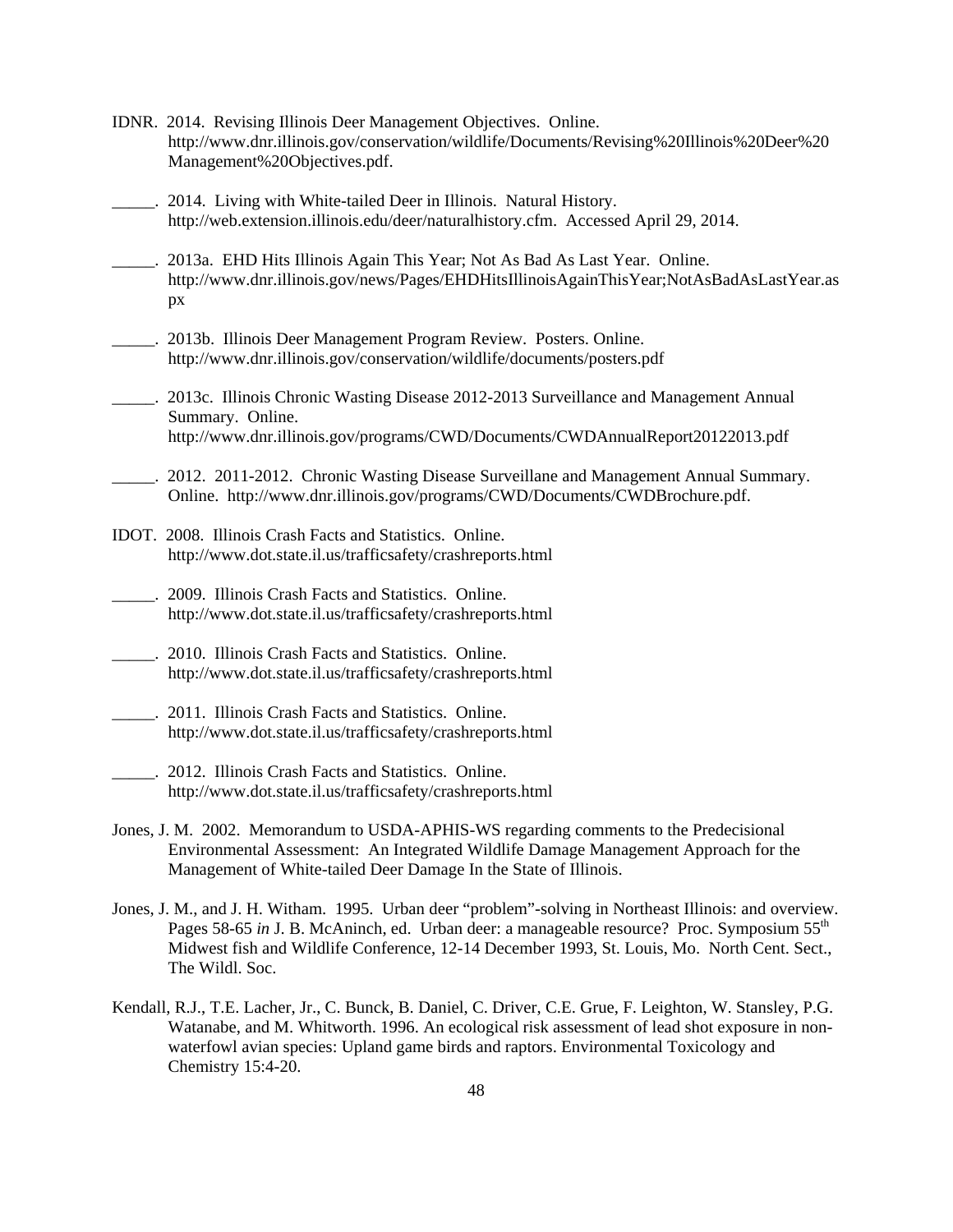- Kroll, J.C., P.J. Behrman, and W.D. Goodrum. 1986. Twenty-seven years of overbrowsing: implications in white-tailed deer management. Pages 6-7 *in* The Ninth Annual Meeting of the Southeast Deer Study Group. Gatlinburg, Tennessee.
- Laidlaw, M.A., H.W. Mielke, G.M. Filippelli, D.L. Johnson, and C.R. Gonzales. 2005. Seasonality and children's blood lead levels: Developing a predictive model using climatic variables and blood lead data from Indianapolis, Indiana, Syracuse, New York, and New Orleans, Louisiana (USA). Environmental Health Perspectives 113:793-800.
- Magnarelli, L.A., J.F. Anderson, and W.A. Chappell. 1984. Antibodies to spirochetes in white-tailed deer and prevalence of infected ticks from foci of Lyme disease in Connecticut. Journal of Wildlife Disease 20: 21 – 26.
- Manjerovic, M. A., M. L. Green, N. Mateus-Pinilla, J. Novakofski. 2014. The importance of localized culling in stabilizing chronic wasting disease prevalence in white-tailed deer populations. Preventative Veterinary Medicine 113 (2014) 139-145.
- McGinness, Stephen. 1998. Bovine Tuberculosis. The United Kingdom Parliament, House of Commons Library. Research Paper 98/63. 30pp.
- Miller, M., E. Williams, N. Hobbs, L. Wolfe. 2004. Environmental sources of prion transmission in mule deer. Emerg Infect Dis [serial on the Internet]. Available from: http://wwwnc.cdc.gov/eid/article/10/6/04-0010.htm
- Montgomery County Health Department (Pennsylvania). 2000. Lyme disease surveillance and prevention education. Pages 149 -155 in 2000 Montgomery County Health Department program plans, communicable disease control and prevention. Internet site: http:www.montcopa.org/health/.
- Nuttle, T., E. H. Yerger, S. H. Stoleson, and T. E. Ristau. 2011. Legacy of top-down herbivore pressure ricochets back up multiple trophic levels in forest canopies over 30 years. Ecosphere 2(1):art4. doi:10.1890/ES10-00108.1
- Rawinski, T. 2008. Impacts of White-tailed deer overabundance in Forest Ecosystems: An Overview. Northeast Area State and Private Forestry. Forest Service, USDA. Newtown Square, PA. www.na.fs.fed.us.
- Rooney, T. and D. Waller. 2002. Direct and indirect effects of white-tailed deer in forest ecosystems. Forest Ecology and Management 181 (2003) 165—176.
- Rogner, J. D. 2002. Memorandum to USDA-APHIS-WS regarding comments to the Predecisional Environmental Assessment: An Integrated Wildlife Damage Management Approach for the Management of White-tailed Deer Damage In the State of Illinois. FWS/AES-CIFO/T1480.
- Romin, L. A., and J. A. Bissonette. 1996. Deer-vehicle collisions: status of state monitoring activities and mitigation efforts. Wildl. Soc. Bull. 24:276-283.
- Schmidt, R.H. 1989. Animal welfare and wildlife management. Trans. N.A. Wildl. and Nat. Res. Conf. 54:468-475.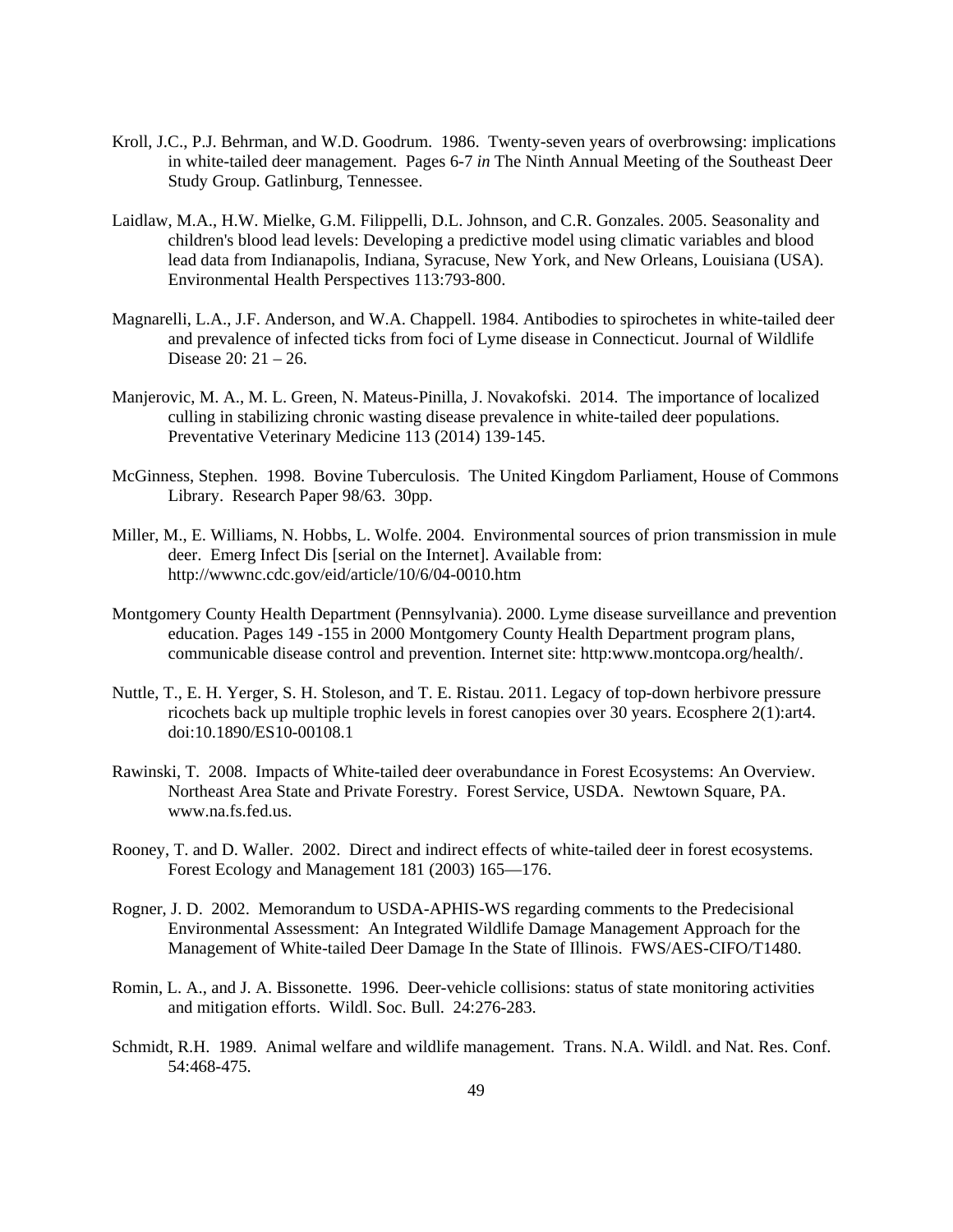- Shelton, P. and P. McDonald. 2013. Illinois Chronic Wasting Disease: 2012-2013 Surveillance and Management Report. Forest Wildlife Program, IDNR. http://www.dnr.illinois.gov/programs/cwd/documents/cwdannualreport20122013.pdf
- Slate, D. A., R. Owens, G. Connolly, and G. Simmons. 1992. Decision making for wildlife damage management. Trans. North Am. Wildl. Nat. Res. Conf. 57:51-62.
- Southeastern Cooperative Wildlife Disease Study. 2013. Hemorrhagic Disease of White-tailed Deer. Pamphlet. College of Veterinary Medicine, University of Georgia. Athens, GA.
- State Farm Mutual Automobile Insurance Company. 2011. Deer-vehicle Collisions Fall 7 Percent. Online. https://www.multivu.com/mnr/49911-state-farm-u-s-deer-vehicle-collisions-fall-7 percent
- Stansley, W., L. Widjeskog, and D. E. Roscoe. 1992. Lead contamination and mobility in surface water at trap and skeet Ranges. Bulletin of Environmental Contamination and Toxicology 49:640-647.
- Stewart, C. M., and N. B. Veverka. 2011. The extent of lead fragmentation observed in deer culled by sharpshooting. Journal of Wildlife Management 75:1462-1466.
- Swihart, R. K., P. M. Picone, A. J. DeNicola, G. S. Kania, and L. Cornicelli. 1995. Pages 35-44 *in* J. B. McAninch, ed. Urban deer: a manageable resource? Proc. Symposium  $55<sup>th</sup>$  Midwest fish and Wildlife Conference, 12-14 December 1993, St. Louis, Mo. North Cent. Sect., The Wildl. Soc.
- The Wildlife Society. 2010. Final position statement: wildlife damage management. The Wildlife Society, Bethesda, Maryland, USA.
- USDA (U.S. Department of Agriculture). 1995. Bovine Tuberculosis. Veterinary Services Fact Sheet Animal and Plant Health Inspection Service, Riverdale, MD.
- USDA. 2001. Chronic Wasting Disease. Veterinary Services Fact Sheet, Animal and Plant Health Inspection Service, Riverdale, MD.
- USDA Veterinary Services. 2013. Status of Current Eradication Programs. Online. http://www.aphis.usda.gov/animal\_health/animal\_dis\_spec/downloads/eradication\_status.pdf.
- USDA. 2014. Chronic Wasting Disease. Online. Updated May 12, 2014. http://www.aphis.usda.gov/wps/portal/footer/topicsofinterest/applyingforpermit?1dmy&urile=wc m%3apath%3a%2Faphis\_content\_library%2Fsa\_our\_focus%2Fsa\_animal\_health%2Fsa\_animal\_ disease\_information%2Fsa\_alternate\_livestock%2Fsa\_cervid\_health%2Fsa\_cwd%2Fct\_cwd\_ind ex.
- USFWS. 2014. Environmental Conservation Online System: Listings and Occurrences for Illinois. Accessed 10 March 2014. http://ecos.fws.gov/tess\_public/pub/stateListingAndOccurrenceIndividual.jsp?state=IL&s8fid=11 2761032792&s8fid=112762573902.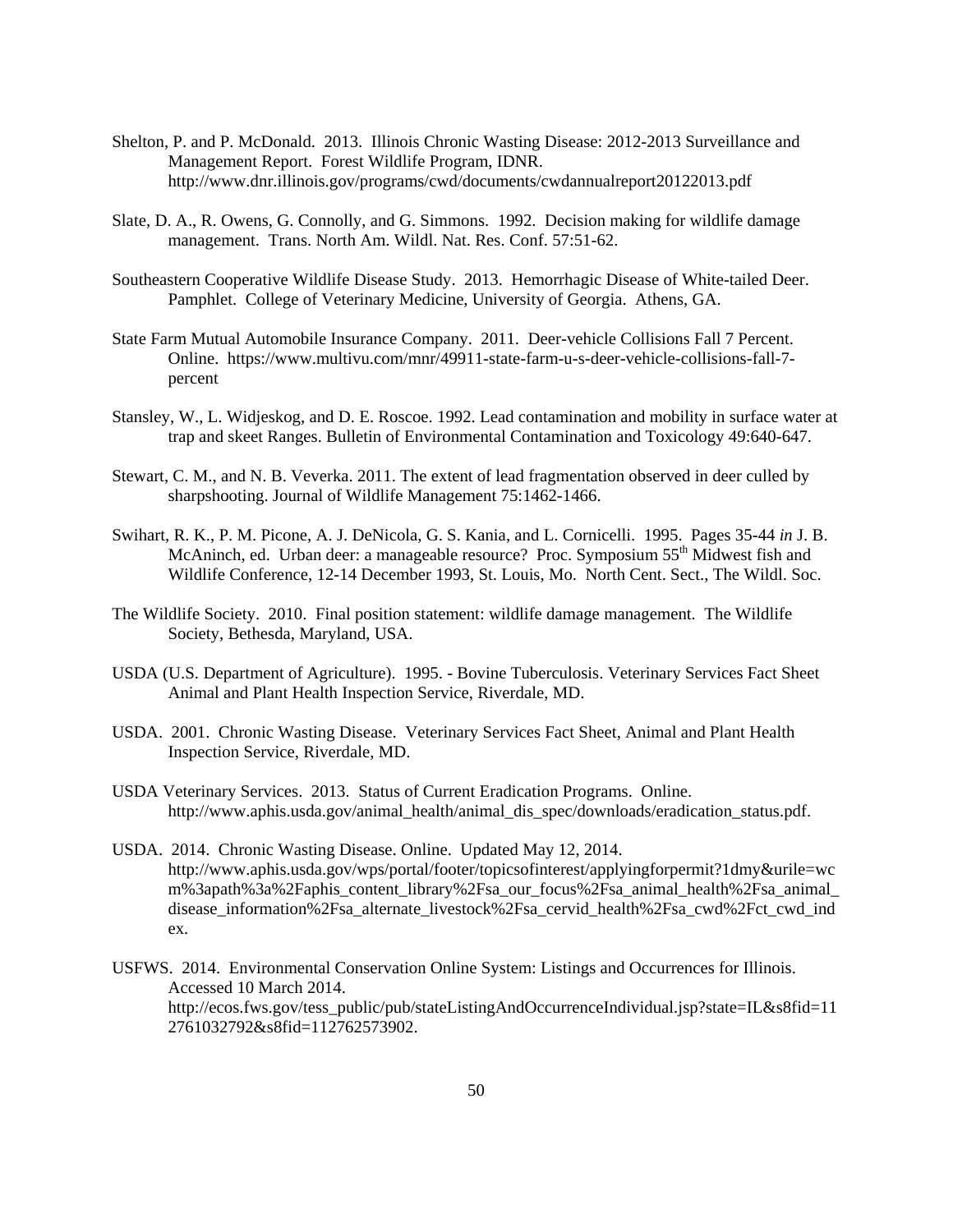- Vercauteren, K. C., C. W. Anderson, T. R. Van Deelen, D. Drake, W. D. Walter, S. M. Vantassel, S> E. Hygnstrom. 2011. Regulated Commercial Harvest to Manage Overabundant White=tailed Deer: An Idea to Consider? Wildlife Society Bulletin 35 (3):185-194.
- Waller, D. and W. Alverson. 1997. The white-tailed deer: a keystone herbivore. Wildl. Soc. Bull. 25(2):217-226.
- Warren, R. J. 1991. Ecological justification for controlling deer populations in eastern national parks. Trans. North Am. Wildl. Nat. Resour. Conf. 56:56-66.
- WDNR (Wisconsin Department of Natural Resources). 2002a. Chronic Wasting Disease and Wisconsin Deer. Wisconsin Department of Natural Resources. Paper obtained at web site: http://www.dnr.state.wi.us/org/land/wildlife/whealth/issues/cwd/ .
- WDNR. 2002b. WDNR FAQ Sheet Chronic Wasting Disease. Wisconsin Department of Natural Resources. Paper obtained at web site: http://www.dnr.state.wi.us/org/land/wildlife/whealth/issues/cwd/CWDfacts.pdf.
- WDNR. 2003. Wisconsin Department of Natural Resources Environmental Impact Statement Permanent rules to eradicate chronic wasting disease in wisconsin's free-ranging white-tailed deer herd. Available from WDNR, 101 S. Webster St., PO Box 7921, Madison, WI 53707-7921.
- Williams, S., A. DeNicola, T. Almendinger, and J. Maddock. 2012. Evaluation of Organized Hunting as a Management Technique for Overabundant White-tailed Deer in Suburban Landscapes. Wildlife Society Bulletin, DOI: 10.1002/wsb.236.

Yeates, J. 2010. Death is a welfare issue. J Agric Environ Ethics 2010; 23:229-241.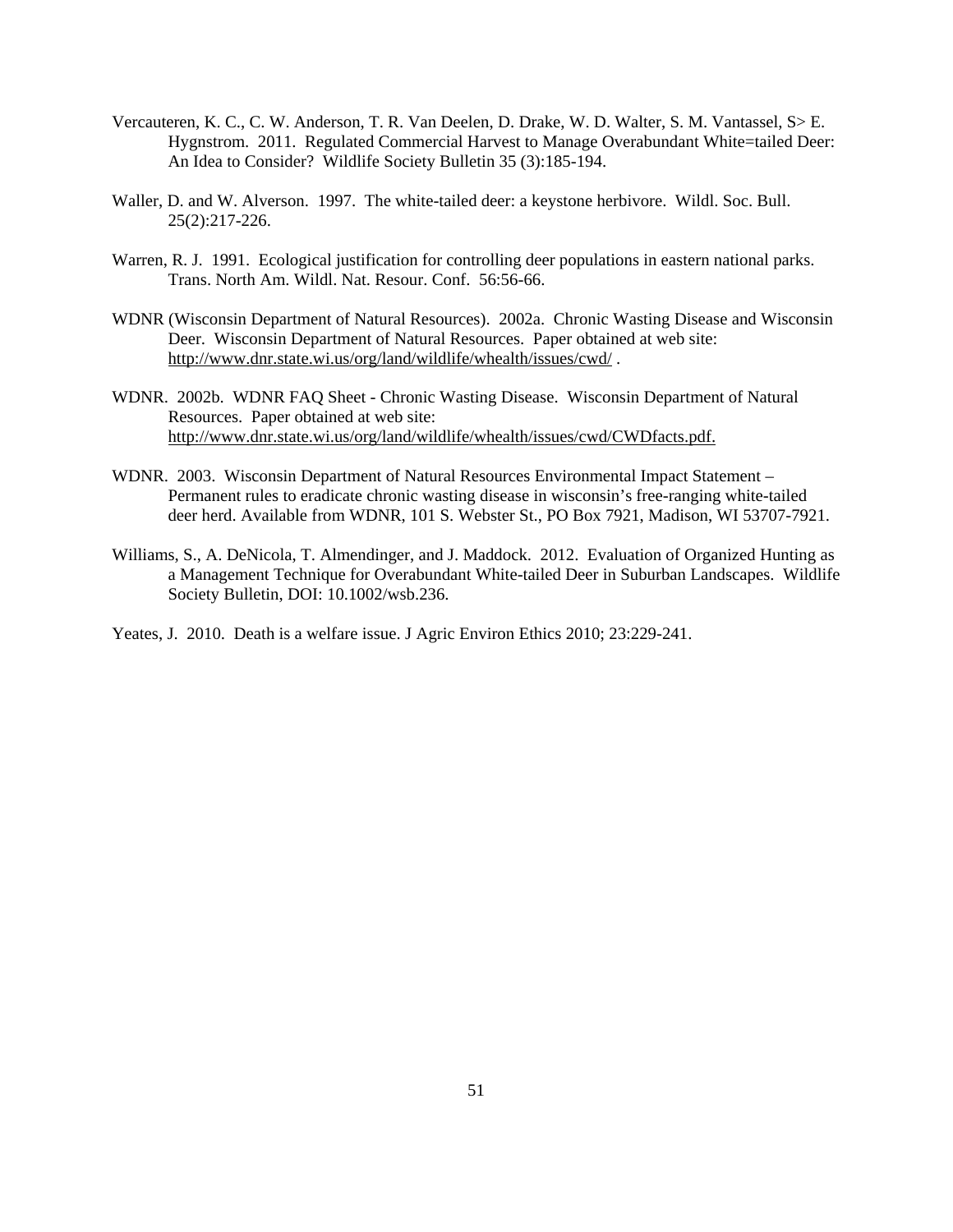# **APPENDIX B: WHITE-TAILED DEER DAMAGE MANAGEMENT METHODS AVAILABLE FOR USE OR RECOMMENDATION BY THE ILLINOIS WILDLIFE SERVICES PROGRAM**

#### *NONLETHAL METHODS:*

Nonlethal preventative methods, such as habitat modification, physical exclusion, and animal behavior modification, are basic components of IWDM. Resource owners/managers may be encouraged to use these methods based on the level of risk, need, and professional judgment on their effectiveness and practicality. These methods include, but are not limited to:

**Environmental/Habitat Modification:** Environmental/Habitat Modification can be an integral part of IWDM. Wildlife production and/or presence are directly related to the type, quality and quantity of suitable habitat. Therefore, habitat can be managed to reduce or eliminate the production or attraction of certain wildlife species. The property owner/manager is responsible for implementing habitat modifications. WS only provides advice on the type of modifications that have the best chance of achieving the desired effect. Habitat management is most often a primary component of IWDM strategies at or near airports to reduce problems by eliminating loafing, bedding and feeding sites. Generally, many problems on airport properties can be minimized through management of vegetation and water on areas adjacent to aircraft runways.

**Physical Exclusion (Wildlife Fence):** A fence around the area where deer are not desirable, like an airfield, can limit the entry of deer into the area. There are several types of fences that inhibit the movement of deer into protected areas if properly installed, including electric fencing, woven wire, and chain link fencing. The height of a fence required to exclude deer is a debated topic. One study reported that a 2.1-meter fence (7 feet) reduced deer/vehicle collisions by 44.3 to 83.9 percent along a New York Thruway (Smith, Coggin 1984). Although this is a clear reduction, this would not satisfy the objectives stated in 1.3.2. A WS Biologist at O'Hare International Airport witnessed a deer jump from a parallel embankment over the airport's 10-foot fence topped with two feet of serpentine wire (Pers Comm. Mark Jensen, WS State Director, Nevada). This is clearly an isolated incident. Dolbeer and Clearly recommend in a joint USDA/FAA airport manual, Wildlife Hazards Management at Airports, that a 10-foot chain link fence with barbed-wire outriggers should be installed to prevent mammal entry to an airport (Cleary, E. C. and Dolbeer, R. A. 1999). For the purpose of this EA, WS recommends a fence height of 12-feet, with an additional three feet buried below the ground, to exclude deer from the areas to be protected.

**Animal Behavior Modification:** This refers to tactics that alter the behavior of wildlife to reduce damage. Animal behavior modification may involve use of pyrotechnics, propane cannons, sirens, flashing lights, dogs, and visual techniques to help deter or repel animals that cause loss or damage.

**Auditory scaring devices:** The proper use of frightening devices and harassment techniques including sirens, flashing lights, electronic distress sounds, pyrotechnics, propane exploders, dogs, and rubber projectiles fired from a shotgun could help reduce conflicts (Craven and Hygnstrom 1994). Used in the proper context, these devices can help keep deer away from conflict areas. Some disadvantages are that these methods can be labor intensive and expensive. Also, frightening methods must be continued indefinitely unless the deer population is reduced or excluded from the resource.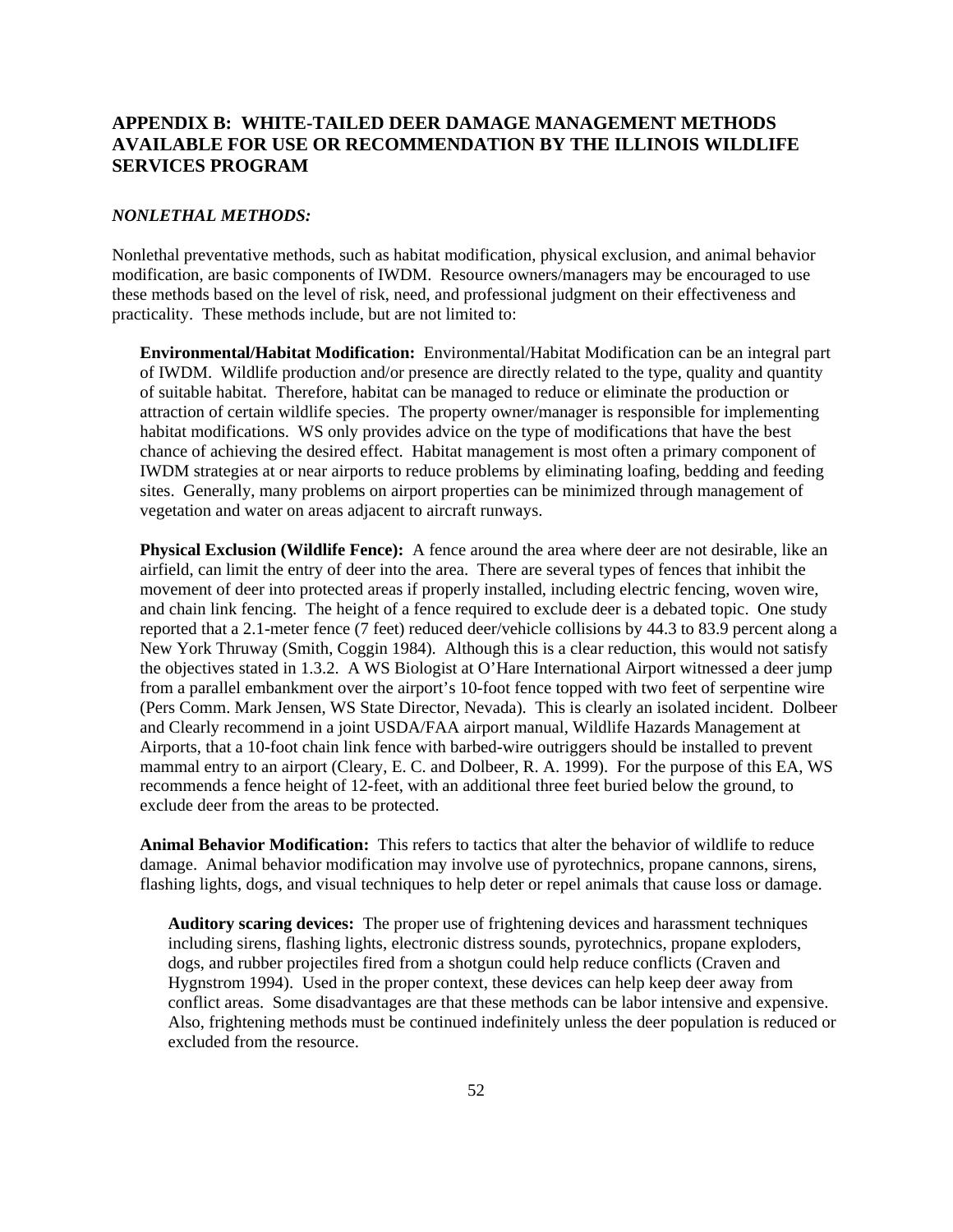**Pyrotechnics:** Pyrotechnics are specialized fireworks that are shot out of a 12-gauge shotgun or starter's pistol to deter deer and other wildlife. To be successful, pyrotechnics should be carried by wildlife control personnel at all times and used whenever the situation warrants. Continued use of pyrotechnics alone may lessen their effectiveness.

**Propane Cannons:** Propane cannons are mechanical devices that use propane gas and an igniter to produce a loud explosive sound. Propane cannons are often suggested as effective frightening agents for deer (Craven and Hygnstrom, 1994), and have been used frequently in attempts to reduce crop damage and encroachment on airports. Research has shown that propane cannons detonated systematically at 8-10 minute intervals are effective in frightening deer away from protected areas for two days (VerCauteren et al. 2011). Motion-activated cannons however, detonate only when deer approach the area to be protected and have been shown to be effective up to 6 weeks (Belant et al 1996).

**Repellents:** There are several products and items that act as deer repellents but they fall into two basic types; contact and area (Craven and Hygnstrom, 1994). Contact repellents are those that are applied directly to plants that deer are feeding on. Deer are not "repelled" until they have eaten a portion of a treated plant. Contact repellents tend to be more effective, and expensive, than area repellents.

Area repellents repel by odor. They are applied, or hung, near areas where deer tend to feed. Besides several commercial products, objects like bags of human hair and bar soap can be used as area repellents. Area repellents tend to be less effective, but cheaper than contact repellents.

# *LETHAL METHODS:*

When non-lethal preventive methods have proven ineffective or not practical, removals using lethal methods may become necessary. Depending upon the views of the owners/managers of the resources to be protected, and state and local laws, any, or all, of the following lethal methods can be used to minimize damage caused by white-tailed deer.

**Sharpshooting:** Studies have suggested that localized (deer) management (deer removal) is an effective tool where deer are causing undesired effects (McNutly, S. A. et al 1997). This study supported the hypothesis that the removal of a small, localized group of white-tailed deer would create an area of persistent, low density in the population. The goal of sharpshooting, conducted by WS, would be to reduce the deer density(ies) to the established WAC(s) for the site(s).

WS would conduct sharpshooting, with center-fire rifles or shotguns, during daylight or at night using spotlights or night-vision equipment, as necessary. Rifles would be equipped with noise suppressors to avoid disturbance to local residents, airport operations or other nearby functions and to facilitate success by minimizing the tendency of deer to flee from the sound of gunfire. Shots would be taken from elevated positions in tree stands or in the beds of vehicles. Elevated positions cause a downward angle of trajectory so that any bullets that inadvertently miss or pass through targeted deer will hit into the ground or into earthen embankments to minimize the risk of stray bullets that, otherwise, would present a safety hazard to people, pets, or property. WS personnel would strive for head and neck shots when shooting deer to achieve quick, humane kills. Bait may be used, in accordance with state regulations, to attract deer to safe sites for shooting and to enhance success and efficiency.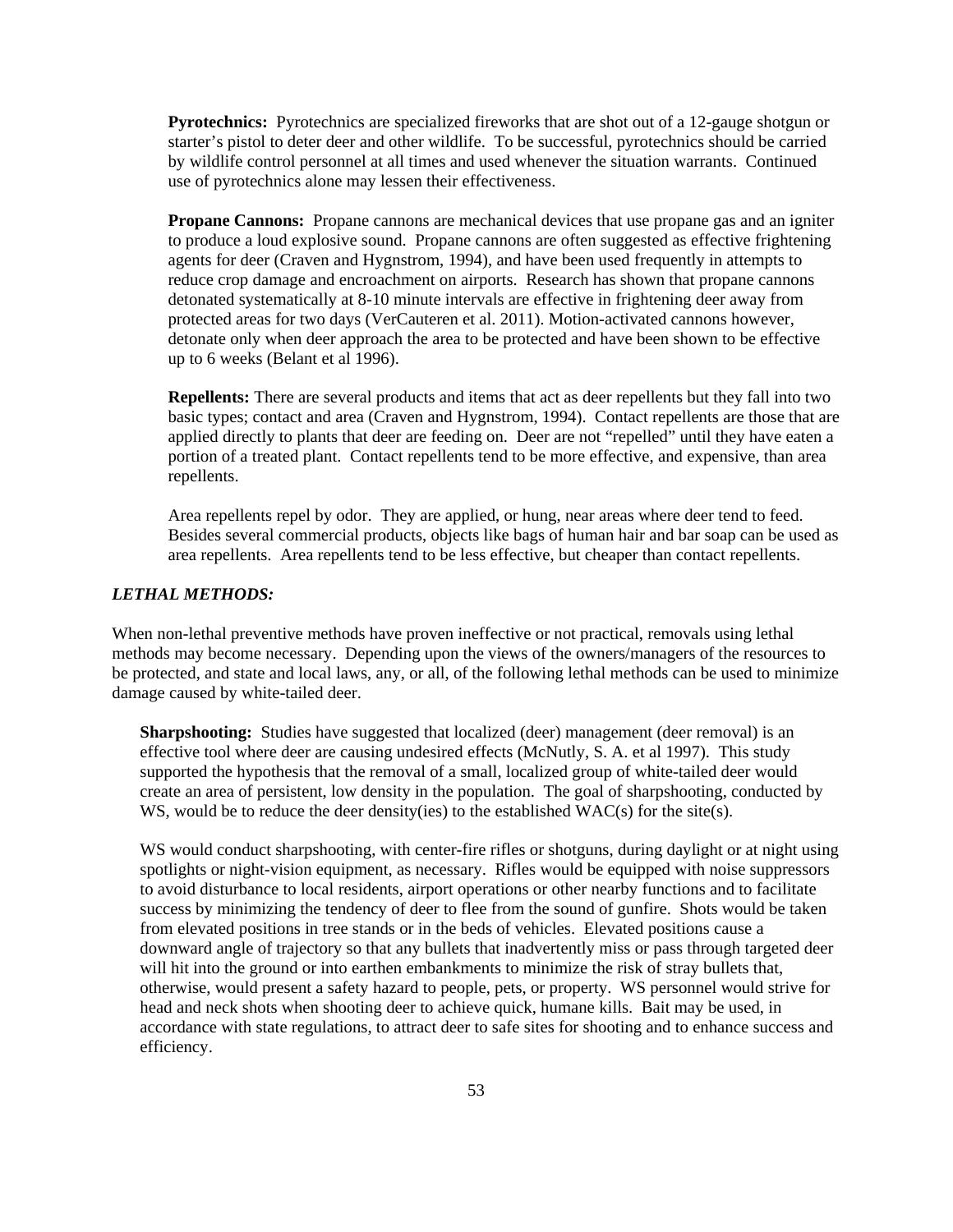The venison from deer killed by WS could be processed and donated for consumption to one or more charitable organizations as directed by the IDNR. WS, or their cooperators, will be responsible for properly preparing deer and delivery to a DOA approved meat processor.

Only WS personnel who have completed firearms safety training, have demonstrated skill and proficiency with the firearms used for deer removal, and have been approved for sharpshooting by the State Director of Illinois WS and certified by the IDNR will participate in sharpshooting of deer.

Firearm use is very sensitive and a public concern because of safety issues relating to the public and misuse. To ensure safe use and awareness, WS employees who use firearms to conduct official duties are required to attend an approved firearms safety and use training program prior to the use of firearms in the conduct of official duties and continuing education as prescribed by WS Directive 2.615. WS employees who carry firearms as a condition of employment, are required to sign a form certifying that they meet the criteria as stated in the *Lautenberg Amendment* which prohibits firearm possession by anyone who has been convicted of a misdemeanor crime of domestic violence. WS employees who are stationed in Illinois are also subject to Illinois' Firearms Owner's Identification requirements.

**Forward Looking Infra-Red (FLIR) and Night Vision** equipment are used in combination with shooting to remove deer at night or are used to conduct wildlife surveys. FLIR and night vision equipment allow personnel to view deer at night when deer are active and when human activities are minimal. This approach is often more selective when compared to other activities since WS' personnel are present on-site during application and target animals are identified prior to application. FLIR and night vision equipment could be used under the alternatives where appropriate.

**LIVE CAPTURE FOLLOWED BY EUTHANASIA:** White-tailed deer can be captured a number of different ways (Craven and Hygnstrom, 1994). Deer can be drugged with a dart gun fired by a trained person on the ground, in a vehicle, or from an elevated platform. Once recovered, darted deer can be euthanized at the recovery point or at another site. Deer captured using tranquilizing drugs and/or chemically euthanized would be unsuitable for human consumption thus precluding them from being harvested under a Deer Population Control Permit in Illinois (Jones 2002).

Deer can be trapped using a baited cage trap or by using a clover or corral trap that deer can either walk into by themselves or by be driven into by people on foot or in vehicles. Trapped deer can be euthanized at the trap location or another site, if necessary. Deer can also be captured using nets. Drop nets and rocket/cannon nets can be used by baiting deer into a specific area and firing the rockets/cannons or dropping the net over the deer. This method can be used to catch multiple deer at one time. Nets can also be fired at individual animals using a net gun. The net gun can be fired from a person on the ground, in a vehicle, or from an elevated position. Netted deer can be euthanized at the capture site or another location, if necessary.

**SPORT HUNTING:** White-tailed deer hunting is a robust industry in Illinois. The statewide archery season opens in early October and runs into mid-January, with temporary closures for the firearm season in all counties with the exception of Cook, DuPage, Kane (east of Hwy47), and Lake. There is a shotgun (slug) deer hunting season in mid-November, a combined shotgun/muzzle-loading rifle combined season in early December, a muzzle-loading rifle only season in mid-December, antlerlessonly firearms seasons in some counties in January, and CWD management deer hunting zone/seasons. Cook, DuPage, Kane (east of Hwy 47), and Lake Counties all have a continuous archery season from October to mid-January. Bag limits are set at one deer per permit but hunters may be able to purchase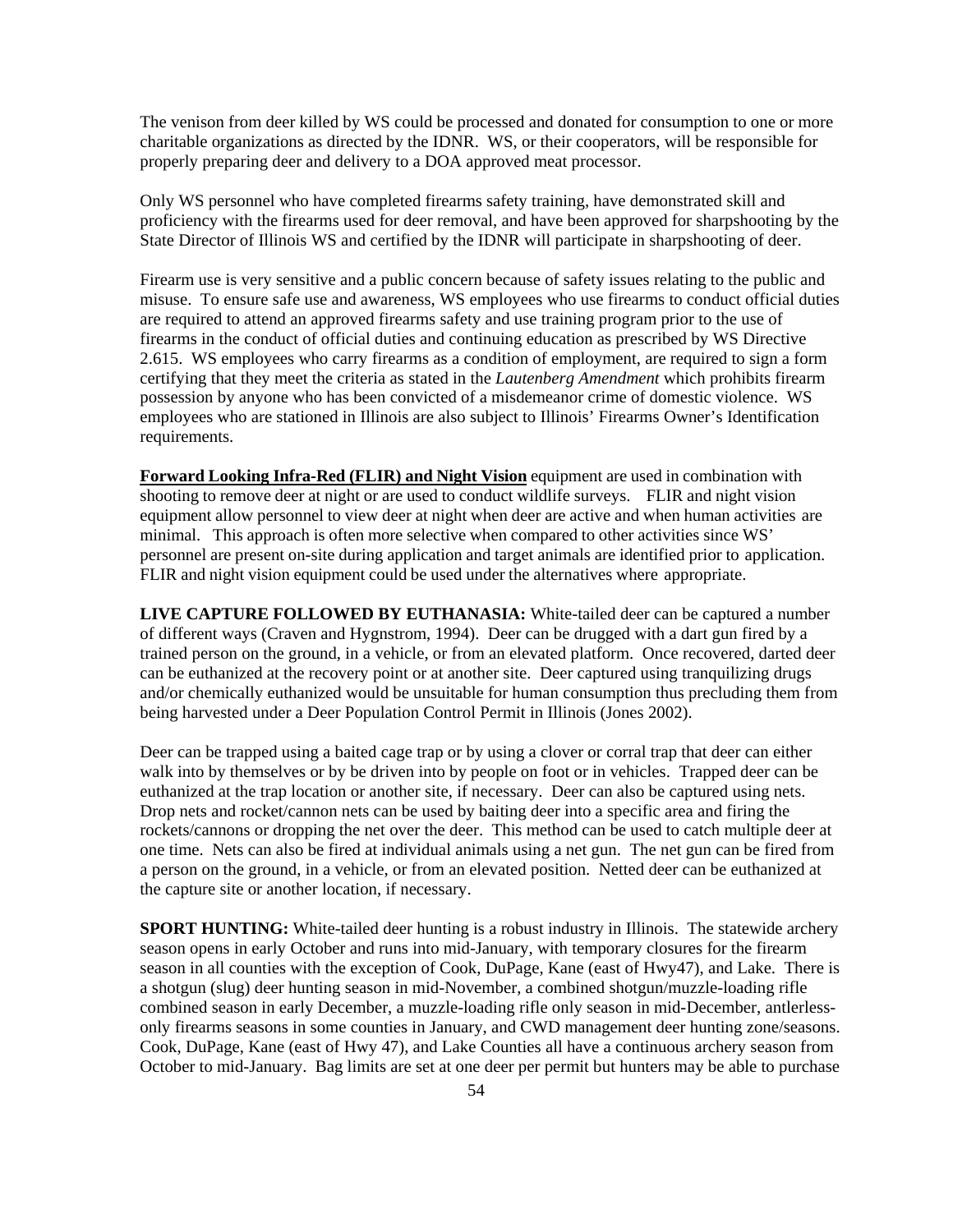multiple permits. No hunter can take more than two antlered bucks total during the year, except that those hunters with valid, unfilled either-sex permits from the previous firearm, muzzleloader, or youth deer season may take additional antlered deer during the special CWD Deer Season without regard to the limit, provided those permits were issued for an open CWD Season county. See http://www.dnr.illinois.gov/hunting/deer/Pages/default.aspx for more information on deer hunting opportunities in Illinois.

### Literature Cited

- Craven, S. R. and S. E. Hygnstrom. 1994. Deer. *in* S. E. Hygnstrom, R. M. Timm and G. E. Larson, Eds., Prevention and Control of Wildlife Damage. Univ. Nebr. Coop. Ext., USDA-APHIS-ADC, and Great Plains Agric. Council Wildl. Comm., Lincoln, Nebraska, Pp D25-40.
- McNulty, S.A., W.F. Porter, N.E. Mathews, and J.A. Hill. 1997. Localized management for reducing white-tailed deer populations. Wildlife Society Bulletin 25:265-271.
- Smith, R. L. and J. L. Coggin. 1984. Basis and role of management. Pages 571-600 *in* White-tailed deer: ecology and management. L. K. Halls, editor. Stackpole Books. Harrisburg, Maryland.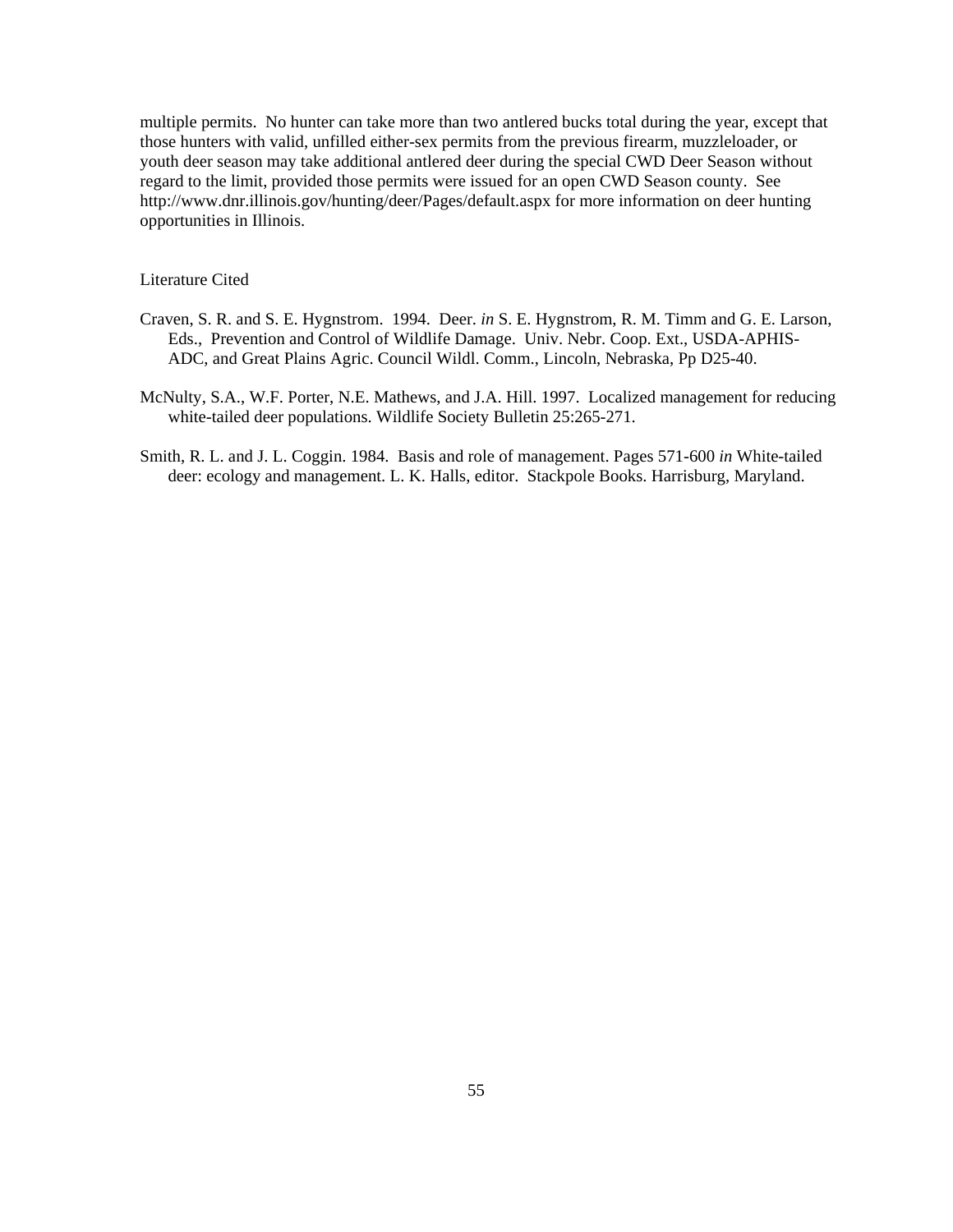# **APPENDIX C: LIST OF FEDERALLY AND STATE LISTED THREATENED AND ENDANGERED SPECIES IN ILLINOIS**

# *CHECKLIST OF ENDANGERED AND THREATENED ANIMALS AND PLANTS OF ILLINOIS*

# **Illinois Endangered Species Protection Board**

Effective February 22, 2011

The Board revises the list of protected species at least once every five years and completed its most recent revisions in 2009. The following list reflects those 2009 and subsequent 2010 revisions: This booklet contains a list of all species which have been designated as endangered or threatened by the Illinois Endangered Species Protection Board. Species are listed alphabetically by scientific name. Species listed at the Federal level are indicated by asterisks -

\*\* = Federally Endangered

### $*$  = Federally Threatened

**CRITERIA FOR STATE LISTING** A species shall be included on the official list of endangered and threatened species when one or more of the following criteria exists: 1) Species included in the Federal list of Endangered or Threatened Species, 2) Species proposed for Federal Endangered or Threatened Species which occur in Illinois, 3) Species which formerly were widespread in Illinois but have been nearly extirpated from the State due to habitat destruction, collecting, or other pressures resulting from the development of Illinois, 4) Species which exhibit very restricted geographic ranges of which Illinois is a part, 5) Species which exhibit restricted habitats or low populations in Illinois, or 6) Species which are significant disjuncts in Illinois i.e., the Illinois population is far removed from the rest of the species' range.

### **DEFINITIONS:**

FEDERALLY ENDANGERED SPECIES - Any species which is in danger of extinction throughout all or a significant portion of its range.

FEDERALLY THREATENED SPECIES - Any species which is likely to become an endangered species within the foreseeable future throughout all or a significant portion of its range.

STATE ENDANGERED SPECIES - Any species which is in danger of extinction as a breeding species in Illinois.

STATE THREATENED SPECIES - Any breeding species which is likely to become a state endangered species within the foreseeable future in Illinois.

TAKE - In reference to animals and animal products, to harm, hunt, shoot, pursue, lure, wound, kill, destroy, harass, gig, spear, ensnare, trap, capture, collect, or to attempt to engage in such conduct. In reference to plants and plant products, to collect, pick, cut, dig up, kill, destroy, bury, crush, or harm in any manner.

The Illinois Endangered Species Protection Act prohibits the possession, taking, transportation, sale, offer for sale, or disposal of any listed animal or products of listed animals without a permit issued by the Department of Natural Resources. Also prohibited are the taking of listed plants without the expressed written permission of the landowner and the sale or offer to sell plants or plant products of endangered species.

Citation: Illinois Endangered Species Protection Board. 2011. Checklist of Endangered and Threatened Animals and Plants of Illinois. Illinois Endangered Species Protection Board, Springfield, Illinois. 18 pp.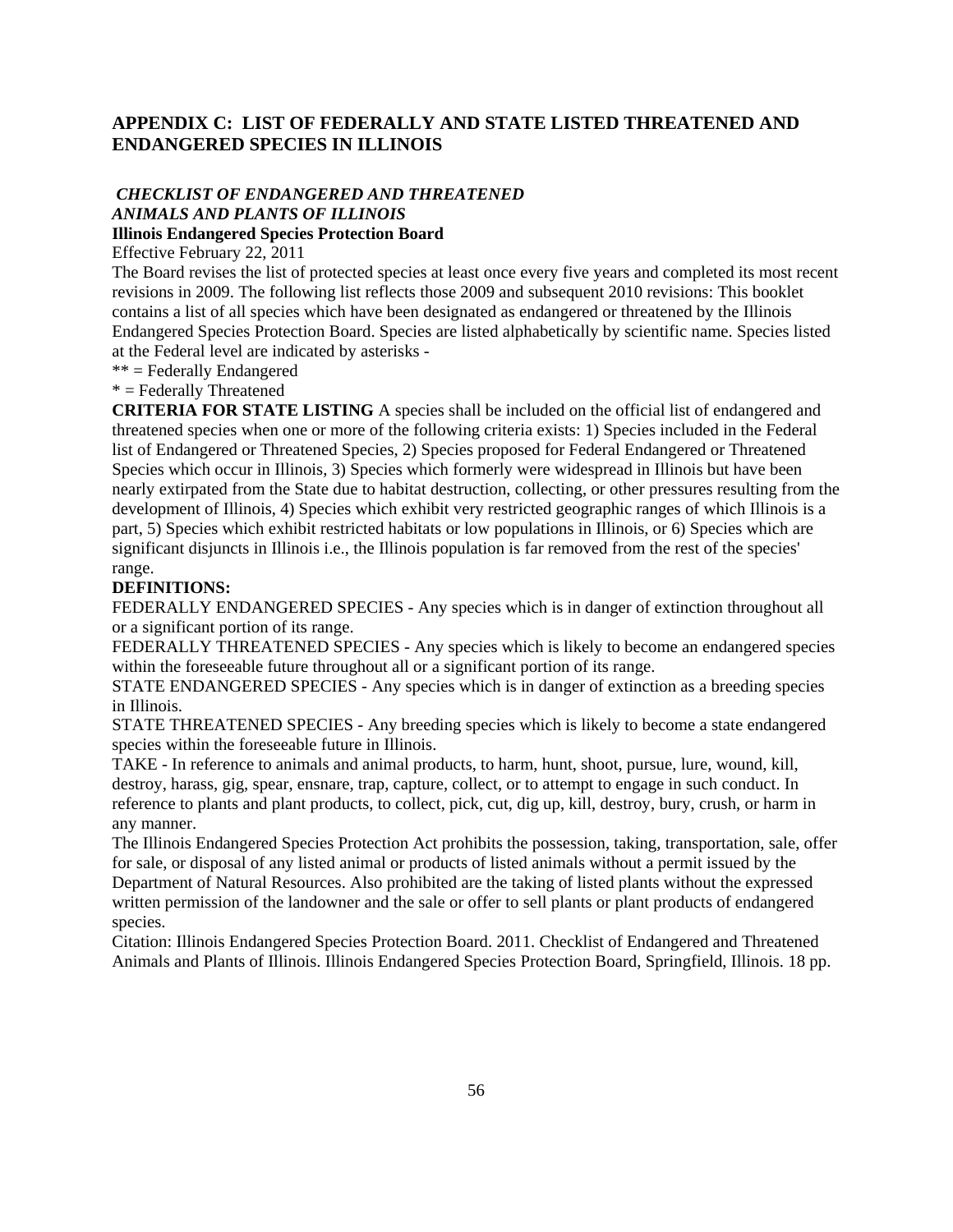### **ES dangered, 12 Threatened ngered**

*ser fulvescens* Lake Sturgeon *crypta clarum* Western Sand Darter *toma camurum* Bluebreast Darter *toma histrio* Harlequin Darter *nathus hayi* Cypress Minnow *sis amblops* Bigeye Chub *sis amnis* Pallid Shiner *omyzon fossor* Northern Brook Lamprey *is miniatus* Redspotted Sunfish *ybopsis gelida* Sturgeon Chub *toma valenciennesi* Greater Redhorse *mis micropogon* River Chub *pis anogenus* Pugnose Shiner *pis boops* Bigeye Shiner *pis heterolepis* Blacknose Shiner *pis maculatus* Taillight Shiner *pis texanus* Weed Shiner *us stigmosus* Northern Madtom *rhynchus albus\*\** Pallid Sturgeon

#### **tened**

*crypta pellucidum* Eastern Sand Darter *omus catostomus* Longnose Sucker *onus artedi* Cisco *stax x-punctatus* Gravel Chub

*Etheostoma exile* Iowa Darter *Fundulus diaphanus* Banded Killifish *Fundulus dispar* Starhead Topminnow *Lampetra aepyptera* Least Brook Lamprey *Lepomis symmetricus* Bantam Sunfish *Moxostoma carinatum* River Redhorse *Notropis chalybaeus* Ironcolor Shiner *Notropis heterodon* Blackchin Shiner

#### **AMPHIBIANS**

# **3 Endangered, 6 Threatened Endangered**

**Salamanders** 

*Ambystoma platineum* Silvery Salamander *Cryptobranchus alleganiensis* Eastern Hellbender *Desmognathus conanti* Spotted Dusky Salamander **Threatened** 

### **Salamanders**

*Ambystoma jeffersonianum* Jefferson Salamander *Hemidactylium scutatum* Four-toed Salamander *Necturus maculosus* Mupuppy

#### **Frogs and Toads**

*Gastrophryne carolinensis* Eastern Narrowmouth Toad *Hyla avivoca* Bird-voiced Treefrog *Pseudacris illinoensis* Illinois Chorus Frog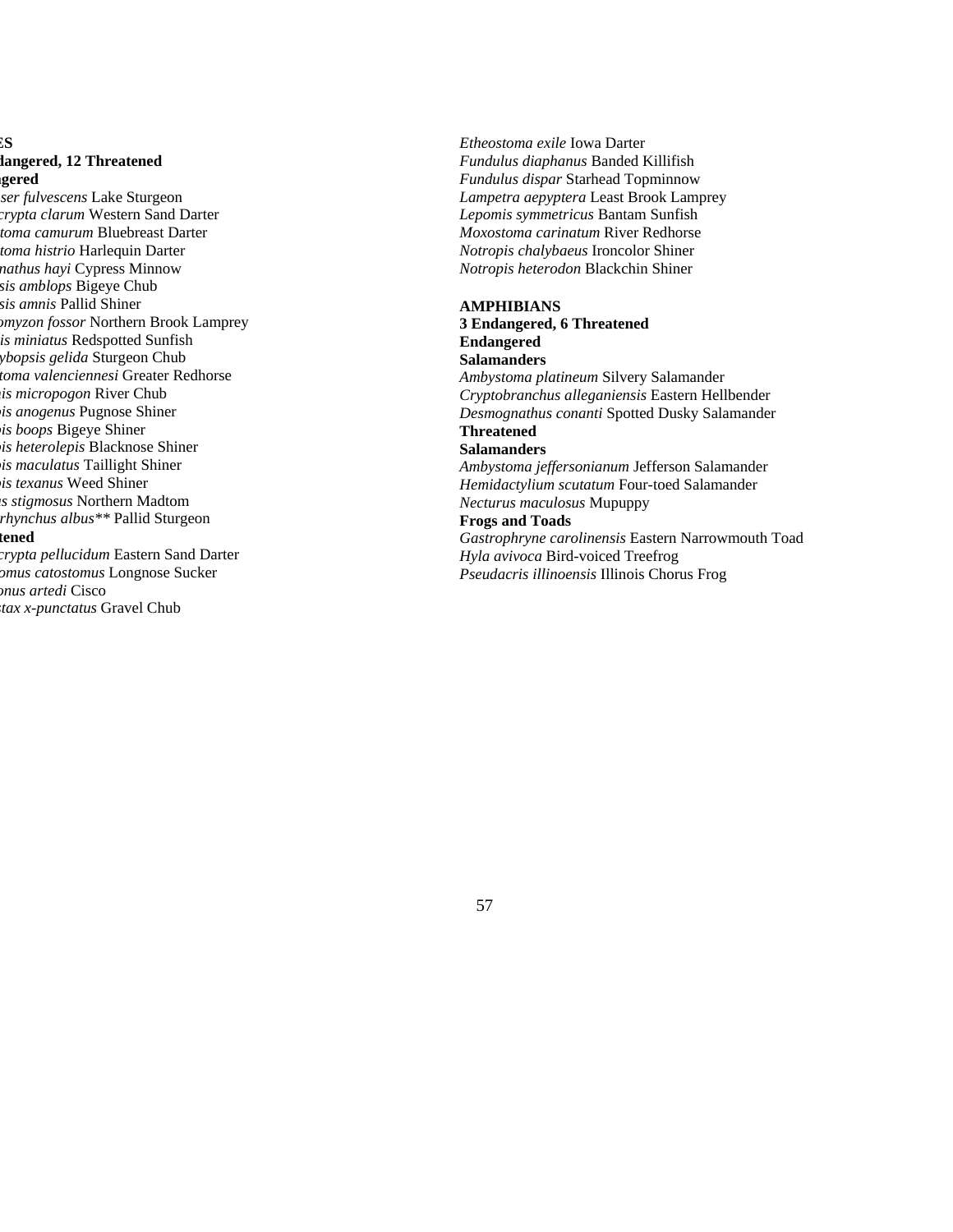# **ES ngered, 8 Threatened red**

- *mutica* Smooth Softshell *guttata* Spotted Turtle *ea blandingii* Blanding's Turtle *non flavescens* Yellow Mud Turtle *elys temminckii* Alligator Snapping Turtle *ys concinna* River Cooter
- *his flagellum* Coachwhip *fasciata* Broad-banded Watersnake *phis emoryi* Great Plains Rat Snake *catenatus* Eastern Massasauga **ned**

*e ornata* Ornate Box Turtle

*s kirtlandi* Kirtland's Snake *horridus* Timber Rattlesnake *n nasicus* Plains Hog-Nosed Snake *cyclopion* Mississippi Green Watersnake *gracilis* Flathead Snake *his sauritus* Eastern Ribbonsnake *lonion lineatum* Lined Snake

**ngered, 5 Threatened red**  *meus* Short-eared Owl *Bartramia longicauda* Upland Sandpiper *Botaurus lentiginosus* American Bittern *Buteo swainsoni* Swainson's Hawk *Charadrius melodus\*\** Piping Plover *Chlidonias niger* Black Tern *Circus cyaneus* Northern Harrier *Egretta caerulea* Little Blue Heron *Egretta thula* Snowy Egret *Gallinula chloropus* Common Moorhen *Lanius ludovicianus* Loggerhead Shrike *Laterallus jamaicensis* Black Rail *Limnothlypis swainsonii* Swainson's Warbler *Nyctanassa violacea* Yellow-crowned Night-Heron *Nycticorax nycticorax* Black-crowned Night-Heron *Pandion haliaetus* Osprey *Phalaropus tricolor* Wilson's Phalarope *Rallus elegans* King Rail *Sterna forsteri* Forster's Tern *Sterna hirundo* Common Tern *Sternula antillarum\*\** Least Tern *Thryomanes bewickii* Bewick's Wren *Tympanuchus cupido* Greater Prairie-Chicken *Tyto alba* Barn Owl *Xanthocephalus xanthocephalus* Yellow-headed Blackbird **Threatened**  *Coccyzus erythropthalmus* Black-billed Cuckoo *Dendroica cerulea* Cerulean Warbler *Falco peregrinus* Peregrine Falcon *Ictinia mississippiensis* Mississippi Kite *Ixobrychus exilis* Least Bittern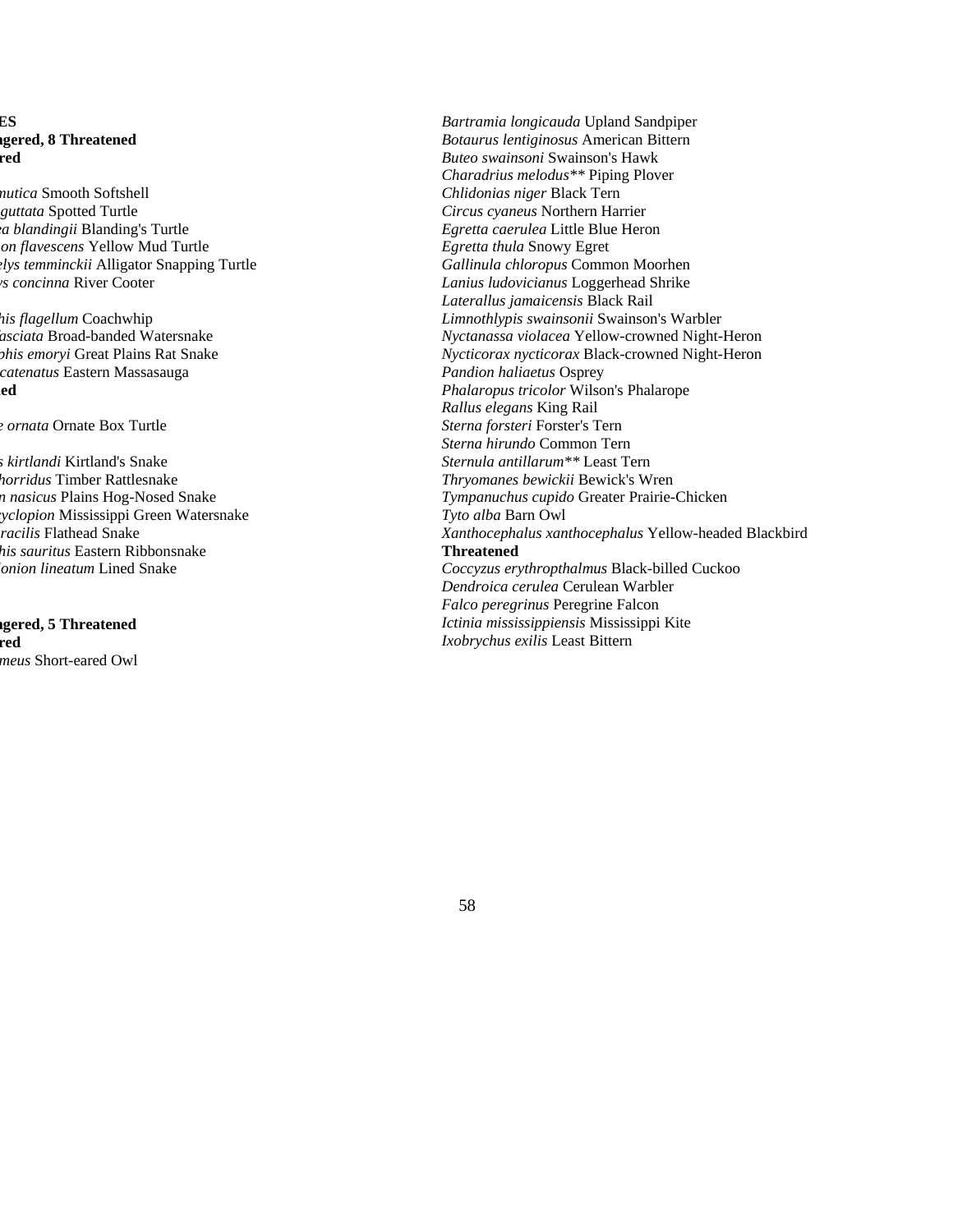# **MALS**

**angered, 4 Threatened ngered** 

*orhinus rafinesquii* Rafinesque's Big-eared Bat *austroriparius* Southeastern Myotis *grisescens\*\** Gray Bat *sodalis\*\** Indiana Bat *ma floridana* Eastern Wood Rat **tened**  *lupus\*\** Gray/Timber Wolf

*tomys nuttalli* Golden Mouse *mys palustris* Rice Rat *ophilus franklinii* Franklin's Ground Squirrel

# **RTEBRATES dangered, 12 Threatened ngered**

*macclintocki\*\** Iowa Pleistocene Snail *ens antroecetes* Hydrobiid Cave Snail *ia obovata* Shawnee Rocksnail **ls**  *erlandia monodonta* Spectaclecase *genia stegaria\*\** Fanshell *asma rangiana*\*\* Northern Riffleshell

*asma triquetra* Snuffbox *ilis abrupta\*\** Pink Mucket *Lampsilis fasciola* Wavy-rayed Lampmussel *Lampsilis higginsii\*\** Higgins Eye *Plethobasus cooperianus\*\** Orangefoot Pimpleback *Plethobasus cyphyus* Sheepnose *Pleurobema clava\*\** Clubshell *Pleurobema cordatum* Ohio Pigtoe *Potamilus capax\*\** Fat Pocketbook *Ptychobranchus fasciolaris* Kidneyshell *Quadrula cylindrica* Rabbitsfoot *Simpsonaias ambigua* Salamander Mussel *Toxolasma lividus* Purple Lilliput *Villosa iris* Rainbow **Crustaceans**  *Caecidotea lesliei* Isopod *Caecidotea spatulata* Isopod *Crangonyx anomalus* Anomalous Spring Amphipod *Crangonyx packardi* Packard's Cave Amphipod *Gammarus acherondytes\*\** Illinois Cave Amphipod *Orconectes indianensis* Indiana Crayfish *Orconectes kentuckiensis* Kentucky Crayfish *Orconectes lancifer* Shrimp Crayfish

*Orconectes placidus* Bigclaw Crayfish

*Stygobromus iowae* Iowa Amphipod

# **Scorpions**

*Centruroides vittatus* Common Striped Scorpion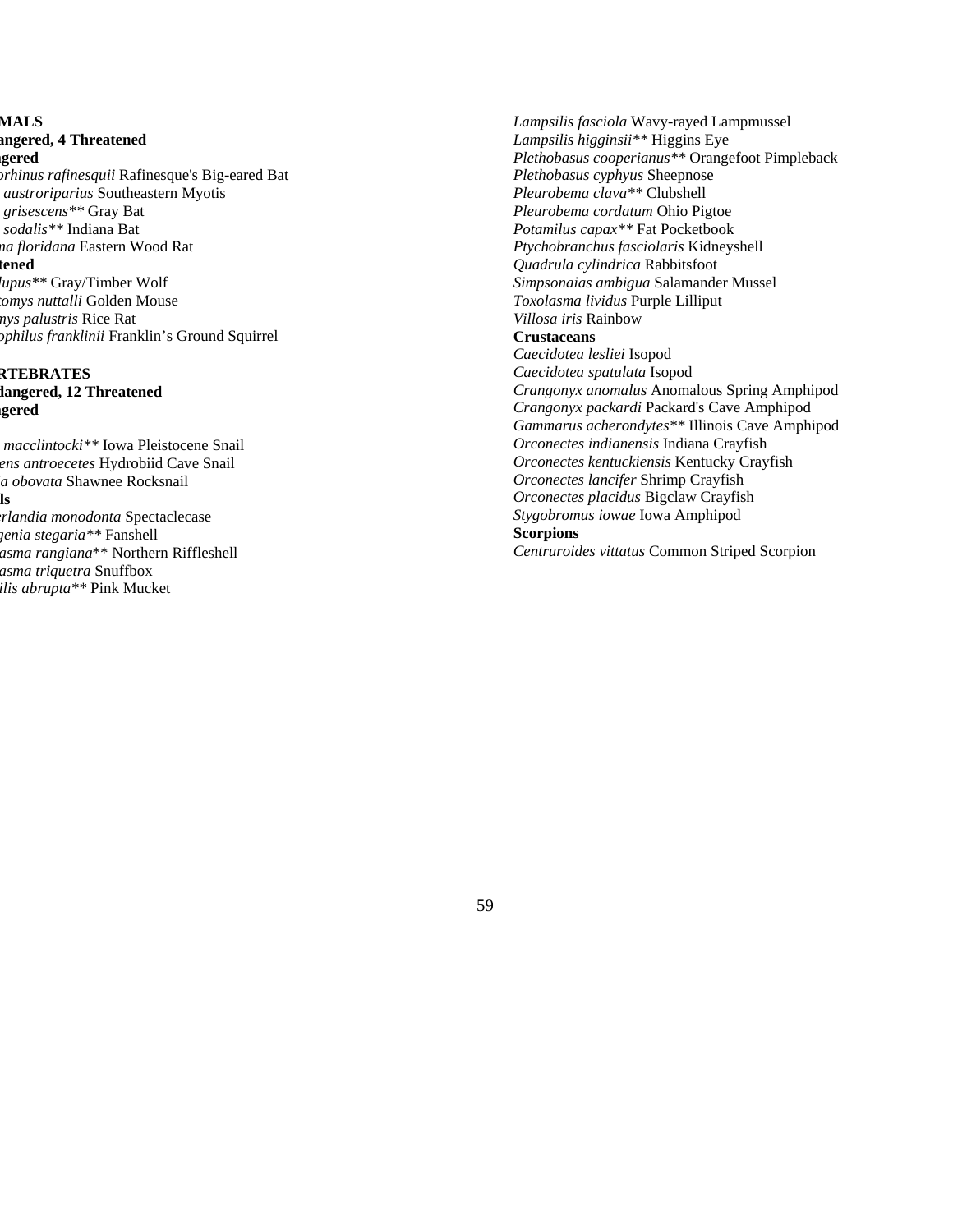**EBRATES red (continued) ies**  *lora hineana\*\** Hine's Emerald Dragonfly **ils**  *hopalites madonnensis* Madonna Cave Springtail **s** *la robusta* Robust Springfly *completa* Central Forestfly **pers**  *lla incongrua* Leafhopper *psius lupalus* Leafhopper **es and Moths**  *arogos* Arogos Skipper *s mutica* Swamp Metalmark *ottoe* Ottoe Skipper *polios* Hoary Elfin *s melissa samuelis\*\** Karner Blue Butterfly *ma eryngii* Eryngium Stem Borer

# **Threatened**

**Mussels**  *Alasmidonta viridis* Slippershell *Cyclonaias tuberculata* Purple Wartyback *Ellipsaria lineolata* Butterfly *Elliptio crassidens* Elephant-ear *Elliptio dilatata* Spike *Fusconaia ebena* Ebonyshell *Ligumia recta* Black Sandshell *Villosa lienosa* Little Spectaclecase **Dragonflies**  *Nannothemis bella* Elfin Skimmer **Leafhoppers**  *Aflexia rubranura* Redveined Prairie Leafhopper

#### **Butterflies**

*Hesperia metea* Cobweb Skipper *Speyeria idalia* Regal Fritillary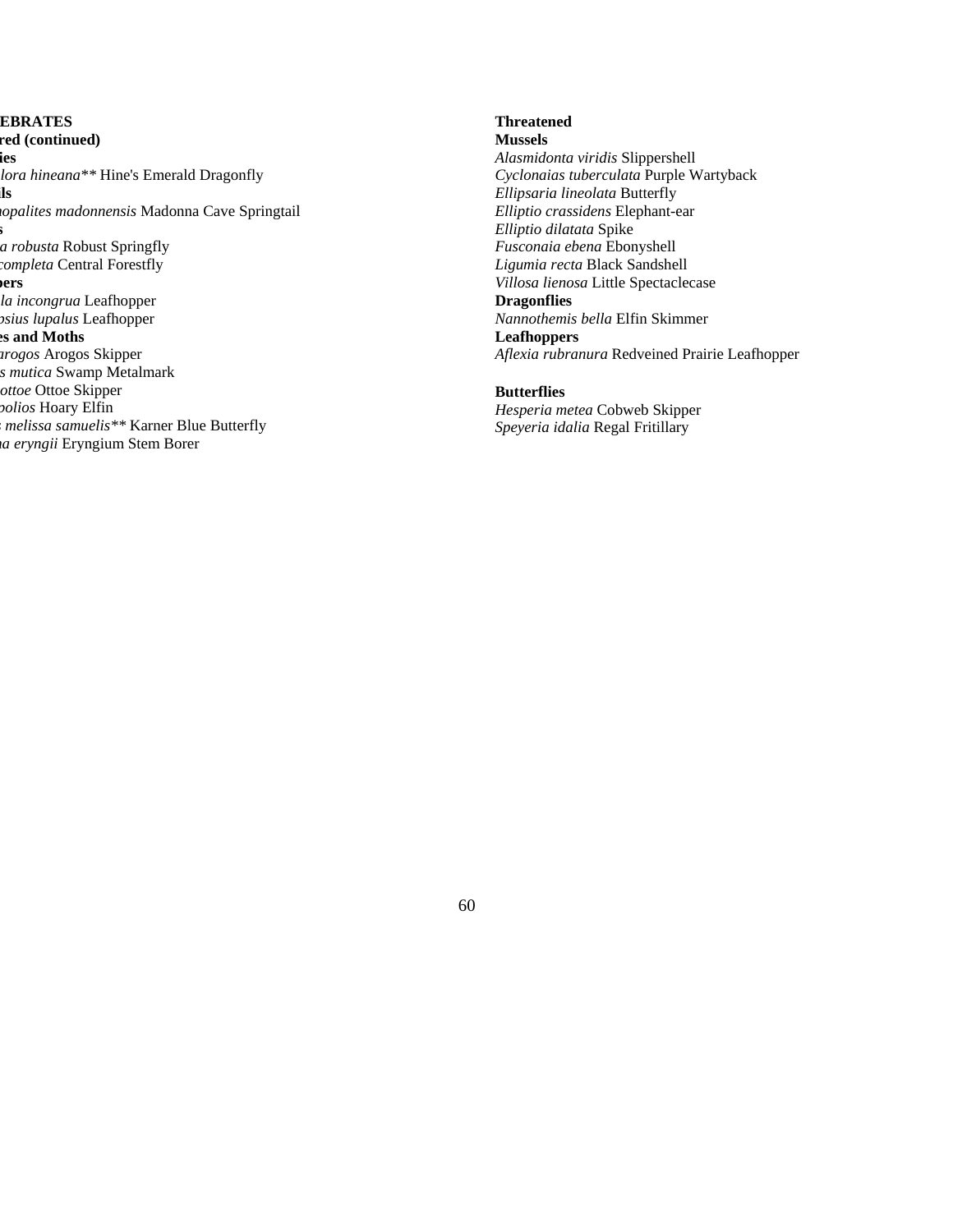# **TS ndangered, 81 Threatened ngered**

*moschatellina* Moschatel *incana* subsp*. rugosa* Speckled Alder *nchier sanguinea* Shadbush *phila breviligulata* Marram Grass *ha nitens* Smooth False Indigo *taphylos uva-ursi* Bearberry *sia dracunculus* Dragon Wormwood *ias lanuginosa* Wooly Milkweed *ias meadii\** Mead's Milkweed *ias ovalifolia* Oval Milkweed *ias stenophylla* Narrow-leaved Green Milkweed *ium bradleyi* Bradley's Spleenwort *ium resiliens* Black Spleenwort *alus crassicarpus* var*. trichocalyx* Large Ground Plum *alus distortus* Bent Milk Vetch *alus tennesseensis* Tennessee Milk Vetch *ia tinctoria* Yellow Wild Indigo *ia paniculata* Screwstem *annia syzigachne* American Slough Grass *ris canadensis* Allegheny Barberry *alleghaniensis* Yellow Birch *hium campestre* Prairie Moonwort *hium matricariifolium* Daisyleaf Grape Fern *hium multifidum* Northern Grape Fern *hium simplex* Dwarf Grape Fern *oua gracilis* Blue Grama *ia lanuginosa* Wooly Buckthorn *agrostis insperata* Bluejoint Grass *palustris* Water Arum *ogon oklahomensis* Oklahoma Grass Pink Orchid *ogon tuberosus* Grass Pink Orchid *ssia angusta* Wild Hyacinth *mine pratensis* var*. palustris* Cuckoo Flower *alata* Winged Sedge *arkansana* Arkansas Sedge *brunnescens* Brownish Sedge *canescens* var*. disjuncta* Silvery Sedge *chordorrhiza* Cordroot Sedge *crawfordii* Crawford's Sedge *cryptolepis* Yellow Sedge

### **PLANTS**

**Endangered (continued)** 

*Carex cumulata* Sedge *Carex decomposita* Cypress-knee Sedge *Carex diandra* Sedge *Carex disperma* Shortleaf Sedge *Carex echinata* Sedge *Carex formosa* Sedge *Carex garberi* Elk Sedge *Carex gigantea* Large Sedge *Carex inops* subsp*. heliophila* Plains Sedge *Carex nigromarginata* Black-edged Sedge *Carex oligosperma* Few-seeded Sedge *Carex physorhyncha* Bellow's Beak Sedge *Carex plantaginea* Plaintain-leaved Sedge *Carex reniformis* Reniform Sedge *Carex trisperma* Three-seeded Sedge *Carex tuckermanii* Tuckerman's Sedge *Carya pallida* Pale Hickory *Castilleja sessiliflora* Downy Yellow Painted Cup *Ceanothus herbaceus* Redroot *Chamaelirium luteum* Fairy Wand *Chamaesyce polygonifolia* Seaside Spurge *Chimaphila maculata* Spotted Wintergreen *Chimaphila umbellata* Pipsissewa *Cimicifuga americana* American Bugbane *Cimicifuga racemosa* False Bugbane *Circaea alpina* Small Enchanter's Nightshade *Cladrastis lutea* Yellowwood *Clematis crispa* Blue Jasmine *Clematis occidentalis* Mountain Clematis *Clematis viorna* Leatherflower *Collinsia violacea* Violet Collinsia *Comptonia peregrina* Sweetfern *Conioselinum chinense* Hemlock Parsley *Cornus canadensis* Bunchberry *Corydalis aurea* Golden Corydalis *Corydalis halei* Hale's Corydalis *Corydalis sempervirens* Pink Corydalis *Corylus cornuta* Beaked Hazelnut *Cynosciadium digitatum* Cynosciadium *Cypripedium acaule* Moccasin Flower *Cypripedium parviflorum* var*. makasin* Small Yellow Lady's Slipper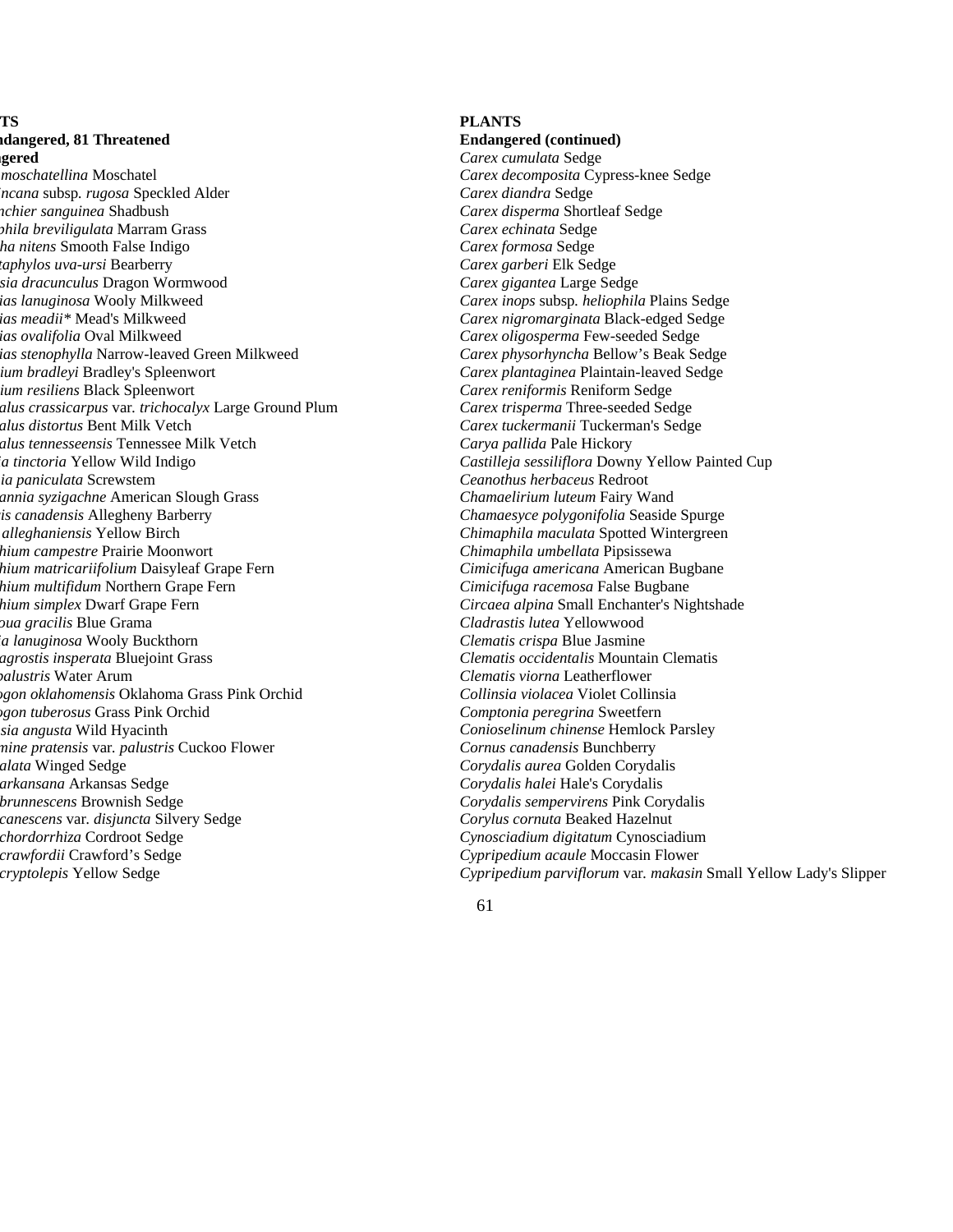#### **red (continued)**

*um reginae* Showy Lady's Slipper *s laurentiana* Laurentian Fragile Fern *osa\*\** Leafy Prairie Clover *dtia punctilobula* Hay-scented Fern *psia flexuosa* Hairgrass *lium boreale* Northern Panic Grass *lium joori* Panic Grass *lium portoricense* Hemlock Panic Grass *lium ravenelii* Ravenel's Panic Grass *lium yadkinense* Panic Grass *neifolia* Whitlow Grass *otundifolia* Round-leaved Sundew *s celsa* Log Fern *rus tenellus* Small Burhead *s olivacea* Capitate Spikerush *s pauciflora* Few-flowered Spikerush *scirpoides* Dwarf Scouring Rush *m sylvaticum* Woodland Horsetail *m virginicum* Rusty Cotton Grass *prostratum* Eryngo *americanus* American Strawberry Bush *m hyssopifolium* Hyssop-leaved Thoroughwort *a spathulata* Spurge *la rubra* Queen-of-the-Prairie *lis vahlii* Vahl's Fimbristylis *mohlenbrockii* Boykin's Dioclea *nceolatum* Wild Licorice *rgatum* Dwarf Bedstraw *bicknellii* Northern Cranesbill *arkansana* Arkansas Mannagrass *uartermaniae* Hedge Hyssop *rpium dryopteris* Oak Fern *rpium robertianum* Scented Oak Fern *deflexa* var. *americana* Stickseed *arolina* Silverbell Tree *s giganteus* Tall Sunflower *um tenellum* Slender Heliotrope *era reniformis* Mud Plantain *is spicata* Crested Coralroot Orchid *tomentosa* False Heather *uniflora* One-flowered Hydrolea

#### **PLANTS**

**Endangered (continued)** 

*Hypericum adpressum* Shore St. John's Wort *Hypericum kalmianum* Kalm's St. John's Wort *Iliamna remota* Kankakee Mallow *Iresine rhizomatosa* Bloodleaf *Isoetes butleri* Butler's Quillwort *Isotria verticillata* Whorled Pogonia *Juncus vaseyi* Vasey's Rush *Juniperus horizontalis* Trailing Juniper *Justicia ovata* Water Willow *Lespedeza leptostachya\** Prairie Bush Clover *Lesquerella ludoviciana* Silvery Bladderpod *Lonicera dioica* var*. glaucescens* Red Honeysuckle *Lonicera flava* Yellow Honeysuckle *Luzula acuminata* Hairy Woodrush *Lycopodiella inundata* Bog Clubmoss *Lycopodium clavatum* Running Pine *Lycopodium dendroideum* Ground Pine *Lysimachia radicans* Creeping Loosestrife *Malus angustifolia* Narrow-leaved Crabapple *Malvastrum hispidum* False Mallow *Matelea decipiens* Climbing Milkweed *Medeola virginiana* Indian Cucumber Root *Megalodonta beckii* Water Marigold *Melanthera nivea* White Melanthera *Melica mutica* Two-Flowered Melic Grass *Mimulus glabratus* Yellow Monkey Flower *Mirabilis hirsuta* Hairy Umbrella-wort *Nemophila triloba* Baby Blue-eyes *Nothocalais cuspidata* Prairie Dandelion *Opuntia fragilis* Fragile Prickly Pear *Orobanche fasciculata* Clustered Broomrape *Oxalis illinoensis* Illinois Wood Sorrel *Paspalum dissectum* Bead Grass *Penstemon brevisepalus* Short-sepaled Beard Tongue *Penstemon grandiflorus* Large-flowered Beard Tongue *Penstemon tubaeflorus* Tube Beard Tongue *Phacelia gilioides* Ozark Phacelia *Phegopteris connectilis* Long Beech Fern *Phlox pilosa* subsp*. sangamonensis* Sangamon Phlox *Pinus banksiana* Jack Pine *Pinus echinata* Shortleaf Pine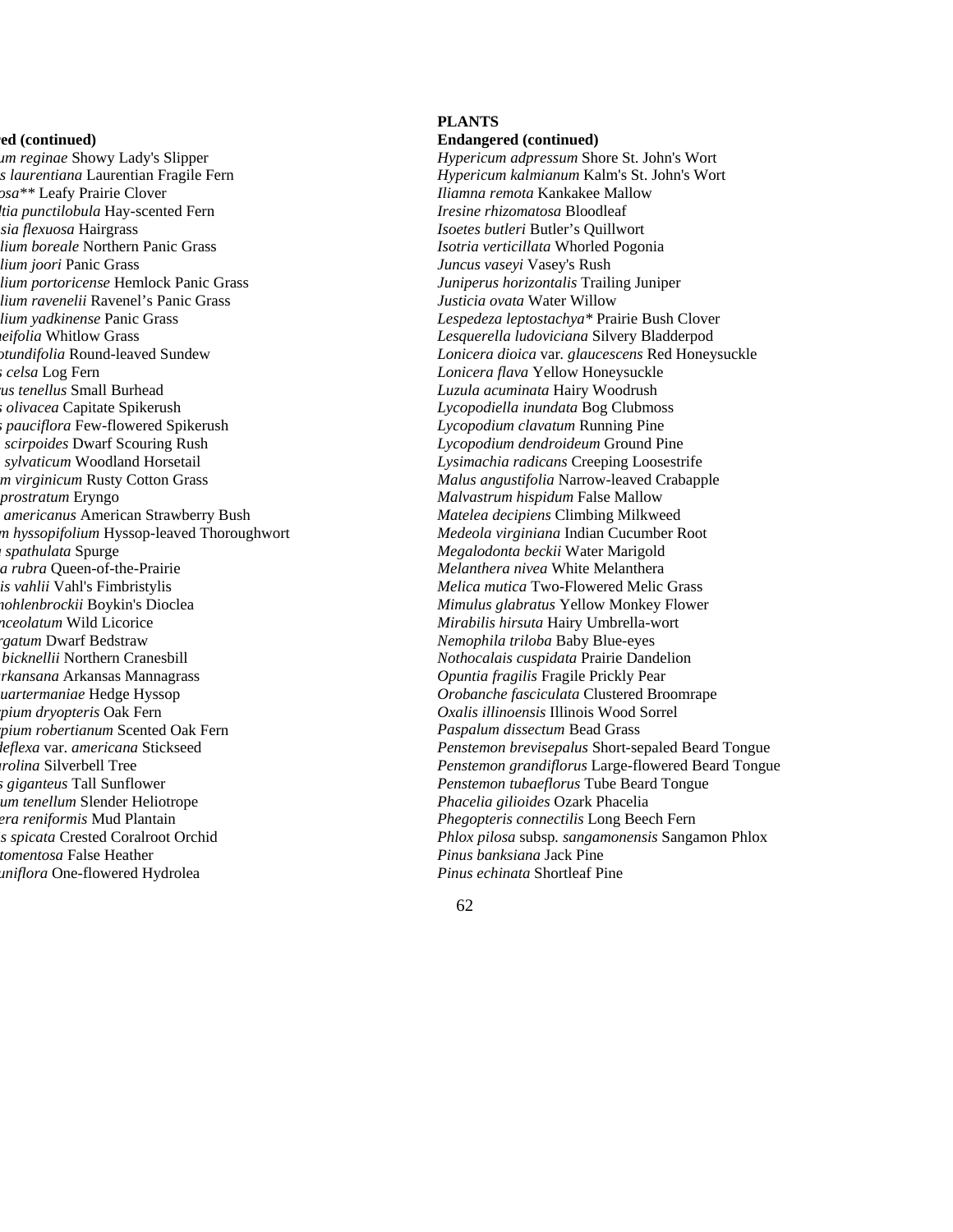### **PLANTS**

**Endangered (continued**  *Pinus resinosa* Red Pine *Plantago cordata* Heart-leaved Plantain *Platanthera ciliaris* Orange Fringed Orchid *Platanthera clavellata* Wood Orchid *Platanthera flava* var*. flava* Tubercled Orchid *Platanthera leucophaea\** Eastern Prairie Fringed Orchid *Platanthera psycodes* Purple Fringed Orchid *Poa alsodes* Grove Bluegrass *Poa languida* Weak Bluegrass *Poa wolfii* Wolf's Bluegrass *Pogonia ophioglossoides* Snake-mouth *Polanisia jamesii* James' Clammyweed *Polygala incarnata* Pink Milkwort *Polygonatum pubescens* Downy Solomon's Seal *Polygonum arifolium* Halberd-leaved Tearthumb *Polygonum careyi* Carey's Heartsease *Populus balsamifera* Balsam Poplar *Potamogeton praelongus* White-stemmed Pondweed *Potamogeton pulcher* Spotted Pondweed *Potamogeton robbinsii* Fern Pondweed *Potamogeton strictifolius* Stiff Pondweed *Primula mistassinica* Bird's-eye Primrose *Ptilimnium nuttallii* Mock Bishop's Weed *Quercus texana* Nuttall's Oak *Rhamnus alnifolia* Alder Buckthorn *Rhexia mariana* Dull Meadow Beauty *Rhynchospora glomerata* Clustered Beak Rush *Ribes hirtellum* Northern Gooseberry *Rosa acicularis* Bristly Rose *Rubus odoratus* Purple-flowering Raspberry *Sabatia campestris* Prairie Rose Gentian *Sagittaria australis* Arrowhead *Salix serissima* Autumn Willow *Salix syrticola* Dune Willow *Sambucus racemosa* subsp*. pubens* Red-berried Elder *Sanguisorba canadensis* American Burnet *Sanicula smallii* Southern Sanicula *Sarracenia purpurea* Pitcher Plant *Saxifraga virginiensis* Early Saxifrage *Schizachne purpurascens* False Melic Grass *Schoenoplectus purshianus* Weak Bulrush

### **PLANTS**

#### **Endangered (continued)**

*Schoenoplectus smithii* Smith's Bulrush *Scirpus hattorianus* Bulrush *Scirpus microcarpus* Bulrush *Scleria muhlenbergii* Muhlenberg's Nut Rush *Scleria pauciflora* Carolina Whipgrass *Shepherdia canadensis* Buffaloberry *Silene ovata* Ovate Catchfly *Silene regia* Royal Catchfly *Sisyrinchium montanum* Mountain Blue-eyed Grass *Sorbus americana* American Mountain Ash *Sparganium americanum* American Burreed *Sparganium emersum* Green-fruited Burreed *Spiranthes lucida* Yellow-lipped Ladies' Tresses *Spiranthes vernalis* Spring Ladies' Tresses *Stellaria pubera* Great Chickweed *Stenanthium gramineum* Grass-leaved Lily *Stylisma pickeringii* Patterson's Bindweed *Styrax grandifolius* Bigleaf Snowbell Bush *Symphoricarpos albus* var*. albus* Snowberry *Synandra hispidula* Hairy Synandra *Talinum calycinum* Fameflower *Tetraneuris herbacea\** Lakeside Daisy *Thelypteris noveboracensis* New York Fern *Tilia heterophylla* White Basswood *Torreyochloa pallida* Pole Manna-Grass *Trichomanes boschianum* Filmy fern *Trichophorum cespitosum* Tufted Bulrush *Trientalis borealis* Star-flower *Trillium cernuum* Nodding Trillium *Trillium erectum* Ill-scented Trillium *Trillium viride* Green Trillium *Ulmus thomasii* Rock Elm *Utricularia cornuta* Horned Bladderwort *Utricularia minor* Small Bladderwort *Vaccinium corymbosum* Highbush Blueberry *Vaccinium macrocarpon* Large Cranberry *Vaccinium oxycoccos* Small Cranberry *Vaccinium stamineum* Deerberry *Valeriana uliginosa* Marsh Valerian *Valerianella chenopodifolia* Corn Salad *Valerianella umbilicata* Corn Salad